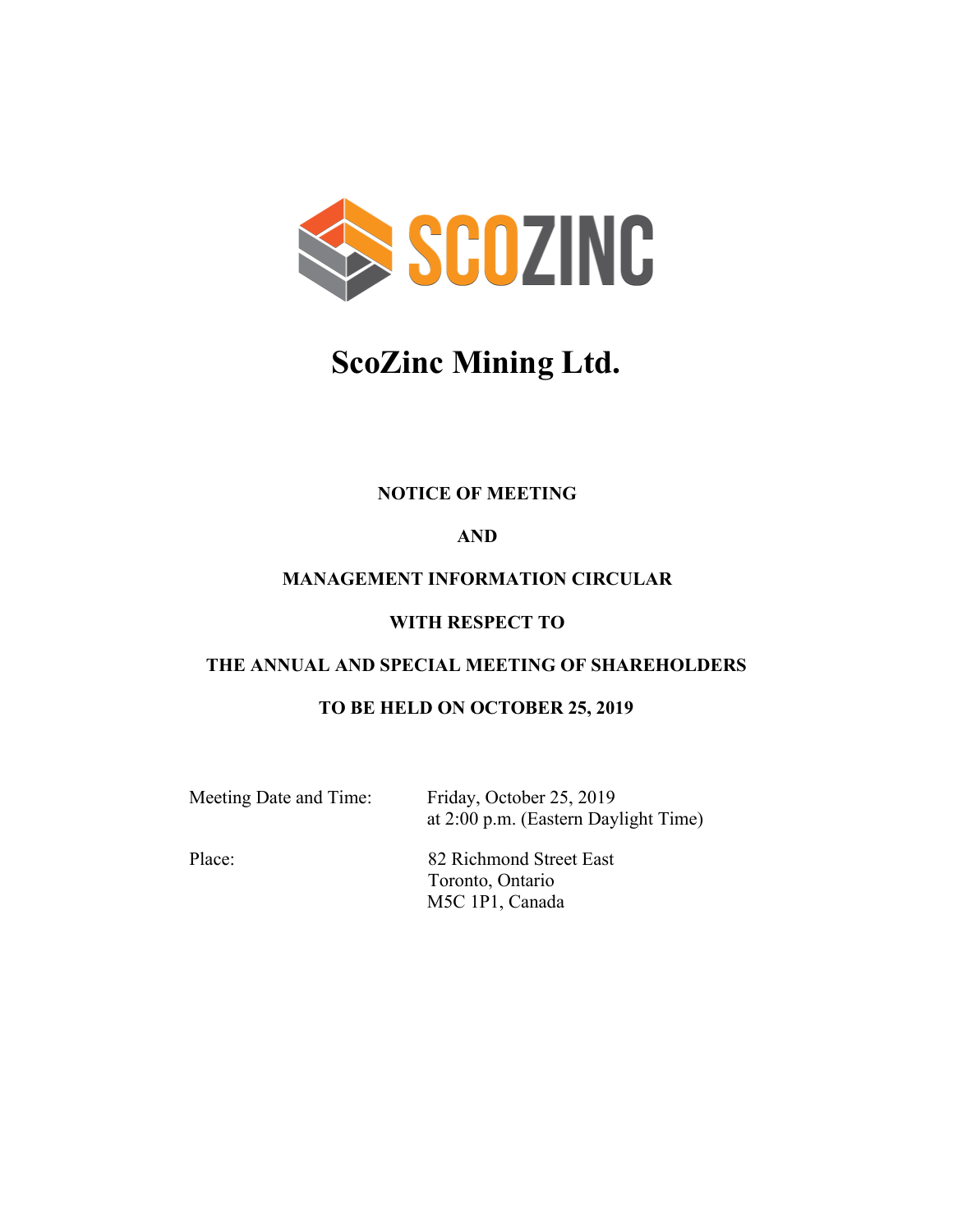# **TABLE OF CONTENTS**

|                                                                                         | <b>GENERAL PROXY INFORMATION 1</b> |
|-----------------------------------------------------------------------------------------|------------------------------------|
|                                                                                         |                                    |
| Appointment of Proxyholders  1                                                          |                                    |
|                                                                                         |                                    |
|                                                                                         |                                    |
|                                                                                         |                                    |
| Notice to Shareholders in the United States 3                                           |                                    |
|                                                                                         |                                    |
| FORWARD LOOKING STATEMENTS 4                                                            |                                    |
| <b>INTEREST OF CERTAIN PERSONS OR</b><br><b>COMPANIES IN MATTERS TO BE ACTED UPON.5</b> |                                    |
| <b>VOTING SECURITIES AND PRINCIPAL</b>                                                  |                                    |
|                                                                                         |                                    |
| <b>VOTES NECESSARY TO PASS RESOLUTIONS  5</b>                                           |                                    |
| <b>RECEIPT OF FINANCIAL STATEMENTS  6</b>                                               |                                    |
|                                                                                         |                                    |
| <b>CONTINUATION OF THE OPTION PLAN9</b>                                                 |                                    |
| APPROVAL OF RESTRICTED STOCK UNIT                                                       |                                    |
| <b>APPOINTMENT OF AUDITORS AND</b>                                                      |                                    |
|                                                                                         |                                    |
|                                                                                         |                                    |
| The Audit Committee's Charter  13                                                       |                                    |
| Composition of the Audit Committee  13                                                  |                                    |
| Relevant Education and Experience 14                                                    |                                    |
| Audit Committee Oversight  14                                                           |                                    |
| Reliance on Certain Exemptions  14                                                      |                                    |
| Pre-Approval Policies and Procedures 14                                                 |                                    |
| External Auditor Service Fees (By Category). 15                                         |                                    |
|                                                                                         |                                    |
|                                                                                         |                                    |
|                                                                                         |                                    |
|                                                                                         |                                    |
|                                                                                         |                                    |

| Orientation and Continuing Education 16                                                                                                                                                                                                                                          |
|----------------------------------------------------------------------------------------------------------------------------------------------------------------------------------------------------------------------------------------------------------------------------------|
| Corporate Social Responsibility Committee18                                                                                                                                                                                                                                      |
| <b>EXECUTIVE COMPENSATION  18</b><br>Compensation Discussion and Analysis  18<br>Compensation Risk Considerations 22<br>Share-Based and Option-Based Awards22<br>NEO Summary Compensation Table22<br>NEO Incentive Plan Awards23<br>Termination and Change of Control Benefits25 |
| Director Compensation Table25<br>Share-Based Awards, Option-Based Awards<br>and Non-Equity Incentive Plan                                                                                                                                                                        |
| <b>SECURITIES AUTHORIZED FOR ISSUANCE</b><br><b>UNDER EQUITY COMPENSATION PLANS27</b>                                                                                                                                                                                            |
| <b>INDEBTEDNESS OF DIRECTORS AND</b>                                                                                                                                                                                                                                             |
| <b>INTEREST OF INFORMED PERSONS IN</b>                                                                                                                                                                                                                                           |
| <b>MANAGEMENT CONTRACTS28</b>                                                                                                                                                                                                                                                    |
|                                                                                                                                                                                                                                                                                  |
|                                                                                                                                                                                                                                                                                  |
|                                                                                                                                                                                                                                                                                  |
|                                                                                                                                                                                                                                                                                  |
| <b>RESTRICTED STOCK UNIT INCENTIVE PLANA22</b>                                                                                                                                                                                                                                   |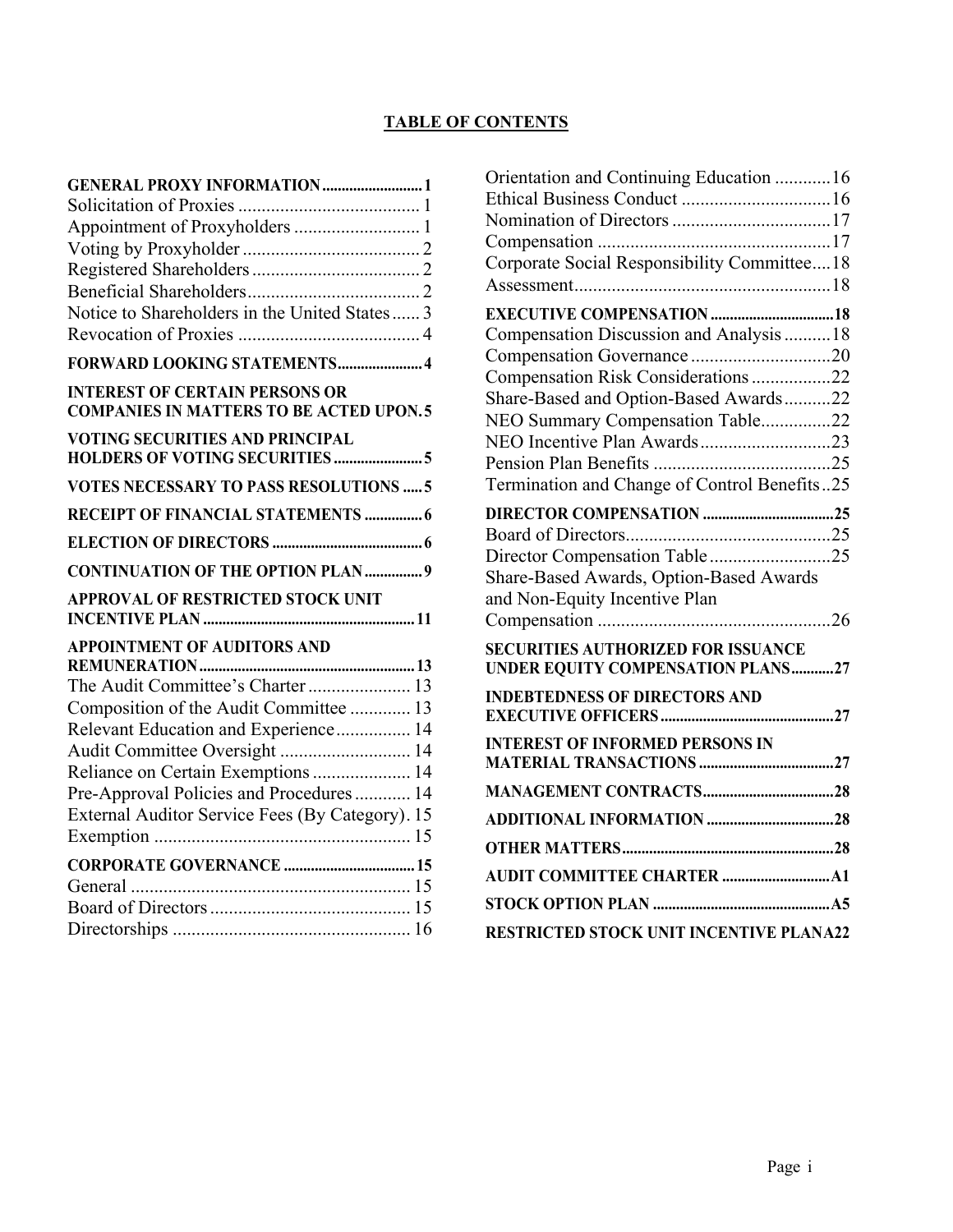### **NOTICE OF ANNUAL AND SPECIAL MEETING OF SHAREHOLDERS**

NOTICE IS HEREBY GIVEN THAT an annual and special meeting (the "**Meeting**") of the shareholders (the "**Shareholders**") of ScoZinc Mining Ltd. ("**ScoZinc**" or the "**Corporation**") will be held on Friday, October 25, 2019, at 2:00 p.m. (Eastern Daylight Time), at 82 Richmond Street East, Toronto, Ontario, M5C 1P1, Canada, for the following purposes:

- 1. to receive and consider the consolidated financial statements of the Corporation for the financial year ended December 31, 2018, together with the auditors' report thereon;
- 2. to elect the directors of the Corporation for the ensuing year;
- 3. to appoint KPMG LLP, Chartered Accountants, as auditors of the Corporation for the ensuing year and to authorize the directors of the Corporation to fix their remuneration;
- 4. to consider and, if deemed advisable, to pass, with or without variation, an ordinary resolution to approve, for the ensuing year, the Corporation's incentive stock option plan (the text of which is attached as Schedule "B" to this information circular);
- 5. to consider and, if deemed advisable, to pass, with or without variation, an ordinary resolution to approve and adopt the Corporation's restricted stock unit incentive plan (the text of which is attached as Schedule "C" to this information circular); and
- 6. To transact such further and other business as may be properly brought before the Meeting or any and all adjournments or postponements thereof.

The record date for the determination of Shareholders entitled to receive notice of, and to vote at, the Meeting or any adjournments or postponements thereof is September 23, 2019 (the "**Record Date**"). Shareholders whose names have been entered in the register of Shareholders at the close of business on the Record Date will be entitled to receive notice of, and to vote, at the Meeting or any adjournments or postponements thereof. This notice is accompanied by a form of proxy or voting instruction form (which includes reply card for use by Shareholders who wish to receive the Corporation's financial statements) and a management information circular (the "**Circular**"). The nature of the business to be transacted at the Meeting is described in further detail in the attached Circular of the Corporation.

**All Shareholders are invited to attend the Meeting and may attend in person or may be represented by proxy. A "Beneficial" or "Non-registered" Shareholder will not be recognized directly at the Meeting for the purposes of voting common shares registered in the name of their broker; however, a Beneficial Shareholder may attend the Meeting as proxyholder for the registered Shareholder and vote the common shares in that capacity. Only Shareholders as of the Record Date are entitled to receive notice of and vote at the Meeting. Shareholders who are unable to attend the Meeting in person, or any adjournments or postponements thereof, are requested to complete, date and sign the enclosed form of proxy (registered holders) or voting instruction form (beneficial holders) and return it in the envelope provided, so that as large a representation as possible may be had at the Meeting**.

To be effective, the enclosed form of proxy or voting instruction form must be mailed or faxed so as to reach or be deposited with Computershare Investor Services Inc., by mail: 100 University Avenue, 8<sup>th</sup> Floor, Toronto, Ontario M5J 2Y1; or by fax: 1.866.249.7775, not later than 2:00 p.m. (Eastern Daylight Time) on October 23, 2019 or 48 hours (other than a Saturday, Sunday or holiday) prior to the time to which the Meeting may be adjourned. Notwithstanding the foregoing, the Chair of the Meeting has the discretion to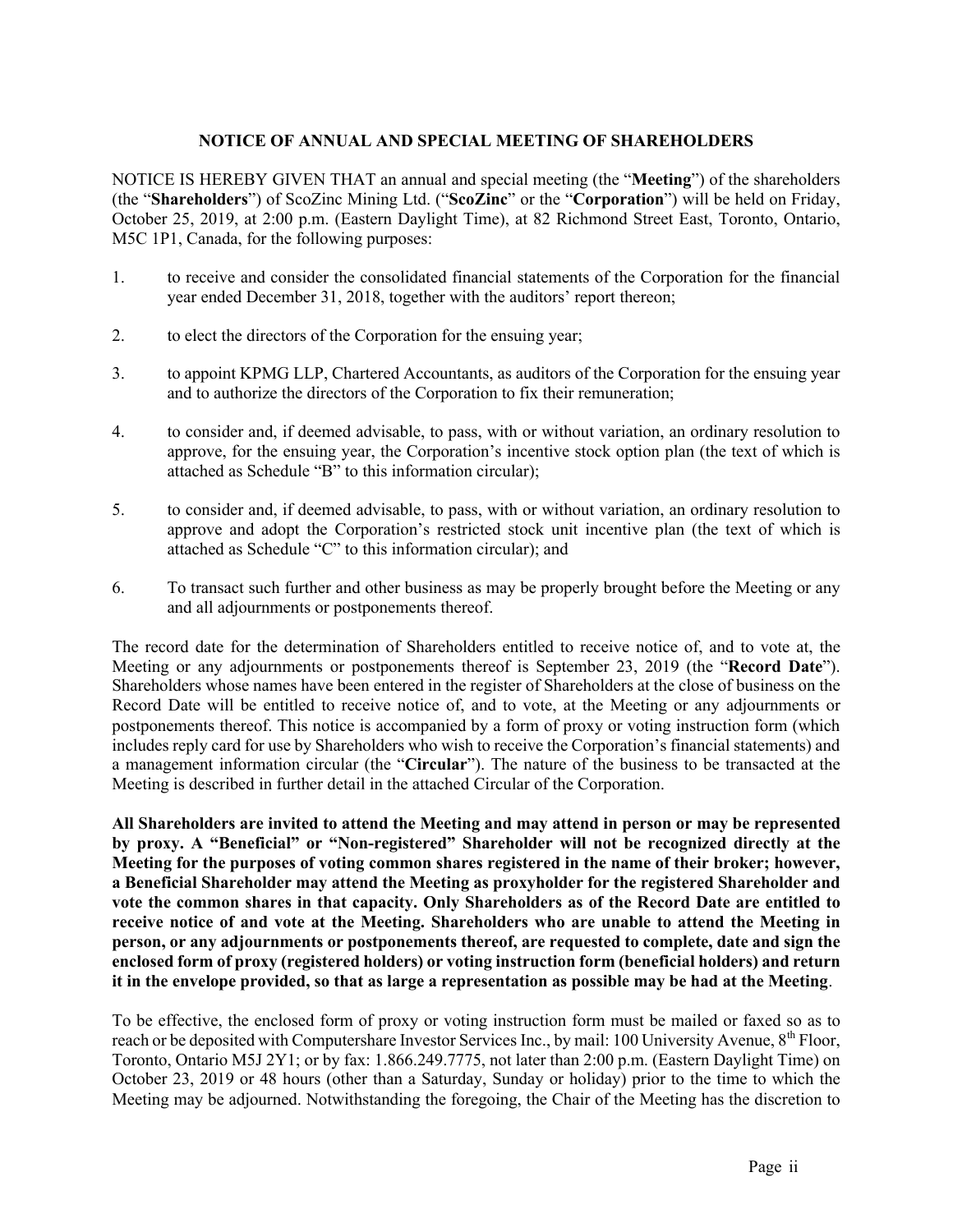accept proxies received after such deadline. Alternatively, Shareholders may vote online at: www.investorvote.com using the control number found on the enclosed proxy.

**DATED** this 23<sup>rd</sup> day of September, 2019 at Toronto, Ontario

### **BY ORDER OF THE BOARD OF DIRECTORS OF SCOZINC MINING LTD.**

"*Mark Haywood*"

Mark Haywood President and Chief Executive Officer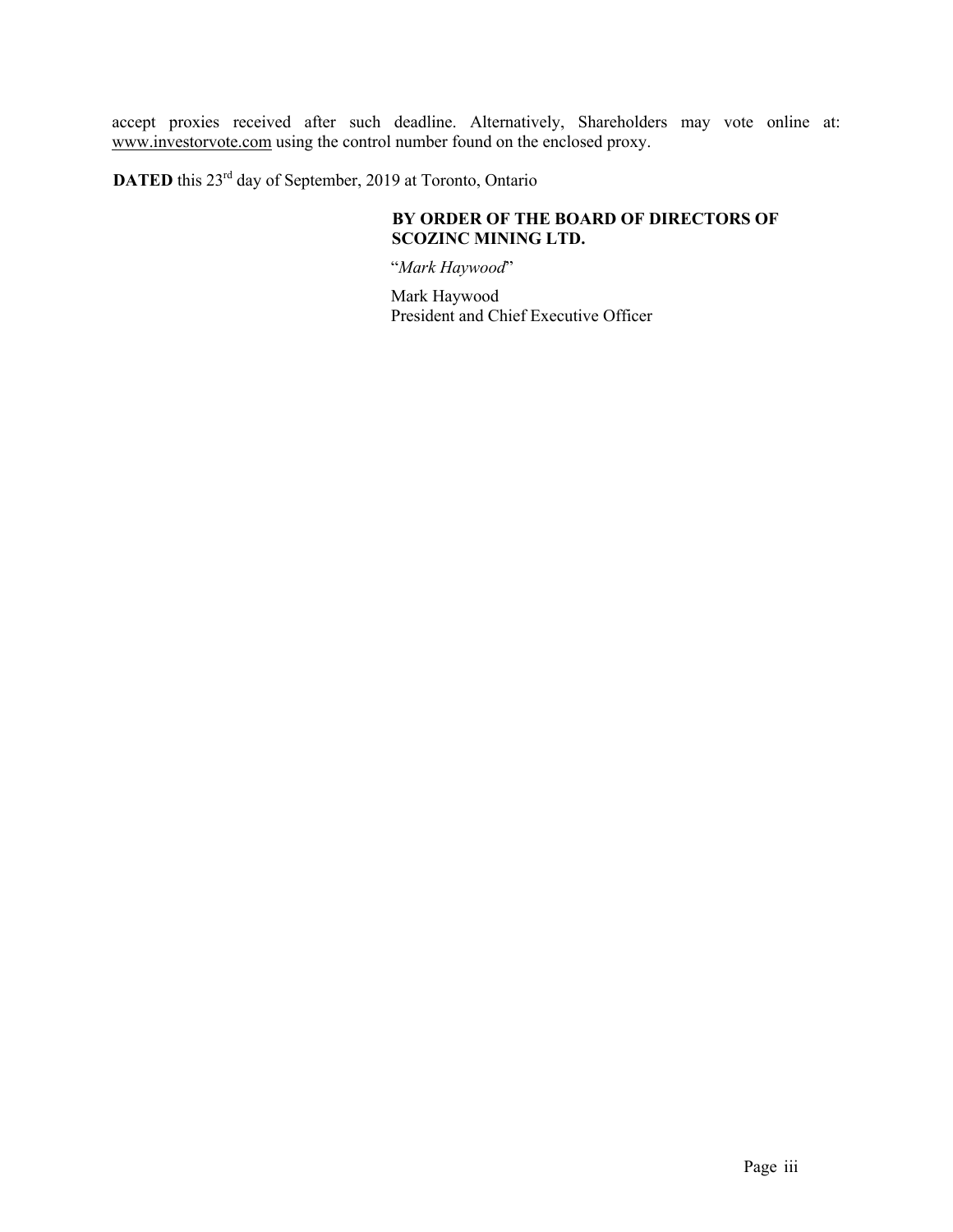

**tel: 902.758.1010, fax: 416.361.0923** info@scozinc.com www.scozinc.com

### **MANAGEMENT INFORMATION CIRCULAR**

as at September 23, 2019 (except as otherwise indicated)

**This management information circular (the "Circular") is furnished in connection with the solicitation of proxies by the management of ScoZinc Mining Ltd. ("ScoZinc" or the "Corporation") for use at the annual and special meeting of its shareholders (the "Shareholders") to be held on October 25, 2019, or any adjournment thereof (the "Meeting") at the time and place and for the purposes set forth in the accompanying Notice of the Meeting.**

In this Circular, references to the "Corporation", "ScoZinc", "we" and "our" refer to ScoZinc Mining Ltd. "Common Shares" or "Shares" means common shares without par value in the capital of the Corporation. "Beneficial Shareholders" means Shareholders who do not hold Common Shares in their own name and "intermediaries" refers to brokers, investment firms, clearing houses and similar entities that own securities on behalf of Beneficial Shareholders.

### **GENERAL PROXY INFORMATION**

### **Solicitation of Proxies**

The solicitation of proxies by the management of the Corporation for use at the Meeting will be primarily by mail, but proxies may be solicited personally or by telephone by directors, officers and regular employees of the Corporation. The Corporation will bear all costs of this solicitation.

The proxy materials are sent to our registered Shareholders through the Corporation's transfer agent, Computershare Investor Services Inc. ("**Computershare**"). The Corporation does not send the Circular and related proxy materials directly to non-registered Shareholders, and instead the Corporation uses the services of Broadridge Investor Communication Corporation ("**Broadridge**") who acts on behalf of intermediaries to send proxy materials. The Corporation intends to pay intermediaries to send proxy-related materials and voting instruction forms to objecting non-registered Shareholders.

### **Appointment of Proxyholders**

The individuals named in the accompanying form of proxy (the "**Proxy**") are directors or officers of the Corporation (the "**Management Nominees**"). **If you are a Shareholder entitled to vote at the Meeting, you have the right to appoint a person or company other than Management Nominees, who need not be a Shareholder, to attend, act and vote for you and on your behalf at the Meeting. You may do so either by inserting the name of that other person in the blank space provided in the Proxy or by completing and delivering another suitable form of proxy.**

In either case, the completed proxy must be delivered to the offices of Computershare, 100 University Avenue, 8<sup>th</sup> Floor, Toronto, Ontario, M5J 2Y1, not less than 48 hours (excluding Saturdays, Sundays and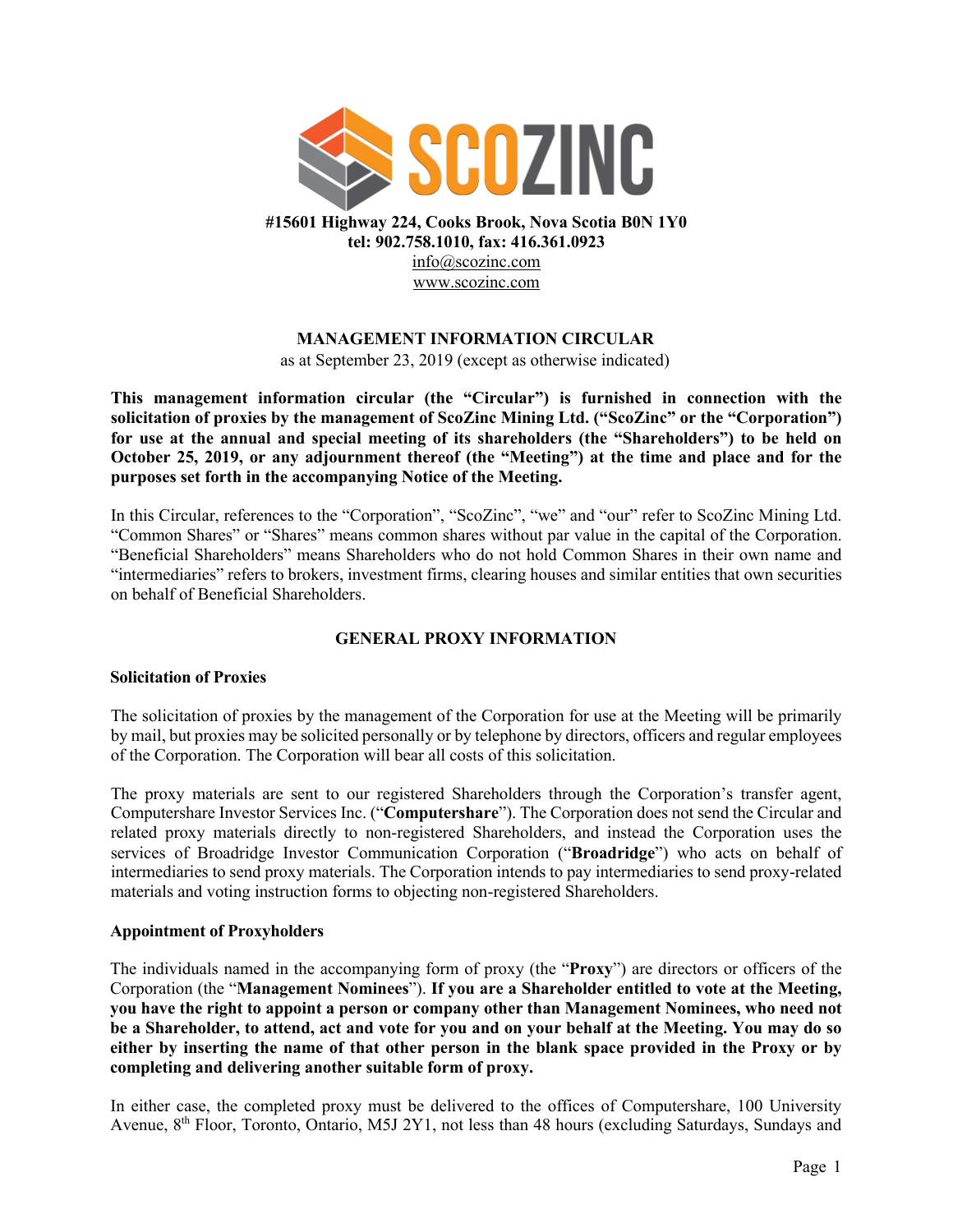holidays) before the time fixed for the Meeting or any adjournment thereof at which the proxy is to be used.

Failure to properly complete or deposit a proxy may result in its invalidation. Late proxies may be accepted or rejected by the Chairman of the Meeting in his or her discretion; however, the Chairman is under no obligation to accept or reject any particular late proxy. The time limit for the deposit of proxies may be waived by the Chairman of the Meeting at his discretion, without notice.

### **Voting by Proxyholder**

The persons named in the Proxy will vote or withhold from voting the Common Shares represented thereby in accordance with your instructions on any ballot that may be called for. If you specify a choice with respect to any matter to be acted upon, your Common Shares will be voted accordingly. The Proxy when properly completed, executed and deposited and not revoked confers discretionary authority on the persons named therein with respect to:

- (a) each matter or group of matters identified therein for which a choice is not specified, other than the appointment of an auditor and the election of directors;
- (b) any amendment to or variation of any matter identified therein; and
- (c) any other matter that properly comes before the Meeting.

### **In respect of a matter listed on the Proxy for which a choice is not specified in the Proxy, the Management Nominees will vote the Common Shares represented by the Proxy "IN FAVOUR OF" such matter.**

### **Registered Shareholders**

Registered Shareholders may wish to vote by proxy whether or not they are able to attend the Meeting in person. Registered Shareholders electing to submit a proxy may do so by:

- (a) completing, dating and signing the enclosed Proxy and returning it to Computershare, by fax within North America at 1.866.249.7775, outside North America at 416.263.9524, or by mail to  $8<sup>th</sup>$  Floor, 100 University Avenue, Toronto, Ontario, M5J 2Y1 or by hand delivery at  $2<sup>nd</sup>$  Floor, 510 Burrard Street, Vancouver, British Columbia, V6C 3B9, Canada; or
- (b) using a touch-tone phone to transmit voting choices to a toll free number. Registered Shareholders must follow the instructions of the voice response system and refer to the enclosed proxy form for the toll free number, the holder's control number and the proxy access number; or
- (c) using the internet through the website of the Corporation's transfer agent at www.investorvote.com. Registered Shareholders must follow the instructions that appear on the screen and refer to the enclosed Proxy for the holder's control number and the proxy access number;

in all cases ensuring that the proxy is received at least 48 hours (excluding Saturdays, Sundays and holidays) before the Meeting at which the proxy is to be used or the adjournment thereof.

### **Beneficial Shareholders**

**The following information is of significant importance to Shareholders who do not hold Common Shares in their own name.** Beneficial Shareholders should note that the only proxies that can be recognized and acted upon at the Meeting are those deposited by registered Shareholders (those whose names appear on the records of the Corporation as the registered holders of Common Shares) or by an intermediary on behalf of a Beneficial Shareholder as set out below.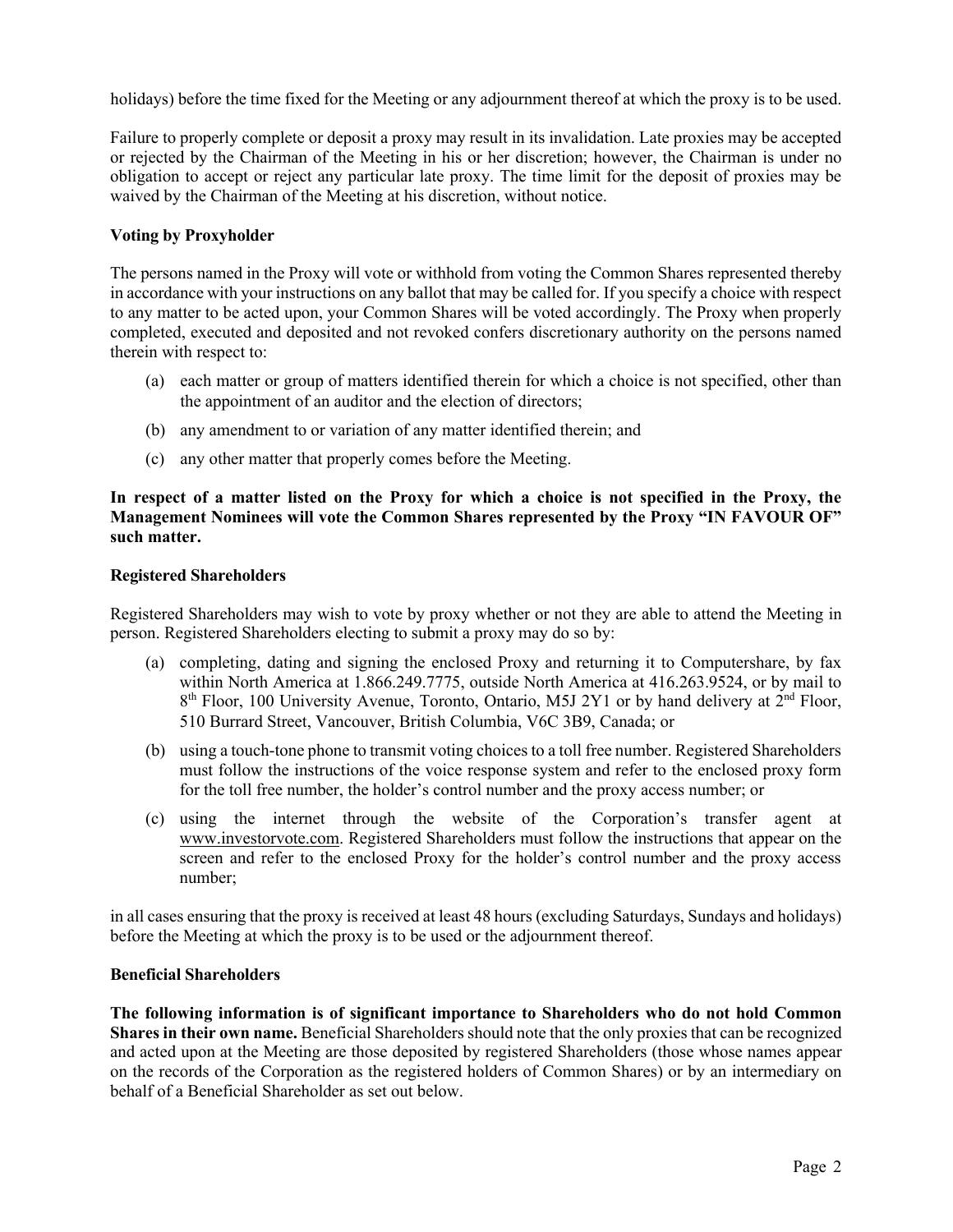If Common Shares are listed in an account statement provided to a Shareholder by a broker, then in almost all cases those Common Shares will not be registered in the Shareholder's name on the records of the Corporation and the holder would be considered a "Beneficial Shareholder". Such Common Shares will more likely be registered under the names of the Shareholder's intermediary. In the United States, the vast majority of such Common Shares are registered under the name of Cede & Co. as nominee for The Depository Trust Corporation (which acts as depository for many U.S. brokerage firms and custodian banks), and in Canada, under the name of CDS & Co. (the registration name for The Canadian Depository for Securities Limited, which acts as nominee for many Canadian brokerage firms).

Intermediaries are required to seek voting instructions from Beneficial Shareholders on whose behalf they hold Shares in advance of voting those Shares at any meeting of Shareholders. Every intermediary has its own procedures and provides its own return instructions to clients to seek voting instructions.

Beneficial Shareholders should follow the instructions of their intermediary carefully to ensure that their Common Shares are voted at the Meeting.

The form of voting instructions form ("**VIF**") supplied to you by your broker will be similar to the Proxy provided to Registered Shareholders by the Corporation. However, its purpose is limited to instructing the intermediary on how to vote your Common Shares on your behalf. Most brokers now delegate responsibility for obtaining instructions from Beneficial Shareholders to Broadridge in the United States and in Canada. Broadridge mails a VIF in lieu of a Proxy provided by the Corporation. The VIF will name the same persons as the Corporation's proxy to represent you at the Meeting. You have the right to appoint a person (who need not be a Beneficial Shareholder of the Corporation), other than any of the persons designated in the VIF, to represent you at the Meeting. You may appoint yourself on your VIF to attend and vote your Shares at the Meeting. To exercise this right, you should insert the name of the desired representative (which may be yourself) in the blank space provided in the VIF. The completed VIF must then be returned to Broadridge by mail or facsimile or given to Broadridge by phone or over the internet, in accordance with Broadridge's instructions. Broadridge then tabulates the results of all instructions received and provides appropriate instructions respecting the voting of Common Shares to be represented at the Meeting and the appointment of any Shareholder's representative. **If you receive a VIF from Broadridge, the VIF must be completed and returned to Broadridge, in accordance with its instructions, well in advance of the Meeting in order to have your Common Shares voted or to have an alternate representative duly appointed to attend and to vote your Common Shares at the Meeting.**

#### **Notice to Shareholders in the United States**

The solicitation of proxies involve securities of an issuer located in Canada and is being effected in accordance with the corporate laws of the Province of British Columbia, Canada and securities laws of the provinces of Canada. The proxy solicitation rules under the United States *Securities Exchange Act of 1934*, as amended, are not applicable to the Corporation or this solicitation, and this solicitation has been prepared in accordance with the disclosure requirements of the securities laws of the provinces of Canada. Shareholders should be aware that disclosure requirements under the securities laws of the provinces of Canada differ from the disclosure requirements under United States securities laws.

The enforcement by Shareholders of civil liabilities under United States federal securities laws may be affected adversely by the fact that the Corporation is incorporated under the *Business Corporations Act*  (British Columbia) (the "**BCBCA**"), as amended, certain of its directors and its executive officers are residents of Canada and a substantial portion of its assets and the assets of such persons are located outside the United States. Shareholders may not be able to sue a foreign Corporation or its officers or directors in a foreign court for violations of United States federal securities laws. It may be difficult to compel a foreign Corporation and its officers and directors to subject themselves to a judgment by a United States court.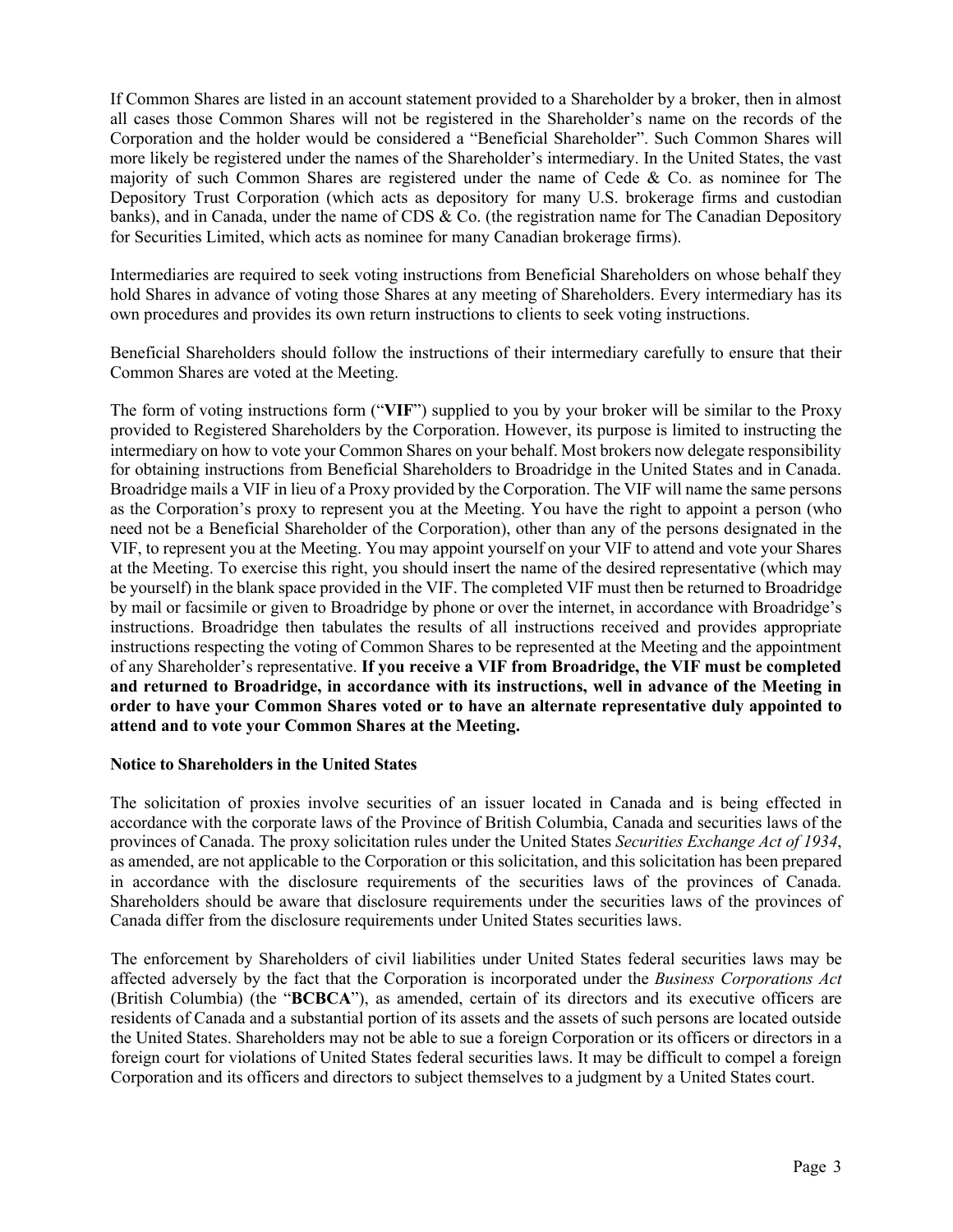### **Revocation of Proxies**

In addition to revocation in any other manner permitted by law, a registered Shareholder who has given a proxy may revoke it by:

- (a) executing a Proxy bearing a later date and depositing it as provided above;
- (b) executing a valid notice of revocation, and delivering it to the address of the registered office of the Corporation at #15601 Highway 224, Cooks Brook, Nova Scotia, B0N 1Y0, at any time up to and including the last business day that precedes the day of the Meeting, or to the Chairman of the Meeting on the day of the Meeting;
- (c) personally attending the Meeting and voting the registered Shareholder's Common Shares; or
- (d) in any other manner provided by law.

Beneficial Shareholders who wish to change their vote must arrange for their respective intermediaries to revoke a proxy on their behalf. A revocation of a proxy will not affect a matter on which a vote has already been taken before the revocation.

### **FORWARD LOOKING STATEMENTS**

This Circular includes certain "forward-looking statements". All statements other than statements of historical fact included in this Circular, including without limitation statements regarding the future plans and objectives of the Corporation, are forward-looking statements that involve various risks and uncertainties. These forward-looking statements include, but are not limited to, other information that is based on forecasts of future operational or financial results, estimates of amounts not yet determinable and assumptions of management.

Any statements that express or involve discussions with respect to predictions, expectations, beliefs, plans, projections, objectives, assumptions or future events or performance (often, but not always, using words or phrases such as "expects" or "does not expect", "is expected", "anticipates" or "does not anticipate", "plans", "estimates" or "intends", or stating that certain actions, events or results "may", "could", "would", "might" or "will" be taken, occur or be achieved) are not statements of historical fact and may be "forwardlooking statements." Forward-looking statements are subject to a variety of risks and uncertainties that could cause actual events or results to differ from those reflected in the forward-looking statements.

There can be no assurance that forward-looking statements will prove to be accurate and actual results and future events could differ materially from those anticipated in such statements. Important factors that could cause actual results to differ materially from the Corporation's expectations include, among others, risks related to mining operations, the actual results of current exploration activities, conclusions of economic evaluations and changes in project parameters as plans continue to be refined as well as future prices of zinc and lead and other commodities.

Although the Corporation has attempted to identify important factors that could cause actual results to differ materially, there may be other factors that cause results not to be as anticipated, estimated or intended. There can be no assurance that such statements will prove to be accurate as actual results and future events could differ materially from those anticipated in such statements. Accordingly, Shareholders should not place undue reliance on forward-looking statements. The Corporation does not undertake to update any forwardlooking statements, except as, and to the extent required by, applicable securities laws. For more information about the risks and challenges of ScoZinc's business, Shareholders should review this Circular, ScoZinc's annual filings for the year ended December 31, 2018, and its management's discussion and analysis available at www.sedar.com.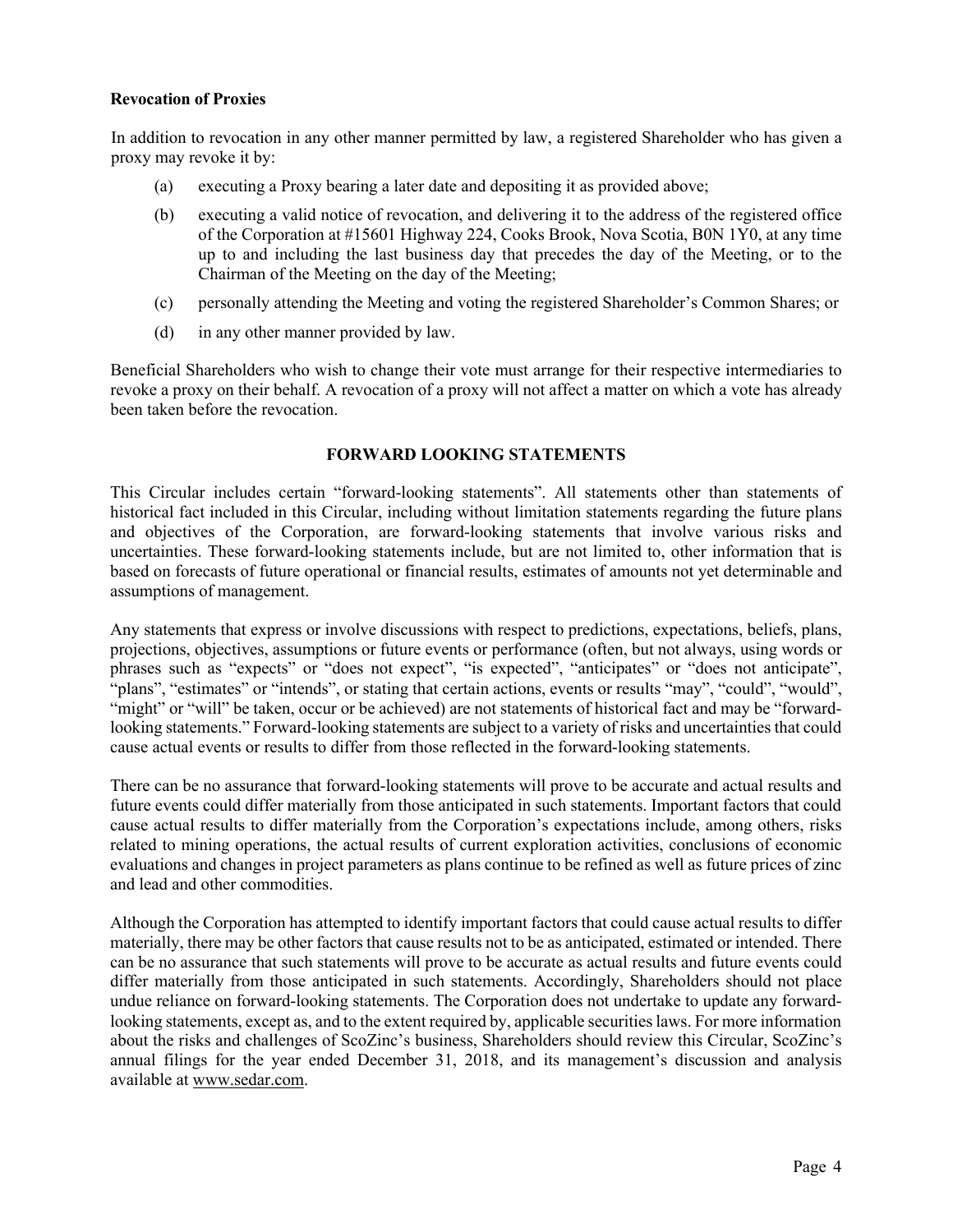### **INTEREST OF CERTAIN PERSONS OR COMPANIES IN MATTERS TO BE ACTED UPON**

No director or executive officer of the Corporation, or any person who has held such a position since the beginning of the last completed financial year end of the Corporation, nor any nominee for election as a director of the Corporation, nor any associate or affiliate of the foregoing persons, has any substantial or material interest, direct or indirect, by way of beneficial ownership of securities or otherwise, in any matter to be acted on at the Meeting other than the election of directors or the appointment of auditors*.*

### **VOTING SECURITIES AND PRINCIPAL HOLDERS OF VOTING SECURITIES**

The board of directors of the Corporation (the "**Board**" or "**Board of Directors**") has fixed September 23, 2019, as the record date (the "**Record Date**") for determination of persons entitled to receive notice of and to vote at the Meeting. Only Shareholders of record at the close of business on the Record Date who either attend the Meeting personally or complete, sign and deliver a Proxy in the manner and subject to the provisions described above will be entitled to vote or to have their Common Shares voted at the Meeting. A quorum for the Meeting is two persons who are, or who represent by proxy, Shareholders who, in the aggregate, hold at least 5% of the issued Common Shares entitled to be voted at the Meeting.

The Common Shares are listed for trading on the TSX Venture Exchange ("**TSX-V**"). The Corporation is authorized to issue an unlimited number of Common Shares without par value. As of the Record Date, there were 10,101,461 Common Shares issued and outstanding, each carrying the right to one vote. The Corporation is also authorized to issue an unlimited number of non-voting Class "A" Preferred Shares without par value, of which none are outstanding, and an unlimited number of non-voting Class "B" Preferred Shares with a par value of C\$10.00 each, of which none are outstanding.

To the knowledge of the directors and executive officers of the Corporation, the only persons or corporations that beneficially own, or control or direct, directly or indirectly, Common Shares carrying 10% or more of the voting rights attached to all outstanding Common Shares as at the Record Date are:

| <b>Shareholder Name</b>      | <b>Number of Common Shares</b><br>$\text{Held}^{(1)}$ | Percentage of<br><b>Issued Common</b><br>Shares <sup>(2)</sup> |  |
|------------------------------|-------------------------------------------------------|----------------------------------------------------------------|--|
| Michael McMullen $^{(3)}$    | 1,025,000                                             | $10.15\%$                                                      |  |
| Ashwath Mehra <sup>(4)</sup> | 1,025,000                                             | $10.15\%$                                                      |  |

**Notes**:

- (1) The information as to Common Shares beneficially owned, controlled or directed, not being within the knowledge of the Corporation, has been obtained by the Corporation from publicly disclosed information and/or furnished by the Shareholder listed above.
- (2) Calculated on a non-diluted basis.
- (3) Mr. McMullen controls such Common Shares through a number of trusts, partnerships and/or other entities.
- (4) Mr. Mehra controls such Common Shares through a number of trusts, partnerships and/or other entities.

### **VOTES NECESSARY TO PASS RESOLUTIONS**

At the Meeting, Shareholders will be asked to pass the resolutions described herein. A simple majority of affirmative votes cast at the Meeting in person or by proxy is required to pass the resolutions described herein. If there are more nominees for election as directors than there are vacancies to fill, those nominees receiving the greatest number of votes will be elected or appointed, as the case may be, until all such vacancies have been filled. If the number of nominees for election or appointment is equal to the number of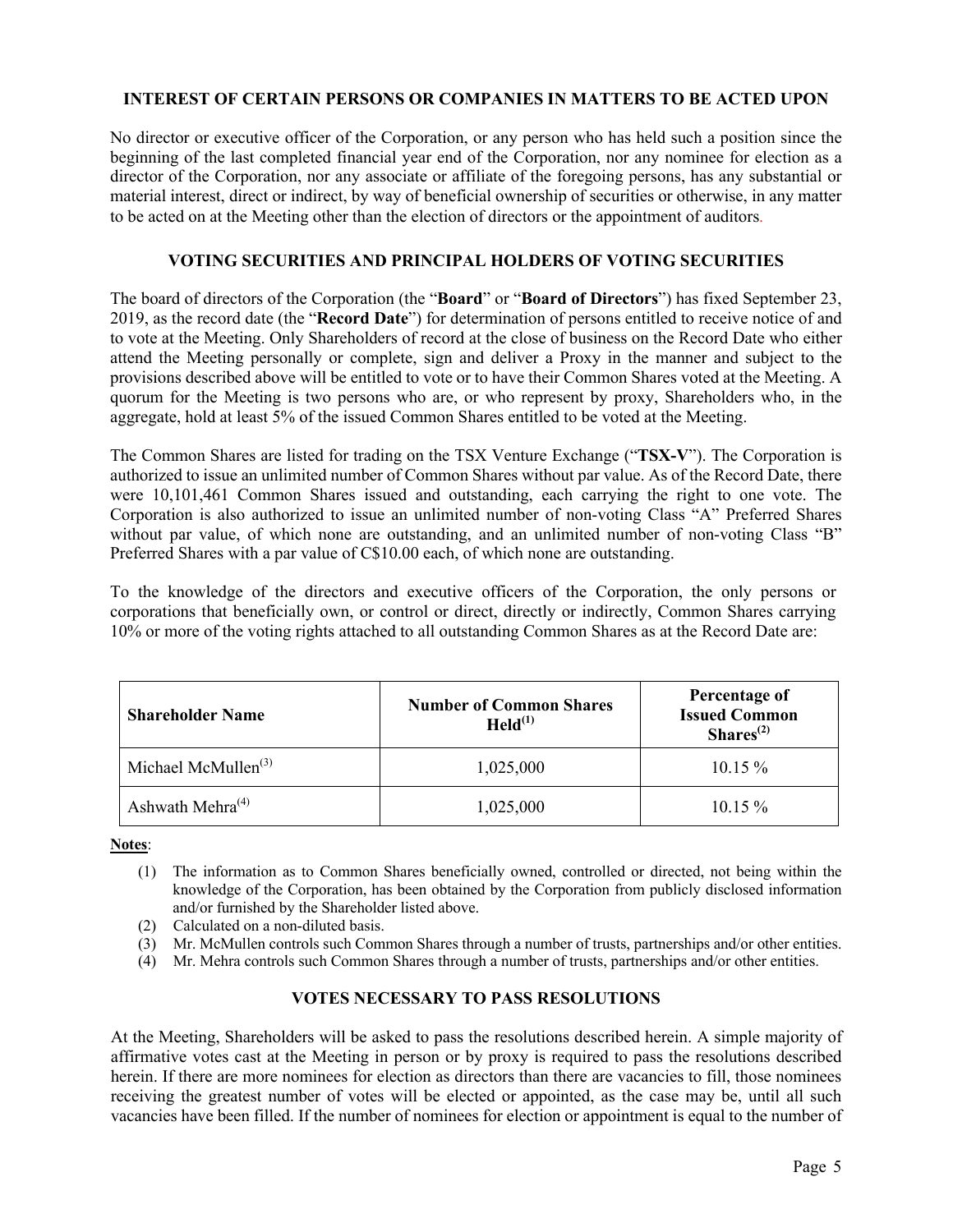vacancies to be filled, all such nominees will be declared elected or appointed by acclamation.

### **RECEIPT OF FINANCIAL STATEMENTS**

The consolidated financial statements of the Corporation for the financial year ended December 31, 2018, and the accompanying auditors' report thereon will be presented at the Meeting. Copies of the consolidated financial statements and the accompanying auditors' report have been mailed to the Shareholders who have requested these documents.

Copies are also available online at www.sedar.com or upon request, without charge and will be available at the Meeting.

# **PARTICULARS OF MATTERS TO BE ACTED UPON**

### **ELECTION OF DIRECTORS**

At the Meeting, the following six (6) persons named hereunder will be proposed for election as directors of the Corporation. Management does not contemplate that any of the nominees will be unable to serve as a director, but if that should occur for any reason prior to the Meeting, it is intended that discretionary authority shall be exercised by the persons named in the accompanying proxy to vote the proxy for the election of any other person or persons in place of any nominee or nominees unable to serve. Each director elected will hold office until the close of the next annual meeting of Shareholders of the Corporation, or until his successor is duly elected unless prior thereto he resigns or his office becomes vacant by reason of death or other cause.

**Shareholders have the option to (i) vote for all of the directors of the Corporation listed in the table below; (ii) vote for some of the directors and withhold for others; or (iii) withhold for all of the directors. Unless the Shareholder has specifically instructed in the form of proxy or voting instruction form that the Common Shares represented by such proxy or voting instruction form are to be withheld or voted otherwise, the persons named in the proxy or voting instruction form will vote FOR the election of each of the proposed nominees set forth below as directors of the Corporation.**

The following table, among other things, sets forth the name of all persons proposed to be nominated for election as directors, their place of residence, position held, and periods of service with, the Corporation, or any of its affiliates, their principal occupations and the approximate number of Common Shares of the Corporation beneficially owned, controlled or directed, directly or indirectly, by them, as at the Record Date: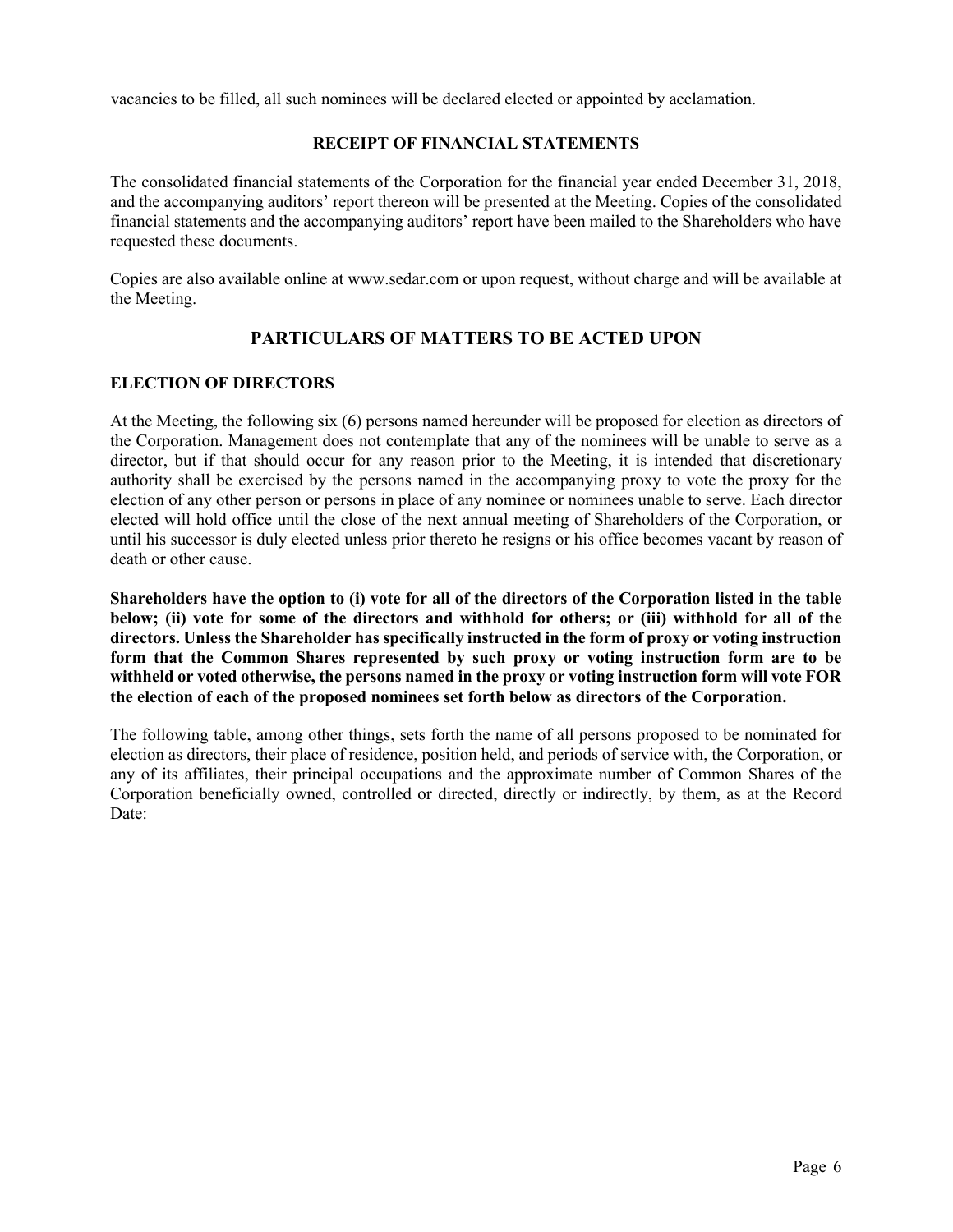| <b>Name of Nominee, Current</b><br><b>Position with</b><br>the Corporation and<br><b>Province and Country of</b><br><b>Residence</b> | <b>Present Principal Occupation</b><br>and/or Positions Held During the<br><b>Preceding Five Years</b>                                                                                                                                                                                                                             | Director of<br>the<br>Corporation<br><b>Since</b> | <b>Common Shares</b><br>of the Corporation or<br><b>Voting Securities of</b><br>any of its Subsidiaries<br><b>Beneficially Owned,</b><br><b>Controlled or Directed</b> |
|--------------------------------------------------------------------------------------------------------------------------------------|------------------------------------------------------------------------------------------------------------------------------------------------------------------------------------------------------------------------------------------------------------------------------------------------------------------------------------|---------------------------------------------------|------------------------------------------------------------------------------------------------------------------------------------------------------------------------|
| Victor Lazarovici <sup>(2)(3)</sup><br>South Carolina, USA -<br>Director and Chairman                                                | Retired Managing Director with<br><b>BMO Capital Markets, former</b><br>Director of Abacus Mining &<br>Exploration Corporation (TSX-V);<br>former Director of Minera Andes;<br>former Director of Jaguar Financial<br>Corp.                                                                                                        | June 17, 2013                                     | 143,750                                                                                                                                                                |
| Michael Surratt <sup>(1)(3)</sup><br>Nevada, USA - Director                                                                          | Retired former President, CEO and<br>Director of Mercator Minerals;<br>former Vice President Operations<br>and Director of Miramar Mining;<br>former Vice President of Santa Fe<br>Mining.                                                                                                                                         | June 14, 2017                                     | 5,000                                                                                                                                                                  |
| Ashwath Mehra $^{(1)(2)}$<br>Zug, Switzerland - Director                                                                             | Chief Executive Officer of Astor<br>Management AG and Chief<br>Executive Officer of MRI<br>Advisory AG.                                                                                                                                                                                                                            | August 20,<br>2019                                | 1,025,000                                                                                                                                                              |
| Christopher Hopkins <sup>(1)(2)</sup><br>Toronto, Ontario - Director                                                                 | Chief Financial Officer of Relay<br>Medical Corp. (CSE); Chief<br>Financial Officer of Central<br>Timmins Exploration Corp. (TSX-<br>V); former Chief Financial Officer<br>of Kerr Mines Inc. (TSX); former<br>President & CEO Takara<br>Resources Inc. (TSX-V); former<br>Chief Financial Officer US Silver<br>Corporation (TSX). | June 14, 2017                                     | 83,333                                                                                                                                                                 |
| Mark Haywood <sup>(3)</sup><br>Toronto, Ontario - Director<br>President & Chief Executive<br>Officer                                 | Managing Director of Caravel<br>Mining Inc.<br>Former President & CEO of<br>Banyan Gold.                                                                                                                                                                                                                                           | September 20,<br>2019                             | 375,000                                                                                                                                                                |
| <b>Mark Billings</b><br>Director                                                                                                     | President & Director of Auxico<br>Montreal, Quebec – Nominee Resources Canada Inc. (AUAG:<br>CSE).                                                                                                                                                                                                                                 | Nominee<br>Director                               | $\Omega$                                                                                                                                                               |

**Notes**: The information as to principal occupation, business or employment and Common Shares and voting securities of any of its subsidiaries beneficially owned, or controlled or directed, directly or indirectly, is not within the knowledge of the management of the Corporation and has been furnished by the respective nominees.

- (1) Member of the Audit Committee.
- (2) Member of the Corporate Governance, Compensation and Nomination Committee.
- (3) Member of the Corporate Social Responsibility Committee.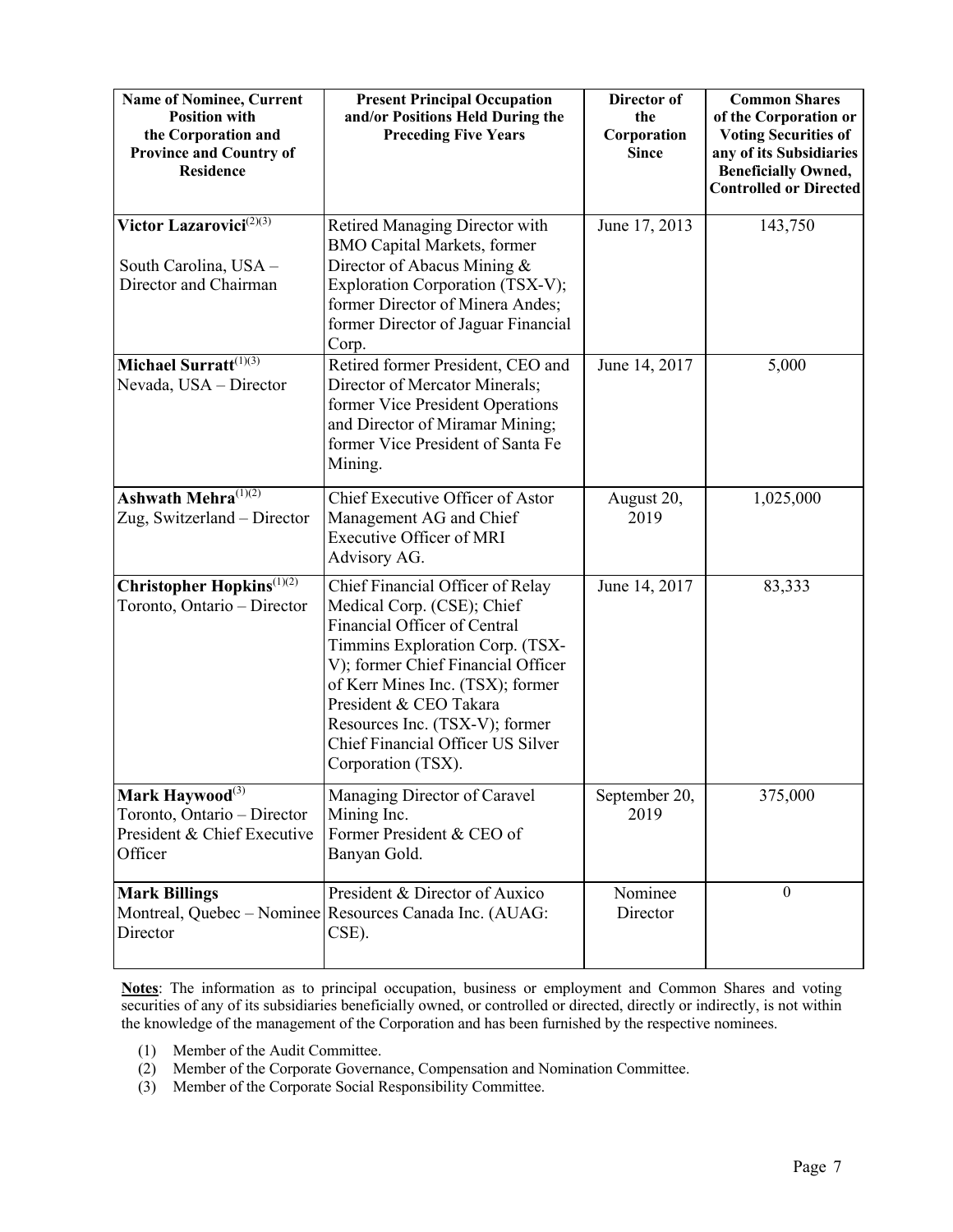### *Corporate Cease Trade Orders, Bankruptcies, Penalties or Sanctions*

Other than set out below, no individual set forth above is, as at the date of this Circular, or have been, within 10 years before the date of this Circular, a director, chief executive officer or chief financial officer of any company (including the Corporation) that:

- (a) was subject to a cease trade order, an order similar to a cease trade order or an order that denied the relevant company access to any exemption under securities legislation, that was in effect for a period of more than 30 consecutive days that was issued while such individual was acting in the capacity as director, chief executive officer or chief financial officer:
	- a. Chris Hopkins was an officer and director of CellCube Energy Storage Systems Inc., when, on November 2, 2018, the company was issued a cease trade order by the Ontario Securities Commission and British Columbia Securities Commission for failure to file annual financial stated for the year ended June 30, 2018. On December 11, 2018, the cease trade orders were revoked.
	- b. Mark Billings is presently a director of Manganese X Energy Corp. (TSX-V: MN) ("Manganese X") (formerly, Sunset Cove Mining Inc., TSX-V: SSM, or "Sunset Cove"), which was issued a cease trade order ("CTO") by the British Columbia Securities Commission ("BCSC") on August 6, 2015 as a result of Sunset Cove's incapacity to file its annual audited financial statements, management's discussion and analysis and CEO and CFO certificates by the filing deadline of July 30, 2015, as prescribed by National Instrument 51-102 – Continuous Disclosure Obligations, due to a lack of funding to pay for the costs associated with the audit. This CTO was lifted by the BCSC on June 1, 2016 as Sunset Cove had met all of its continuous disclosure requirements.
- (b) was subject to a cease trade order, an order similar to a cease trade order or an order that denied the relevant company access to any exemption under securities legislation, that was in effect for a period of more than 30 consecutive days, that was issued after such individual ceased to be a director, chief executive officer or chief financial officer and which resulted from an event that occurred while such proposed director was acting in the capacity as director, chief executive officer or chief financial officer:
	- a. Chris Hopkins was an officer and director of CellCube Energy Storage Systems Inc., when, on November 2, 2018, the company was issued a cease trade order (a "CTO") by the Ontario Securities Commission and British Columbia Securities Commission for failure to file annual financial stated for the year ended June 30, 2018. On December 11, 2018, the CTO were revoked.
	- b. Mark Billings is presently a director of Manganese X Energy Corp. (TSX-V: MN) ("Manganese X") (formerly, Sunset Cove Mining Inc., TSX-V: SSM, or "Sunset Cove"), which was issued a cease trade order by the British Columbia Securities Commission ("BCSC") on August 6, 2015 as a result of Sunset Cove's incapacity to file its annual audited financial statements, management's discussion and analysis and CEO and CFO certificates by the filing deadline of July 30, 2015, as prescribed by National Instrument 51-102 – Continuous Disclosure Obligations, due to a lack of funding to pay for the costs associated with the audit. This CTO was lifted by the BCSC on June 1, 2016 as Sunset Cove had met all of its continuous disclosure requirements.

No individual set forth in the above table (or any personal holding company of any such individual) is, as of the date of this Circular, or has been within 10 years before the date of this Circular, a director or executive officer of any company (including the Corporation) that, while such individual was acting in that capacity, or within a year of that person ceasing to act in that capacity, became bankrupt, made a proposal under any legislation relating to bankruptcy or insolvency or was subject to or instituted any proceedings, arrangement or compromise with creditors or had a receiver, receiver manager or trustee appointed to hold its assets.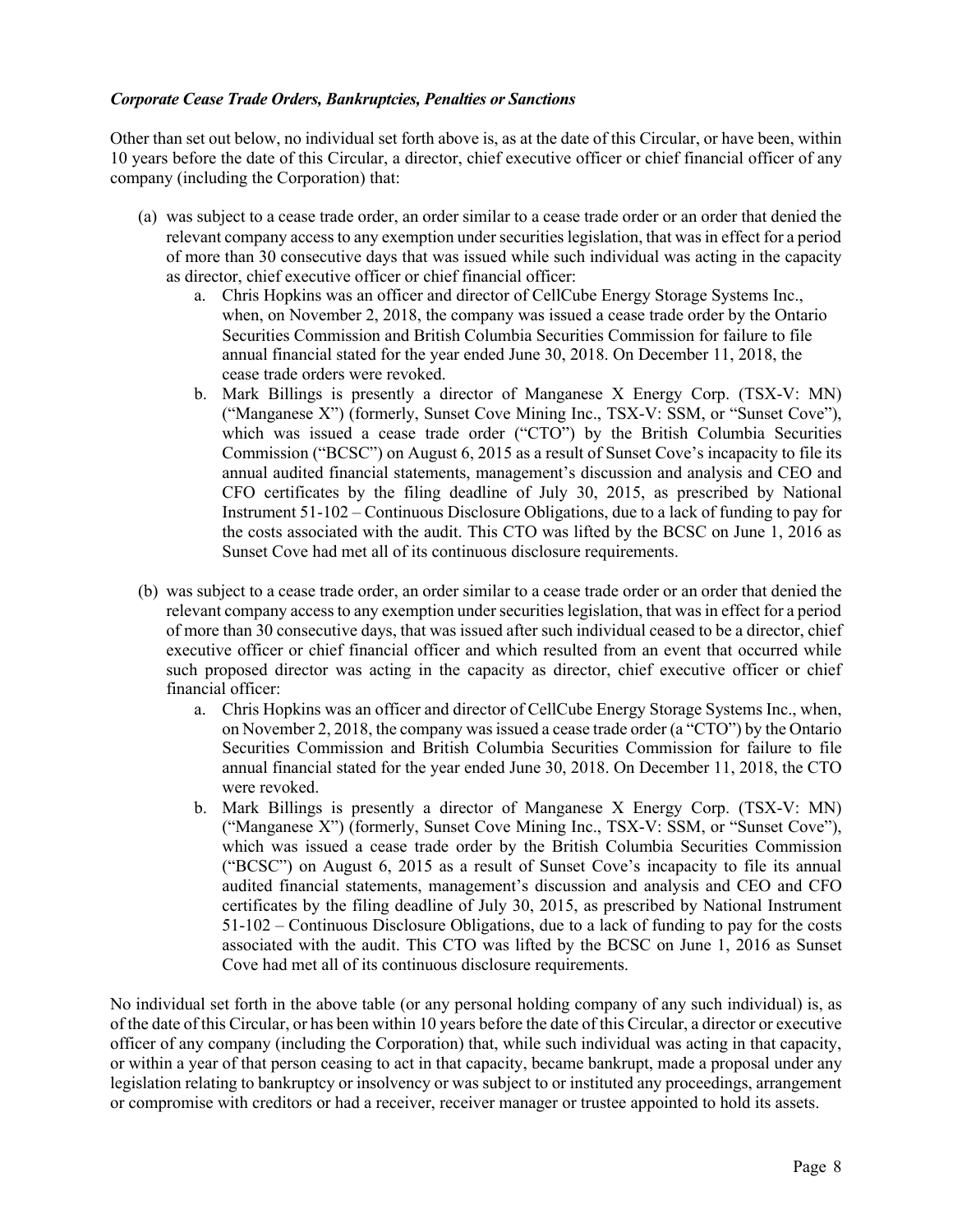No individual as set forth in the above table (or any personal holding company of any such individual) has, within the 10 years before the date of this Circular, become bankrupt, made a proposal under any legislation relating to bankruptcy or insolvency, or become subject to or instituted any proceedings, arrangement or compromise with creditors, or had a receiver, receiver manager or trustee appointed to hold the assets of such individual.

No individual set forth in the above table (or any personal holding company of any such individual) has been subject to:

- (a) any penalties or sanctions imposed by a court relating to securities legislation or by a securities regulatory authority or has entered into a settlement agreement with a securities regulatory authority; or
- (b) any other penalties or sanctions imposed by a court or regulatory body that would likely be considered important to a reasonable investor in making an investment decision.

### **CONTINUATION OF THE OPTION PLAN**

### **General Description**

The Corporation has an option plan which was initially approved by the Shareholders on May 12, 2008. Subsequent amendments were approved by the Board and Shareholders. Shareholders approved the last amendment on September 14, 2018 (the "**Plan**"). As of the date of this Circular, the Plan is the Corporation's only equity compensation plan. However, the Shareholders should note that the Corporation is seeking Shareholder approval of a Restricted Stock Unit Incentive Plan, which is approved by Shareholders and instituted by the Board, will be an additional equity compensation plan of the Corporation. As of the date of this Circular, the Corporation has 809,000 options outstanding to purchase Common Shares.

The Plan provides for the acquisition of Common Shares by directors, officers, employees or consultants of the Corporation, or any affiliated entity of the Corporation, for the purpose of advancing the interests of the Corporation through the motivation, attraction and retention of key employees and directors and to secure for the Corporation and the Shareholders the benefits inherent in the ownership of Common Shares by key employees and directors, it being generally recognized that stock option plans can aid in attracting, retaining and encouraging employees and directors due to the opportunity offered to them to acquire a proprietary interest in such company.

### **Stock Option Plan Approval**

The TSX-V requires all listed companies with a 10% rolling stock option plan to obtain annual shareholder approval of such a plan. Shareholders will be asked at the Meeting to vote on a resolution to approve, for the ensuing year, the Plan.

The Plan provides that the Board of Directors of the Corporation may from time to time, in its discretion, grant to directors, officers, employees and consultants of the Corporation, or any subsidiary of the Corporation, the option to purchase common shares. The Plan provides for a floating maximum limit of 10% of the outstanding Common Shares as permitted by the policies of the TSX-V. As at the date hereof, this represents 1,101,146 options to purchase Common Shares available under the Plan.

Outstanding options to purchase a total of 809,000 Common Shares have been issued to directors, officers, employees and consultants of the Corporation and remain outstanding. As at the date hereof, the number of options to purchase Common Shares remaining available for issuance under the Plan is 201,146.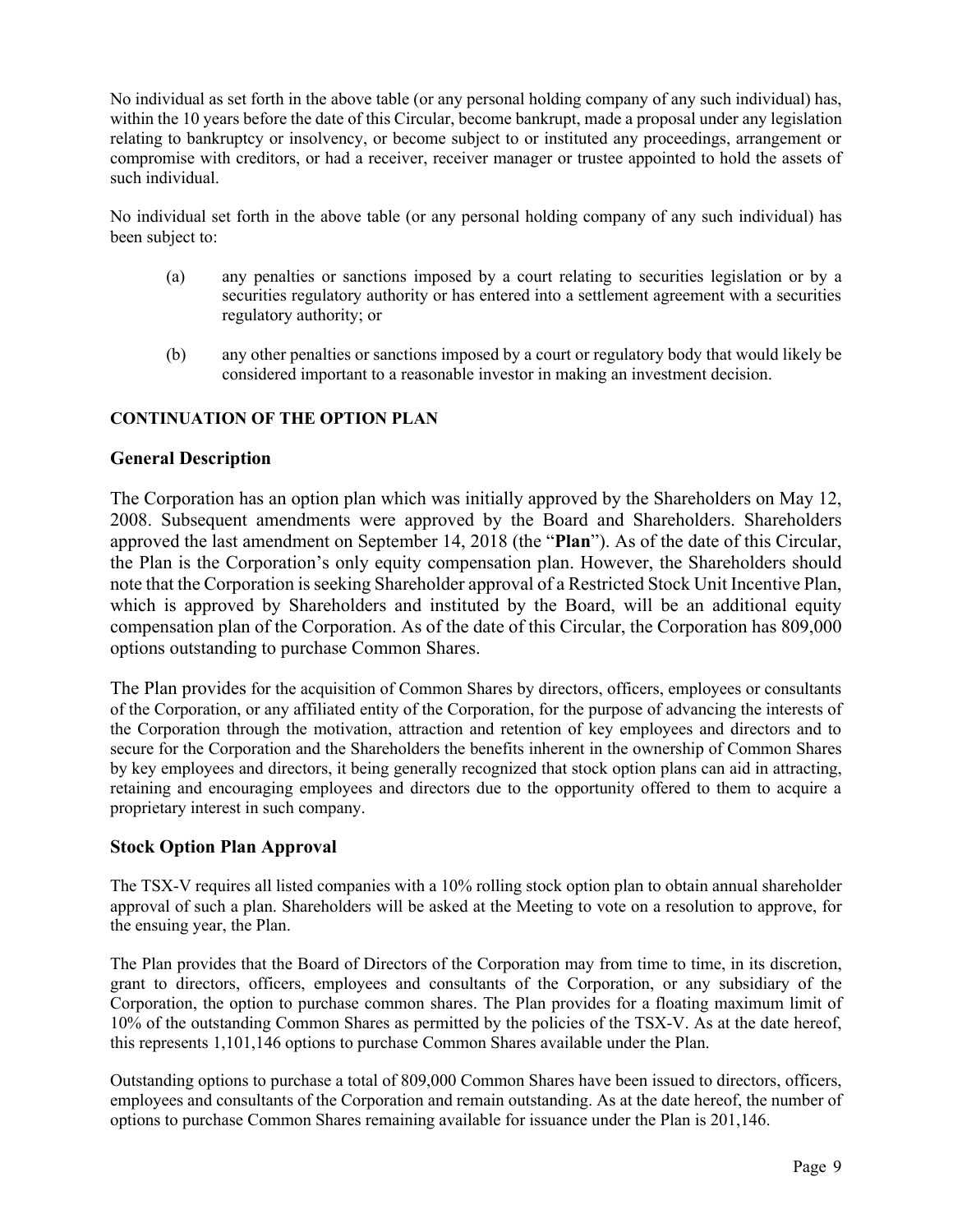### *Summary of some of the features of the Plan*

- persons who are Eligible Persons (as defined in the Plan) of the Corporation are eligible to receive grants of Options (as defined in the Plan) under the Plan. The number of Common Shares reserved or to be issued under the Plan and all other security-based compensation arrangements (including the RSU Plan), at any time, shall not exceed 10% of the total number of the issued and outstanding Common Shares of the Corporation;
- the Plan restricts the grant of Options under the Plan as follows:
	- o without obtained Disinterested Shareholder Approval (as defined in the Plan):
		- The number of Common Shares reserved for issuance pursuant to Options granted to Insiders (as defined in the Plan) within a 12-month period shall not exceed 10% of the issued and outstanding Common Shares;
		- the aggregate number of Common Shares reserved for issuance pursuant to the Plan, shall not exceed 5% of the issued Common Shares (determined at the Date of Grant (as defined in the Plan) of an Option) to any one Eligible Person in a 12 month period.
	- o the aggregate number of Options which may be granted to any one Consultant (as defined in the Plan) in any 12-month period shall not exceed 2% of the issued Shares at the Date of Grant; and
	- o the aggregate number of Options which may be granted to persons employed to provide Investor Relations Activities (as defined in the Plan) shall not exceed 2% of the issued Shares at the Date of Grant;
- Options granted under the Plan are non-assignable and non-transferable, other than by will or by the laws of descent;
- Options granted under the Plan are exercisable for a maximum of 10 years from the Date of Grant;
- in the case of Options granted to a Optionee (as defined in the Plan) who is an employee, consultant, consultant company or management company employee, the Optionee must be a bona fide employee, consultant, consultant company or management company employee, as the case may be, of the Corporation or its subsidiaries;
- the Board will have complete discretion to set the vesting schedule for Options granted under the Plan, provided that where the Optionee is a Consultant performing Investor Relations Activities such Options must vest in stages of no less than over a 12 month period from the Date of Grant with no more than one quarter of the Options vesting in any three month; and
- provided the Common Shares are listed on the TSX Venture Exchange , the exercise price of each option will be set by the Board on the date such option is granted, and will not be less than the Fair Market Value of the Shares (as defined in the Plan).

The full text of the Plan is attached hereto as Schedule "B".

### **Shareholder Approval for the Plan**

Shareholders will be asked to consider and, if deemed advisable, to pass an ordinary resolution approving the Plan (the "**Stock Option Plan Resolution**"), which, to be effective, must be passed by not less than a majority of the votes cast by the holders of Common Shares present in person, or represented by proxy, at the Meeting.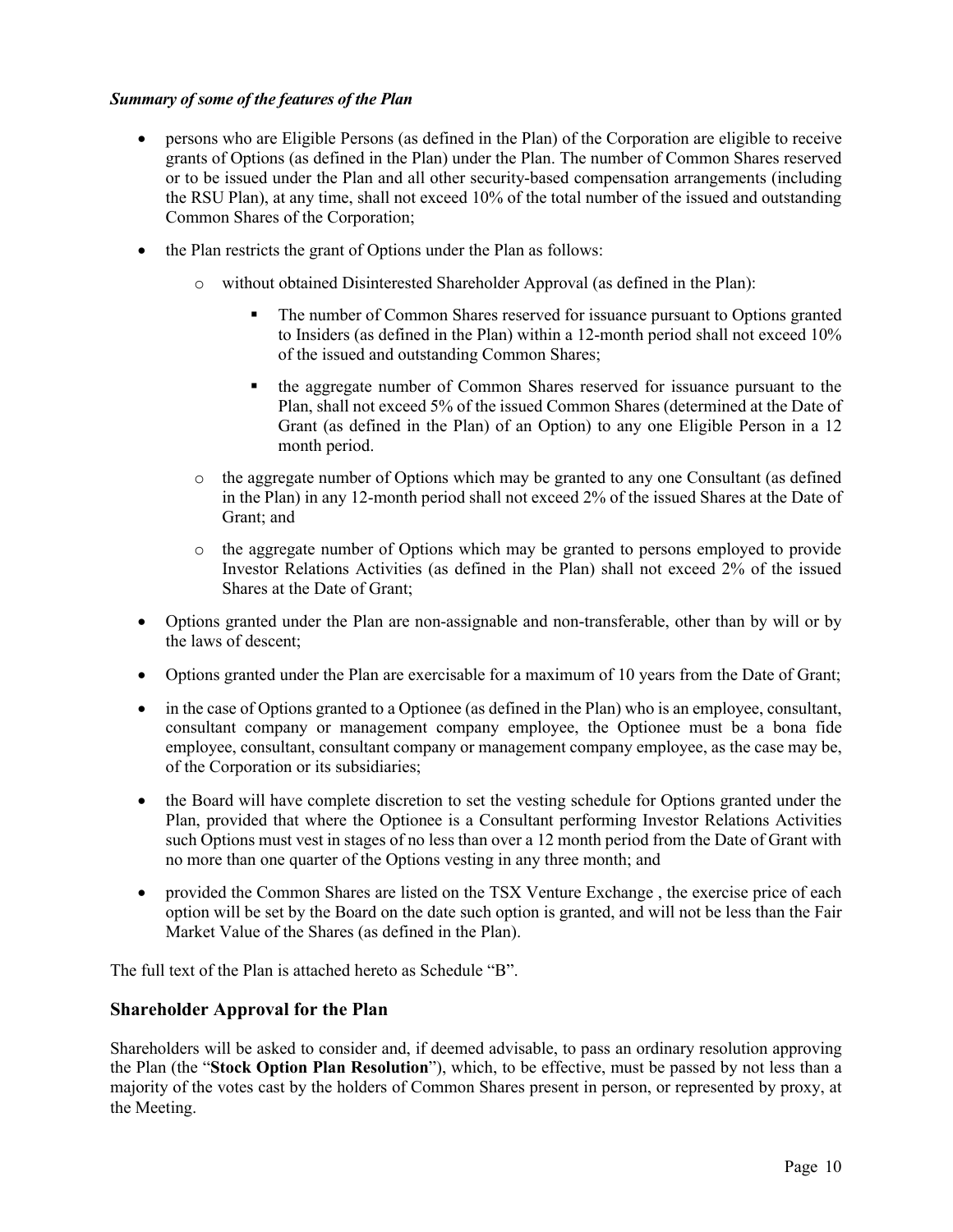**The Board recommends that Shareholders vote FOR the Stock Option Plan Resolution. Unless the Shareholder has specifically instructed in the form of proxy or voting instruction form that the Common Shares represented by such proxy or voting instruction form are to be voted against the Stock Option Plan Resolution, the persons named in the proxy or voting instruction form will vote FOR the Stock Option Plan Resolution.**

### **APPROVAL OF RESTRICTED STOCK UNIT INCENTIVE PLAN**

The purpose of the Restricted Stock Unit Incentive Plan ("**RSU Plan**") is to (i) encourage the attraction and retention of officers, directors, employees, consultants and other persons to serve the Corporation and its subsidiaries; and (ii) encourage such persons to improve the business results and earnings of the Corporation, by providing to such persons an opportunity to acquire or increase a direct interest in the operations and future success of the Corporation. To this end, the RSU Plan provides for the grant of restricted stock units ("**RSU**"). Any of these awards of RSU's may, but need not, be made as performance incentives to reward attainment of annual or long-term performance goals.

The RSU Plan requires disinterested shareholder approval. At the Meeting, shareholders will be asked to approve an ordinary resolution to adopt the RSU Plan. The votes attaching to shares beneficially owned by (i) insiders to who options may be granted under the RSU Plan; and (ii) associates of persons referred to in (i) will be excluded from voting on the approval of the RSU Plan.

The following is a summary of the RSU Plan. The summary is qualified in its entirety by the full text of the RSU Plan as attached as Schedule "C" of this information circular. The RSU Plan remains subject to the approval of the TSX Venture Exchange.

### *Description of the RSU Plan*

The RSU Plan is available to Directors, Employees and Consultants (these terms have the meaning provided in the definitions section of Schedule "C" attached to this information circular) which are collectively referred to in the RSU Plan as Service Providers of the Corporation, as determined by the Board (the "Eligible Grantees"). The maximum number of common shares available for issuance under the RSU Plan shall be 1,010,146. The number of common shares issued or to be issued under the RSU Plan and all other security based compensation arrangements, at any time, shall not exceed 10% of the total number of the issued and outstanding common shares of the Corporation. The total number of common shares issuable to insiders under the RSU Plan, at any time, together with any other security-based compensation arrangements of the Corporation, shall not exceed ten percent of the issued and outstanding common shares of the Corporation. The total number of common shares issuable to insiders within any one-year period under the RSU Plan and all other security based compensation arrangements of the Corporation shall not exceed ten percent of the issued and outstanding common shares of the Corporation. The total number of common shares issuable to any person within any one-year period under the RSU Plan and all other security based compensation arrangements of the Corporation shall not exceed one percent of the issued and outstanding common shares of the Corporation. The total number of common shares issuable to all persons within any one-year period under the RSU Plan and all other security based compensation arrangements of the Corporation shall not exceed two percent of the issued and outstanding common shares of the Corporation. Neither awards nor any rights under any such awards shall be assignable or transferable.

The RSU Plan shall terminate automatically after ten years and may be terminated on any earlier date or extended by the Board.

The Board may at any time, in its sole discretion and without the approval of shareholders, amend, suspend, terminate or discontinue the RSU Plan and may amend the terms and conditions of any awards thereunder,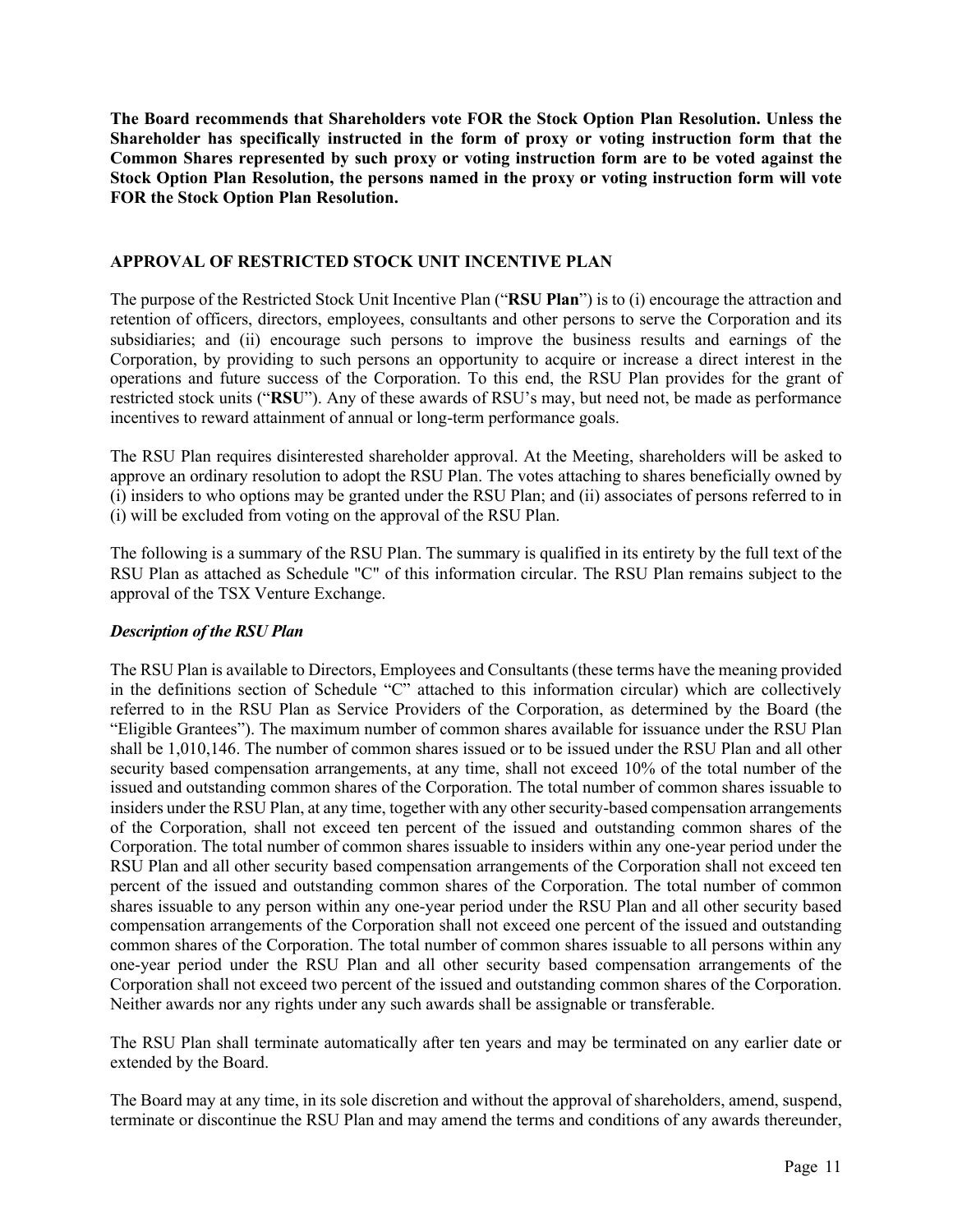subject to (a) any required approval of any applicable regulatory authority or the TSX-V, and (b) approval of shareholders of the Corporation, provided that shareholder approval shall not be required for the following amendments and the Board may make changes which may include but are not limited to: (i) amendments of a 'housekeeping nature'; (ii) changes to vesting provisions; (iii) changes to the term of the Plan or awards made under the RSU Plan; or (iv) changes to performance criteria term. The Board may amend, modify, or supplement the terms of any outstanding award.

# *Restricted Stock Units*

The RSU Plan provides that the Board of the Corporation may, from time to time, in its sole discretion, grant awards of RSU's to Eligible Grantees. Each RSU shall represent one common share of the Corporation. The Board may, in its sole discretion, establish a period of time (a "**Vesting period**") applicable to such RSU's. Each award of RSU's may be subject to a different Vesting period. The Board may, in its sole discretion, prescribe restrictions in addition to or other than the expiration of the Vesting period, including the satisfaction of corporate or individual performance objectives, which may be applicable to all or any portion of the RSU's. The performance criteria will be established by the Board in its sole discretion. The Board may, in its sole discretion, revise the performance criteria. Notwithstanding the foregoing, (i) RSU's that vest solely by the passage of time shall not vest in full in less than three (3) years from the grant date; (ii) RSU's for which vesting may be accelerated by achieving performance targets shall not vest in full in less than one (1) year from the grant date; and (iii) RSU's granted to outside directors vest, (a) at the election of an outside director at the time the award is granted, within a minimum of one (1) year to a maximum of three (3) years following the grant date, as such outside director may elect, and (b) if no election is made, upon the earlier of a change of control or his or her resignation from the Board.

Restrictions on any RSU's shall lapse immediately and become fully vested in the grantee upon a change of control. If a grantee's employment is terminated with cause, the Corporation may, within 30 days, annul an award if the grantee is an employee of the Corporation or an affiliate thereof. If a grantee's employment is terminated with or without cause, any RSU's that have not vested and will not vest within 30 days from the date of termination, or with respect to which all applicable restrictions and conditions have not lapsed, shall immediately be deemed forfeited.

As of the date of this information circular, there are no RSU's outstanding under the RSU Plan.

# **Approval Required**

The text of the ordinary resolution approving the RSU Plan is as follows:

"BE IT RESOLVED as an ordinary resolution that:

- 1. the RSU Plan, substantially in the form attached as Schedule "C" to the information circular be, and is hereby, ratified, affirmed and approved;
- 2. the form of the RSU Plan may be amended in order to satisfy the requirements or requests of any regulatory authorities or stock exchange without requiring further approval of the shareholders of the Corporation; and
- 3. any one director or officer of the Corporation be, and is hereby, authorized and directed to do all such acts and things and to execute and deliver under the corporate seal of the Corporation or otherwise all such deeds, documents, instruments and assurances as in his or her opinion may be necessary or desirable to give effect to the foregoing resolutions."

To be effective, the resolution must be passed by the majority of votes cast by shareholders present or represented by proxy at the Meeting, excluding 1,233,083 common shares which represent votes attaching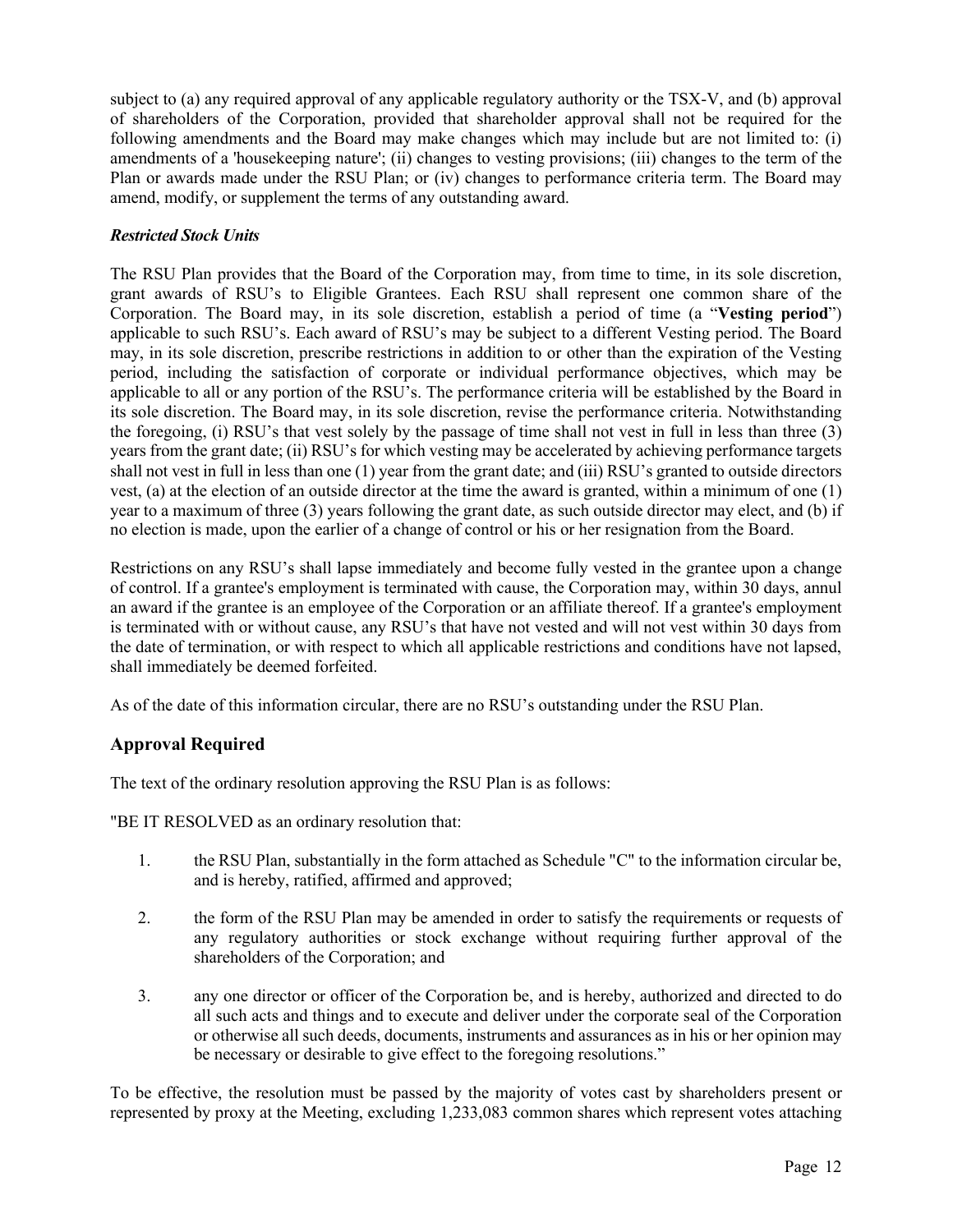to shares beneficially owned by (i) insiders to who RSUs may be granted under the RSU Plan; and (ii) associates of persons referred to in (i), and be accepted for filing by the TSX-V.

**The Board recommends that Shareholders vote FOR the RSU Plan Resolution. Unless the Shareholder has specifically instructed in the form of proxy or voting instruction form that the Common Shares represented by such proxy or voting instruction form are to be voted against the RSU Plan Resolution, the persons named in the proxy or voting instruction form will vote FOR the RSU Plan Resolution.** 

### **APPOINTMENT OF AUDITORS AND REMUNERATION**

KPMG LLP, Chartered Accountants ("**KPMG**") are the independent registered certified auditors of the Corporation.

**Unless the Shareholder has specifically instructed in the form of proxy or voting instruction form that the Common Shares represented by such proxy or voting instruction form are to be withheld or voted otherwise, the persons named in the proxy or voting instruction form will vote FOR the appointment of KPMG as auditors of the Corporation to hold office until the next annual meeting of Shareholders or until a successor is appointed and to authorize the Board of Directors to fix the remuneration of the auditors.**

### **AUDIT COMMITTEE AND RELATIONSHIP WITH AUDITORS**

National Instrument 52-110 – *Audit Committees* of the Canadian Securities Administrators ("**NI 52-110**") requires the Corporation, as a TSX Venture issuer, to disclose annually in its Circular certain information concerning the constitution of its audit committee and its relationship with its independent auditors.

### **The Audit Committee's Charter**

The Corporation's Audit Committee is governed by an Audit Committee Charter, a copy of which is attached as Schedule "A" to this Circular.

### **Composition of the Audit Committee**

As at the date of this Circular, the Corporation's current Audit Committee is comprised of three existing directors: Mr. Christopher Hopkins (Chairperson), Mr. Michael Surratt, and Mr. Ashwath Mehra. All directors on the Audit Committee are "independent" and "financially literate," as such terms are defined in NI 52-110.

The Audit Committee has been established to fulfil applicable reporting issuer obligations respecting audit committees and to assist the Board in fulfilling its oversight responsibilities with respect to financial reporting. The Audit Committee's responsibilities include, but are not limited to, overseeing the integrity of the Corporation's financial statements and financial reporting process, including the audit process and the Corporation's internal accounting controls and procedures and compliance with related legal and regulatory requirements, overseeing the qualifications and independence of the external auditors, overseeing the work of the Corporation's financial management and external auditors in these areas, and providing an open avenue of communication between the external auditors, the Board and senior officers.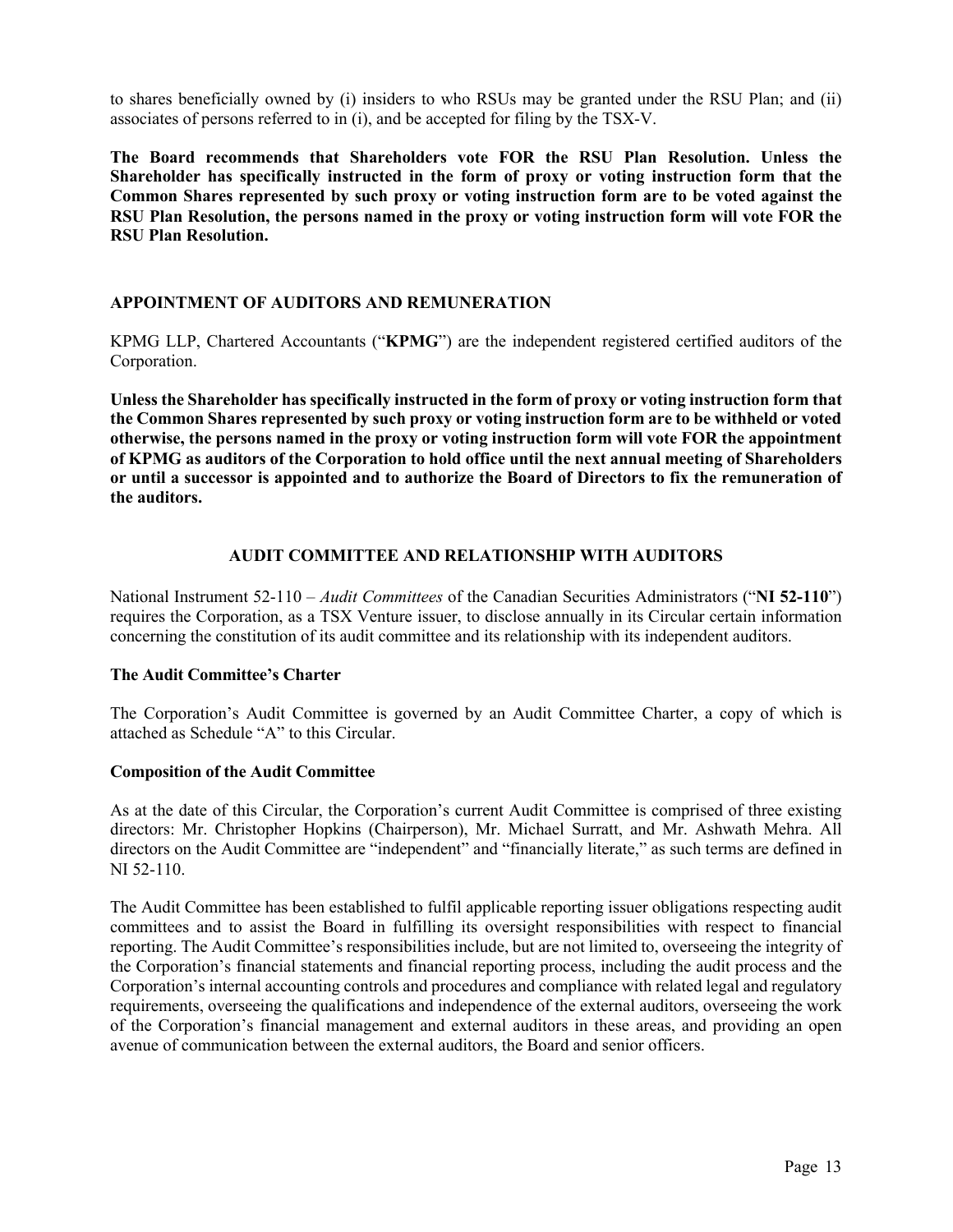### **Relevant Education and Experience**

Each current Audit Committee member has the education and experience that is relevant to the performance of his responsibilities as an Audit Committee member. Their education and experience are set forth below:

(a) Christopher Hopkins

Mr. Hopkins has broad junior resource experience in the areas of corporate finance, capital markets, mergers and acquisitions, investor relations, financial and management reporting. He has a Bachelor of Commerce from the University of Toronto, and a Chartered Accountant designation and MBA from the Schulich School of Business at York University. He currently serves as the Chief Financial Officer of Relay Medical Corp. and as Chief Financial Officer of Central Timmins Exploration Corp. Mr. Hopkins is also the former President & CEO Takara Resources Inc. and the former Chief Financial Officer US Silver Corporation.

### (b) Ashwath Mehra

Mr. Mehra is an economist by training and received his BSc (Econ) in Economics and Philosophy from the London School of Economics. He is the CEO of the ASTOR Group, a private investment and advisory business, working in the fields of Mining, Tech, Biotech and Real Estate. He spent many years in the commodity trading and mining business, owning buying and selling companies over 30 years and has substantial experience in the industry. He is a director of several companies, both public and private in both executive and non-executive roles. He also devotes significant time to non-profit activities in the fields of education and healthcare.

### (c) Michael Surratt

Mr. Surratt is a geologist and holds a BSc Geology from Sul Ross State University in Texas. He was the former President, CEO and Director of Mercator Minerals Ltd. from 1998 till his retirement in 2011. He served as Vice President Operations and Director of Miramar Mining Corporation. Mr. Surratt also served as Vice President Operations for Santa Fe Gold and previously was Mine Manager for the Rabbit Creek Mine.

### **Audit Committee Oversight**

Since the commencement of the Corporation's most recently completed financial year, the Board has not failed to adopt a recommendation of the Audit Committee to nominate or compensate an external auditor.

### **Reliance on Certain Exemptions**

Since the effective date of NI 52-110, the Corporation has not relied on the exemptions contained in sections 2.4 or 8 of NI 52-110. Section 2.4 provides an exemption from the requirement that the audit committee must pre-approve all non-audit services to be provided by the auditors, where the total amount of fees related to the non-audit services are not expected to exceed 5% of the total fees payable to the auditors in the fiscal year in which the non-audit services were provided. Section 8 permits a company to apply to a securities regulatory authority for an exemption from the requirements of NI 52-110, in whole or in part.

### **Pre-Approval Policies and Procedures**

The Audit Committee must pre-approve any engagement of the external auditors for any non-audit services to the Corporation in accordance with applicable law and policies and procedures to be approved by the Board. The engagement of non-audit services will be considered by the Board on a case-by-case basis.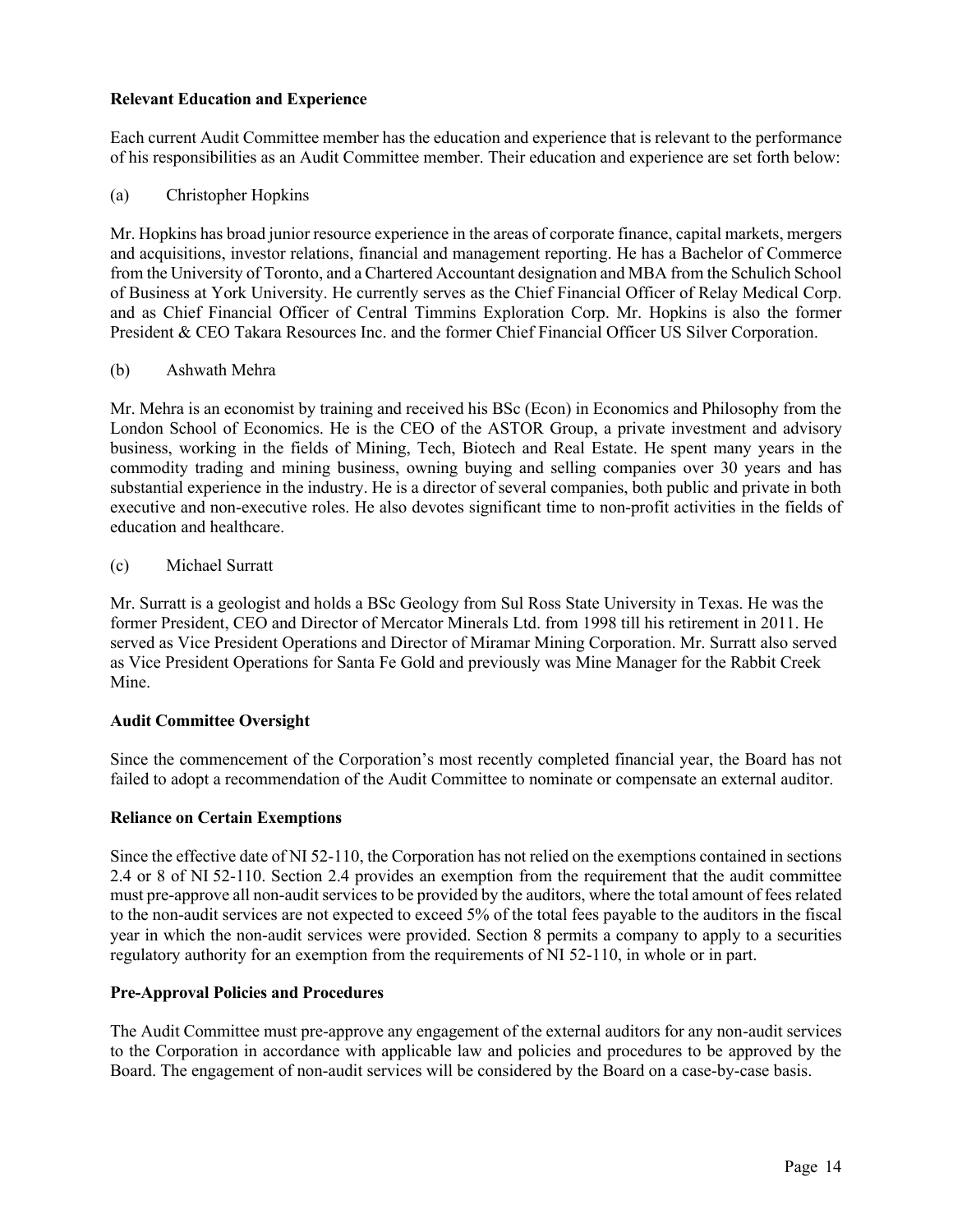### **External Auditor Service Fees (By Category)**

In the following table, "Audit Fees" include fees necessary to perform the annual audit and quarterly reviews of the Corporation's financial statements. Audit Fees include fees for review of tax provisions and for accounting consultations on matters reflected in the financial statements. Audit Fees also include audit or other attest services if required by legislation or regulation, such as comfort letters, consents, reviews of securities filings and statutory audits. "Audit-Related Fees" include services that are traditionally performed by the auditor. These audit-related services include employee benefit audits, due diligence assistance, accounting consultations on proposed transactions, internal control reviews and audit or attest services not required by legislation or regulation. "Tax Fees" includes fees for tax compliance, tax planning and tax advice. Tax planning and tax advice may include assistance with tax audits and appeals, tax advice related to mergers and acquisitions, and requests for rulings or technical advice from tax authorities. "All Other Fees" are all other non-audit services.

The fees paid by the Corporation to its auditors in each of the last two fiscal years, by category, are as follows:

| <b>Financial Year Ending</b> | <b>Audit Fees</b> | <b>Audit-Related</b> <sup>(1)</sup> Fees | Tax $Fees^{(2)}$ | <b>All Other Fees</b> |
|------------------------------|-------------------|------------------------------------------|------------------|-----------------------|
| December 31, 2018            | C\$35,000         | C\$1,350                                 | Nil              | Nil                   |
| December 31, 2017            | C\$28,500         | CS2,565                                  | C\$8,750         | Nil                   |

**Notes**:

- (1) Fees are for services in connection with the review of the Corporation's unaudited condensed interim consolidated financial statements.
- (2) Fees are for tax advisory and compliance services.

#### **Exemption**

The Corporation is relying on the exemption provided by section 6.1 of NI 52-110, which provides that the Corporation, as a TSX Venture issuer, is not required to comply with Part 3 (*Composition of the Audit Committee*) and Part 5 (*Reporting Obligations*) of NI 52-110.

### **CORPORATE GOVERNANCE**

### **General**

National Instrument 58-101 *Corporate Governance Practices* ("**NI 58-101**") sets out required disclosure of corporate governance practices for a Corporation. Corporate governance refers to the policies and structure of the Board, whose members are elected by and are accountable to Shareholders of the Corporation. Corporate governance encourages establishing a reasonable degree of independence of the Board from executive management and the adoption of policies to ensure the Board recognizes the principles of good management. The Board is committed to sound corporate governance practices, as such practices are both in the interests of Shareholders and help to contribute to effective and efficient decision-making.

The Corporation is a "venture issuer" within the meaning of NI 58-101. A discussion of the Corporation's governance practices within the context of NI 58-101 is set out below:

#### **Board of Directors**

The Board is currently comprised of six directors. One of the directors is an executive officer of the Corporation, and the other five directors are not employees or officers of the Corporation and neither is any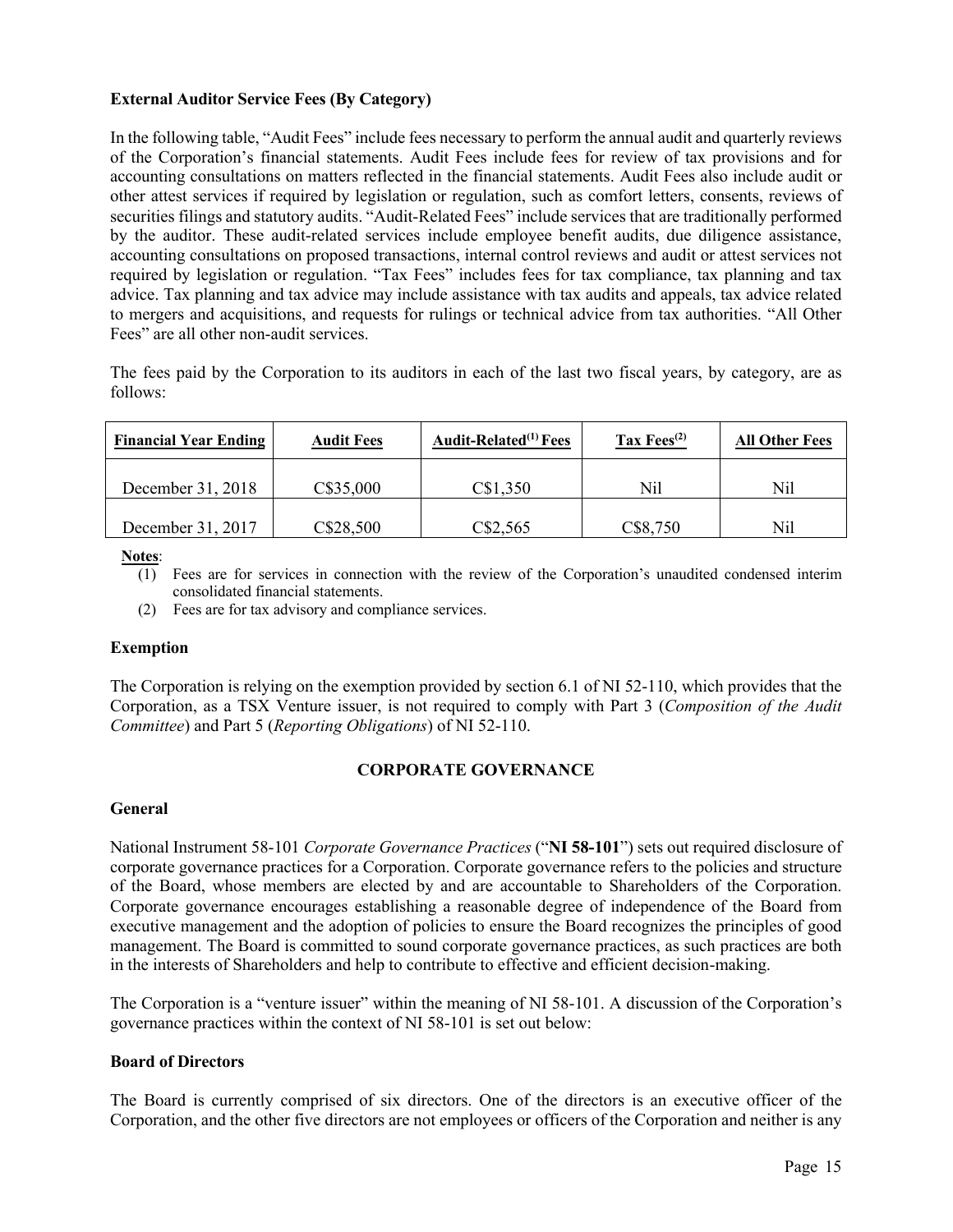of them a party, either directly or indirectly, to any material contract with the Corporation, and none of them receives remuneration from the Corporation in excess of directors' fees and grants of stock options and awards of Common Shares or have any business with the Corporation. The Board believes that there are no relationships of the five directors that would interfere with their independent judgment as directors of the Corporation and that all five directors are "independent directors" within the meaning of NI 58-101 and as such are free from any interest and any business or other relationship which could reasonably be perceived to materially interfere with their ability to act independently from management or to act as a director with a view to the best interests of the Corporation, other than interests and relationships arising from shareholdings. These directors are considered as "independent" as such term is defined under NI 52-110.

### **Directorships**

The following director is also a director of another reporting issuer, the details of which are as follows:

| <b>Name of Director</b> | <b>Name of Reporting Issuer</b>                                                  |
|-------------------------|----------------------------------------------------------------------------------|
| Ashwath Mehra           | GT Gold Corp. (TSX-V)                                                            |
|                         | Fancamp Exploration Ltd. (TSX-V)                                                 |
|                         | RISE Life Science Corp. (formerly Luminor Medical)<br>Technologies Inc.) (TSX-V) |
| Mark Billings           | Auxico Resources Canada Inc. (CSE)                                               |
| (nominee)               | St-Georges Eco-Mining Corp. (CSE)                                                |
|                         | Fancamp Exploration Ltd. (TSX-V)                                                 |
|                         | Manganese X Energy Corp. (TSX-V)                                                 |
|                         | Kintavar Exploration Ltd. (TSX-V)                                                |
|                         |                                                                                  |

### **Orientation and Continuing Education**

The Corporation's Board Mandate and Corporate Governance Guidelines provide that the Chief Financial Officer ("CFO") of the Corporation is responsible for providing new directors with orientation material and for periodically providing materials for all directors on subjects relevant to their duties as directors. Director's orientation and ongoing training includes presentations by senior management to familiarize directors with the Corporation's strategic plans, its significant financial, accounting and risk management issues, its compliance programs, its Code of Conduct and Ethics and other Corporation policies, its principal officers and its independent auditors.

### **Ethical Business Conduct**

The Board has found that the fiduciary duties placed on individual directors by the Corporation's governing corporate legislation and the common law and the restrictions placed by applicable corporate legislation on an individual director's participation in decisions of the Board in which the director has an interest, as well as a number of codes and policies adopted by the Board from time to time, have been sufficient to ensure that the Board operates ethically, independently of management and in the best interests of the Corporation.

In addition, the Board has instructed the Corporation to circulate the Corporation's Corporate Disclosure Policy, Insider Trading Policy, Whistleblower Policy and the Code of Business Conduct and Ethics to all directors, officers and employees of the Corporation.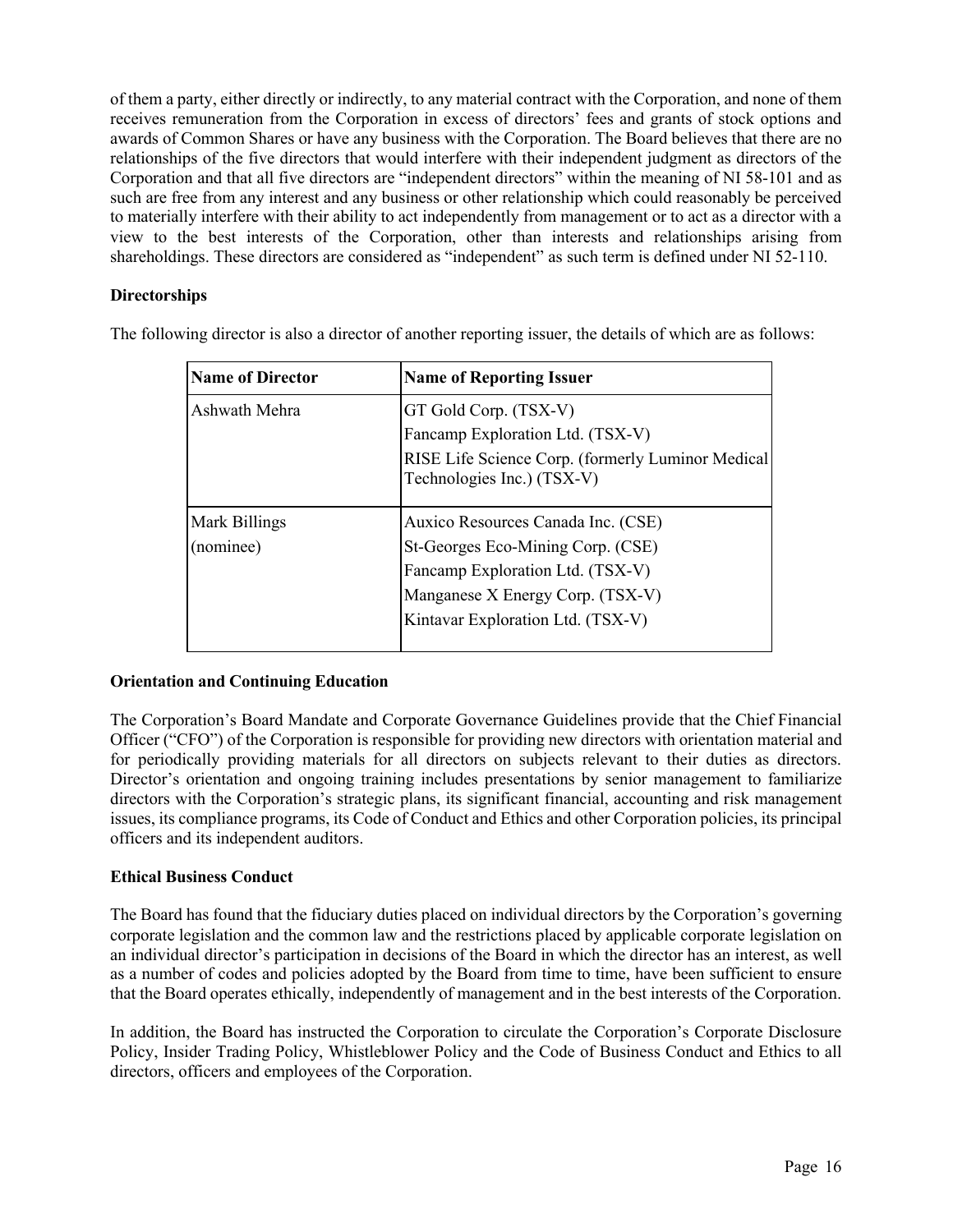### **Nomination of Directors**

The Corporate Governance, Compensation and Nomination Committee is responsible for identifying new candidates for Board nomination. It currently consists of three independent directors, namely: Mr. Christopher Hopkins, Mr. Victor Lazarovici and Mr. Ashwath Mehra, with Mr. Hopkins serving as Chairman.

With respect to its nominating function, the Corporate Governance, Compensation and Nomination Committee is to, amongst other things:

- establish, subject to approval by the full Board and review on an annual basis, criteria and personal qualifications to be used in making selections of candidates for the Board. Such criteria and qualifications may include business and financial experience and acumen, integrity, willingness to devote the necessary time and energy to fulfil the duties and responsibilities of a Director, independence and such other criteria and qualifications as the Corporate Governance, Compensation and Nomination Committee determines to be appropriate under the circumstances;
- identify individuals qualified as candidates to serve on the Board consistent with the criteria approved by the Board, for recommendation to the Board; and
- review the composition and performance of all Directors annually and recommend to the Board a slate of Directors for submission to the Shareholders at the Corporation's annual general meeting. Such slate may or may not include nominees who are current members of the Board.

The Board considers its size each year when it considers the number of directors to recommend to the Shareholders for election at the annual meeting of Shareholders, taking into account the number required to carry out the Board's duties effectively and to maintain a diversity of views and experience.

The Corporation maintains a directors' and officers' liability insurance policy. The policy provides coverage for costs incurred to defend and settle claims against directors and officers of the Corporation to an annual limit of C\$5,000,000 with a C\$100,000 deductible per claim. The annual cost of coverage for the current policy is C\$16,500. The Corporation also offers its directors and senior officer's indemnification against any liability that may be incurred by reason of his being or having been a director or officer. The indemnification, in compliance with the BCBCA, is intended to protect the indemnitees from corporate litigation risks. The Corporation concluded that to attract and retain competent and experienced individuals to serve as directors or officers of the Corporation, it was reasonable and prudent to document the indemnitees' right to indemnification for serving the Corporation.

### **Compensation**

Compensation of the directors and Chief Executive Officer of the Corporation (the "CEO") is reviewed on an annual basis by the Compensation, Governance and Nomination Committee, which makes recommendations to the Board.

The function of the Compensation, Governance and Nomination Committee in determining the CEO's compensation is to, amongst other things, annually:

• review and approve corporate goals and objectives relating to CEO compensation, evaluate the performance of the CEO in light of those goals and review and establish the CEO's annual compensation and incentive or equity plan participation levels and bases of participation. In determining the long-term incentive component of CEO compensation, the Compensation, Governance and Nomination Committee is to consider the Corporation's performance and relative Shareholder return, the values of similar incentive awards to chief executive officers at comparable companies and the awards given to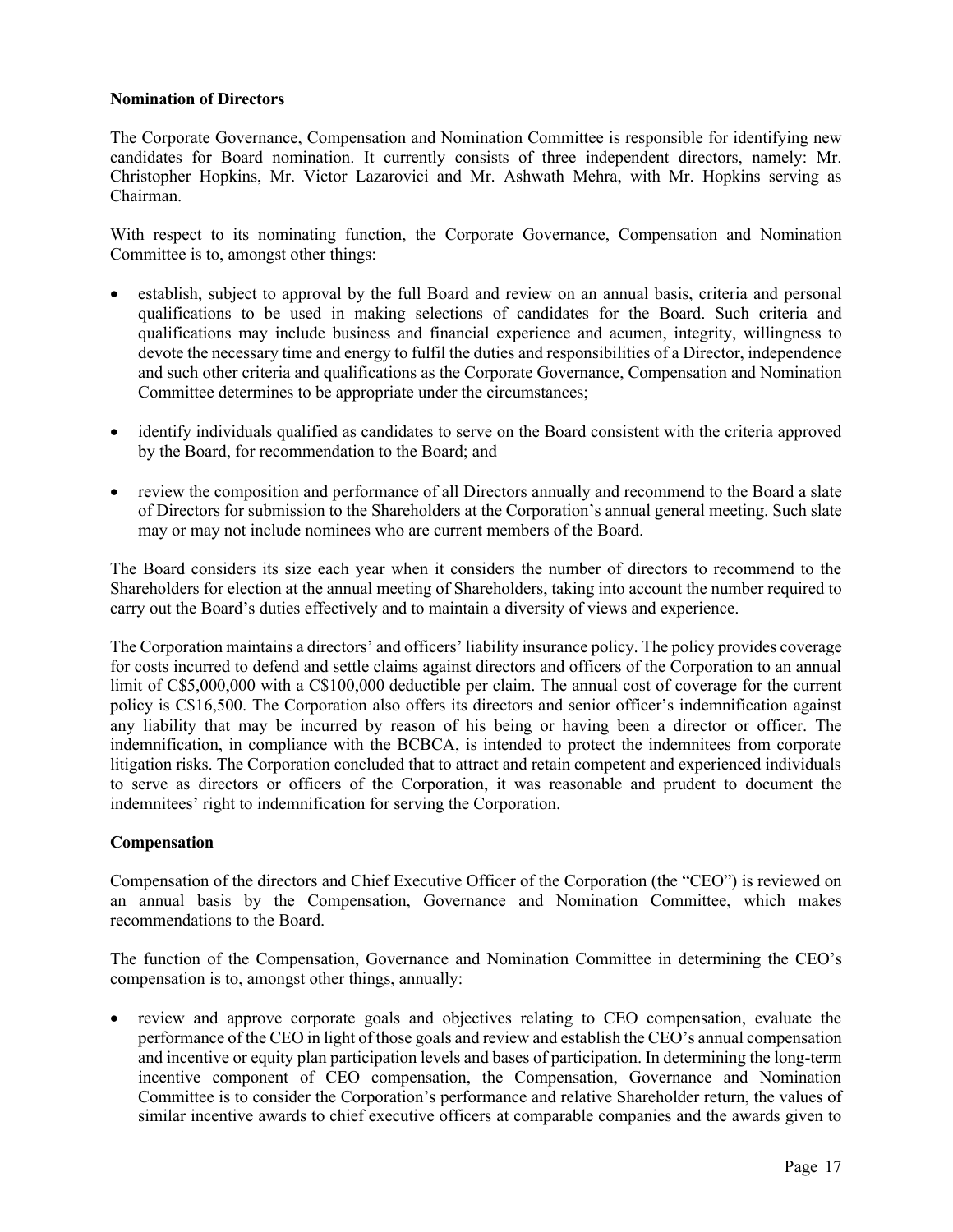the CEO in past years;

- based upon input and recommendations from the CEO, review and approve on an annual basis the evaluation process and compensation structure for the Corporation's senior officers. The Corporate Governance, Compensation and Nomination Committee is to evaluate the performance of the Corporation's senior officers and approve the annual compensation, including salary, bonus, incentive and equity compensation, for such executive officers. The Corporate Governance, Compensation and Nomination Committee will also provide oversight of management's decisions concerning the performance and compensation of other Corporation employees; and
- based upon input and recommendations from the CEO, review the Corporation's incentive compensation and other stock-based plans and recommend changes in such plans to the Board of Directors as needed and to review and submit to the Board of Directors recommendations concerning new executive compensation or stock-based plans.

Details regarding the CEO and directors' compensation is described in the section "Executive Compensation" below.

### **Corporate Social Responsibility Committee**

The Board also has a Corporate Social Responsibility ("CSR") Committee and it is expected that following the Meeting the CSR will be comprised of two directors and one executive officer: Mr. Michael Surratt, Mr. Victor Lazarovici, and Mr. Mark Haywood, and chaired by Mr. Surratt. The Committee has been established to ensure that the Corporation's management has effective systems in place to address all aspects of the Corporation's Social, Safety, Health and Environmental responsibilities.

#### **Assessment**

The Board monitors the adequacy of information given to directors, communication between the Board and management and the strategic direction and processes of the Board and its committees. This function is carried out by the Corporate Governance, Compensation and Nomination Committee.

### **EXECUTIVE COMPENSATION**

#### **Compensation Discussion and Analysis**

This Compensation Discussion and Analysis outlines the Corporation's compensation programs and the approach to the compensation provided to the President and CEO, and the Chief Financial Officer of the Corporation ("CFO"). These executive officers are referred to in this Compensation Discussion and Analysis as the "Named Executive Officers" ("NEOs").

This section discloses information with respect to all direct and indirect compensation awarded to, earned by, paid to, or payable to each director and NEO, in any capacity with respect to the Corporation, for, or in connection with, services they have provided to the Corporation or a subsidiary of the Corporation.

Financial information in this Executive Compensation section is, unless otherwise indicated, presented in Canadian dollars.

#### *Compensation Objectives and Elements*

The Corporation's compensation programs are broadly designed to achieve the following objectives:

• to employ, motivate and retain executive officers of sufficiently high calibre to achieve corporate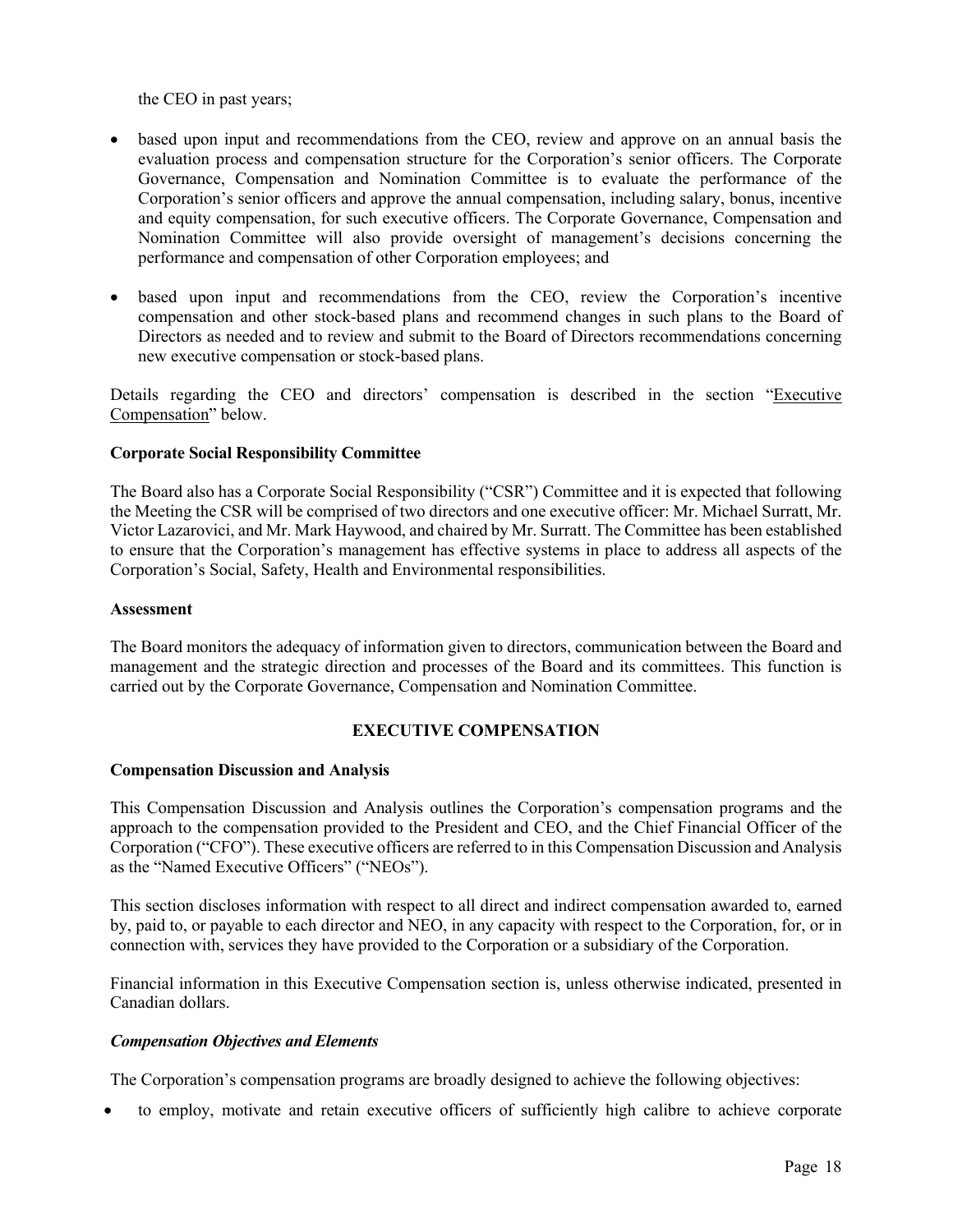objectives; and

• to maintain the Corporation as a leader among its peer companies by a combination of exploration success, property development, strategic property acquisitions and working in cooperation with its strategic partner to advance its major project, thereby creating increasing value over time for Shareholders.

Therefore, the Corporation's compensation programs are aimed at increasing Shareholders' value over time while rewarding efforts to both individuals and teams in achieving the Corporation's objectives.

The overall level of compensation comprises the following three elements that are used by the Corporation to employ, motivate and retain its NEOs:

| <b>Elements of Compensation</b>             | <b>Objective</b>                                                                                                            |
|---------------------------------------------|-----------------------------------------------------------------------------------------------------------------------------|
| Annual base salary / services fees          | To provide a market related competitive base level of pay related<br>to the executives' responsibilities.                   |
| Annual performance bonus<br>(discretionary) | To reward the executives for extra effort and/or achievement of<br>objectives.                                              |
| Option grants (discretionary)               | To bring the interests of executives and Shareholders into<br>alignment and to retain the services of executives over time. |

#### *How Executive Compensation is Established*

In setting the total compensation package for the NEOs, the Corporate Governance, Compensation and Nomination Committee advises the Board as to what levels of compensation would be appropriate. In so doing, the Committee assists the Board in providing oversight relating to the compensation of the NEOs and other senior management. Specifically, the Corporate Governance, Compensation and Nomination Committee, in accordance with its written charter, has the following mandated duties and responsibilities amongst others relating to the remuneration and compensation of executives:

- review and approve corporate goals and objectives relating to the NEOs' compensation, evaluate the performance of the NEO in light of those goals and review and establish the NEOs' annual compensation;
- based upon input and recommendations from the CEO, to review and approve the evaluation process and compensation structure for the Corporation's senior officers. The Committee will evaluate the performance of the Corporation's senior officers and will approve the annual compensation of such executive officers;
- based upon input and recommendations from the CEO, to review the Corporation's incentive compensation and other stock-based plans and recommend changes in such plans to the Board of Directors as needed; and
- prepare and publish an annual Compensation, Governance and Nomination Committee Report for inclusion in the Corporation's Circular.

### *Risks Associated With Compensation Practices*

The Compensation, Governance and Nomination Committee and the Board of Directors endeavour to avoid risks which might arise from the Corporation's compensation practices in the following manner.

The Board of Directors would not approve levels and forms of compensation which in its opinion would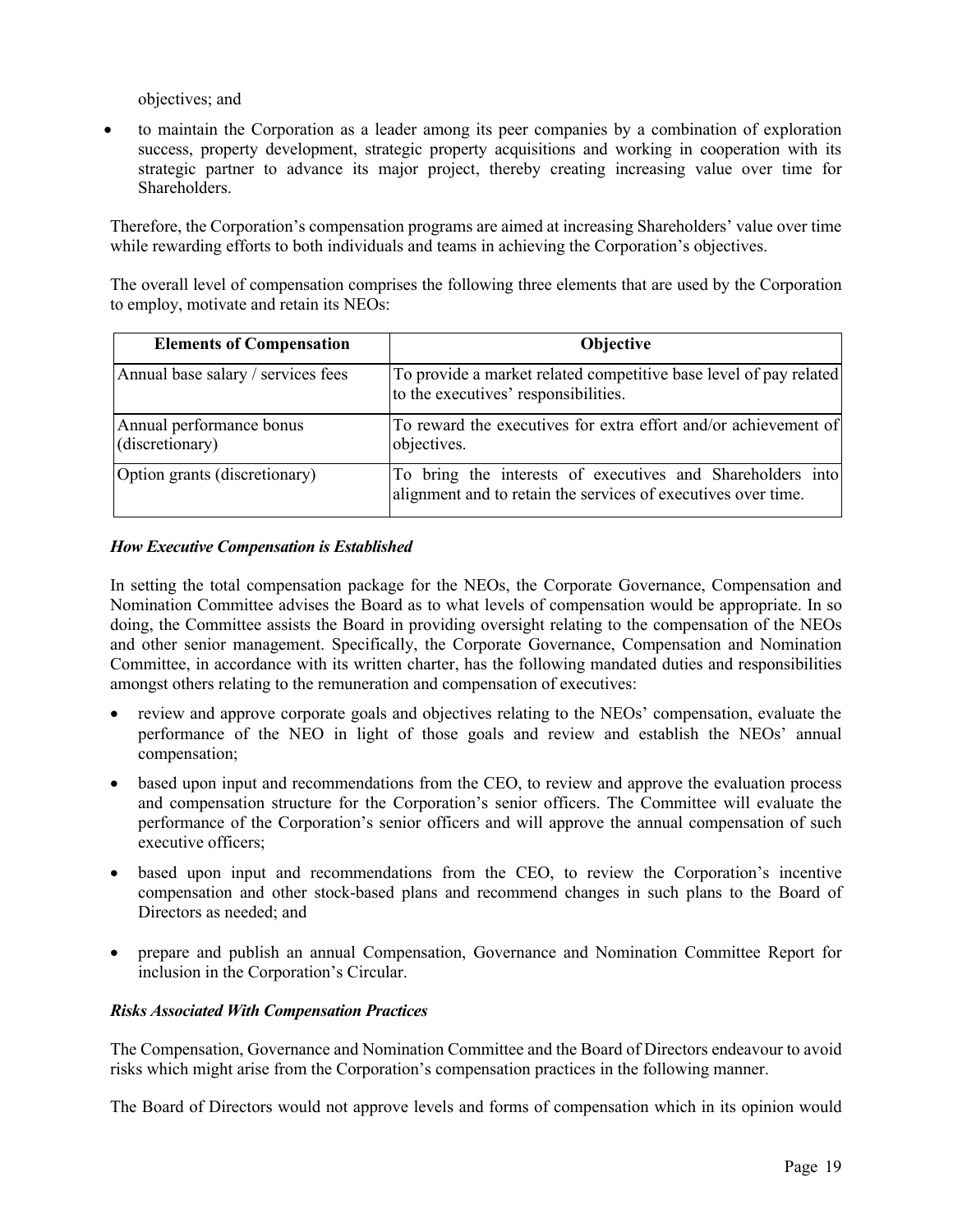contribute to the undertaking of excessive risk in the pursuit of the Corporation's strategic objectives. In so doing the Board of Directors recognizes that by its nature undertaking mineral exploration and development has a high degree of inherent risk.

The Corporation endeavours to provide a competitive compensation structure which, while designed to instill an entrepreneurial culture within the Corporation, is tempered by the need to maintain risk levels within the risk appetite of the Corporation. In establishing levels and forms of compensation within the Corporation, compensation levels, forms of compensation and compensation policies prevailing amongst peer companies in the junior mining and exploration sector are reviewed for comparison purposes.

As a result, the Compensation, Governance and Nomination Committee and the Board of Directors are unaware of any material risks arising from the Corporation's compensation practices which would be reasonably likely to have a material adverse effect on the Corporation.

At present, the Board is satisfied that the current Board and executive officer compensation arrangements, being comprised of yearly or hourly fees, as appropriate, share purchase options for directors and salary, bonus and share purchase options for executive officers, adequately reflect the responsibilities and risks involved in being a director or an executive officer of the Corporation.

### *Trading Restrictions*

The Corporation does not have a policy preventing an NEO or a director from engaging in the purchasing of financial instruments designed to offset a decrease in market value of equity securities granted as compensation or held, directly or indirectly, by the NEO or director. Equity securities granted by the Corporation are stock options which are governed by the rules of the Option Plan (as hereinafter defined). Under the rules of Option Plan, the options granted cannot be assigned or transferred.

In accordance with current corporate practice, directors, NEO's and other employees of the Corporation who have access to undisclosed material information relating to the Corporation or its business, are subject to blackout periods during which they are prohibited from trading in securities of the Corporation, including the exercise of stock options. Trading by individuals subject to the blackout period should not commence until at least twenty-four hours after material information is disclosed by news release. The Corporation announces the beginning and end of each blackout period to the individuals concerned.

As an added precaution with respect to trading by directors, NEOs or employees, the Corporation's policy is that no trading in securities of the Corporation shall take place without first checking with the CEO or the CFO to see if a blackout period is in effect.

### **Compensation Governance**

The components of the directors' and executive officers' compensation are the same as those applied to the NEOs, namely annual base salary, annual performance bonus and option grants. The general compensation philosophy of the Corporation for directors and executive officers is to provide a level of compensation that is competitive within the North American marketplace and that will attract and retain individuals with the experience and qualifications necessary for the Corporation to be successful, and to provide long-term incentive compensation which aligns the interest of executives with those of the Shareholders and provide long-term incentives to members of senior management whose actions have a direct and identifiable impact on the performance of the Corporation and who have had a material responsibility for long-range strategy development and implementation.

### *The Compensation, Governance and Nomination Committee*

The Corporation has established a Compensation, Governance and Nomination Committee consisting of Mr. Ashwath Mehra (Chair), Mr. Christopher Hopkins, and Mr. Victor Lazarovici, all of whom are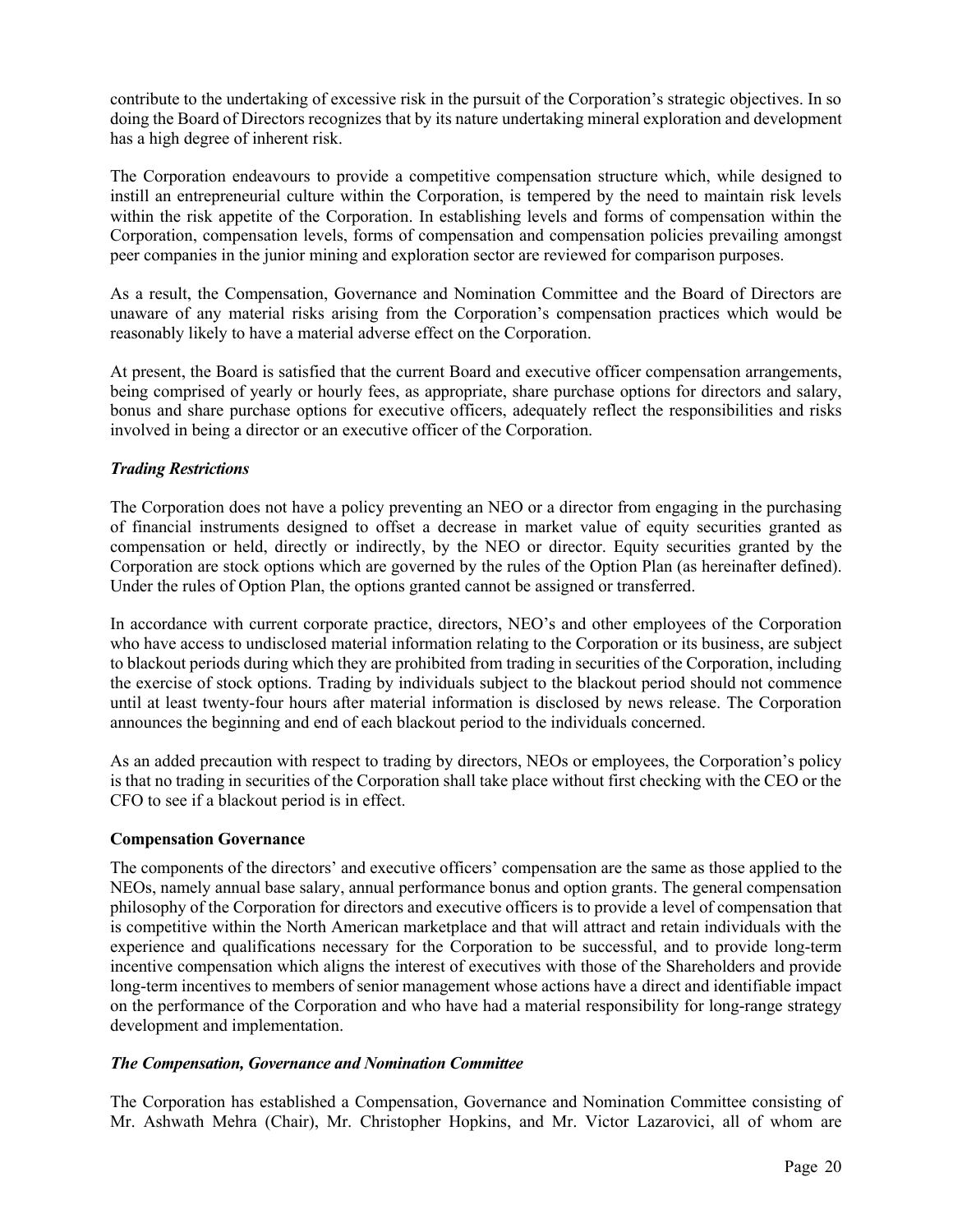independent directors.

The role of the Compensation, Governance and Nomination Committee is primarily to administer the Option Plan, to make recommendations to the Board on the remuneration of senior officers and directors of the Corporation and to evaluate the CEO and CEO succession planning. A detailed description of the function of the Compensation, Governance and Nomination Committee is provided in "Executive Compensation - How Executive Compensation is Established" above.

In accordance with its charter, the Compensation, Governance and Nomination Committee reviewed and recommended to the Board the following items during 2018 and up to the date of this Circular:

- the salary levels of senior management;
- the level of bonus to be paid to senior management in relation to management performance;
- the level of share options to be granted to senior management;
- the level of incentive plan shares to be granted to directors; and
- the acceptance of this report of the Compensation, Governance and Nomination Committee.

### *Independent Compensation Consultants*

The Compensation, Governance and Nomination Committee is authorized to engage external compensation advisors to assist the Committee in performing its mandated responsibilities.

Prior to the change in management and directors on June 17, 2013, the primary external basis of comparison of compensation paid was a review of executive compensation completed in 2010 by Lane Caputo Compensation Inc. of Calgary, Alberta. The methodology employed by Lane Caputo Compensation Inc. in comparing compensation practices for the senior executives with practices prevailing in similar companies in the junior mining exploration industry was to select a group of peer companies in similar stages of development, with a focus on base metals, operating in similar geographical regions and with similar market capitalization and compare compensation data for these reference companies to compensation levels in the Corporation. External compensation advisers were not retained during 2017 and 2018 and no fees were paid to them, in order to conserve working capital.

Salary levels of senior management in 2018, on an annualized basis, compared to those which prevailed in 2017, were as follows:

|                                |                         | <b>Salary</b> |           |             |
|--------------------------------|-------------------------|---------------|-----------|-------------|
| <b>Executive</b>               | Title                   | 2018          | 2017      | Change      |
| Joseph Ringwald <sup>(1)</sup> | President and CEO       | \$194,213     | \$117,713 | \$76,500    |
| Robert Suttie $(2)$            | Chief Financial Officer | \$30,135      | \$36,510  | $(\$6,375)$ |

**Notes**:

- (1) Mr. Ringwald was hired on January 1, 2011. On September 23, 2013, Mr. Ringwald was appointed Interim President and CEO, on a part time basis at a rate of \$150 per hour, and appointed President and CEO on August 25, 2015. Mr. Ringwald has resigned as the Corporation's President and CEO on Aug. 21, 2019, subsequently to the end of the Financial Year ended December 31, 2018;
- (2) Mr. Suttie was appointed CFO on September 20, 2013, and is retained through an executive services agreement with Marrelli Support Services Inc. with fees of \$30,135 levied for the year ended December 31, 2018 (2017 - \$36,510).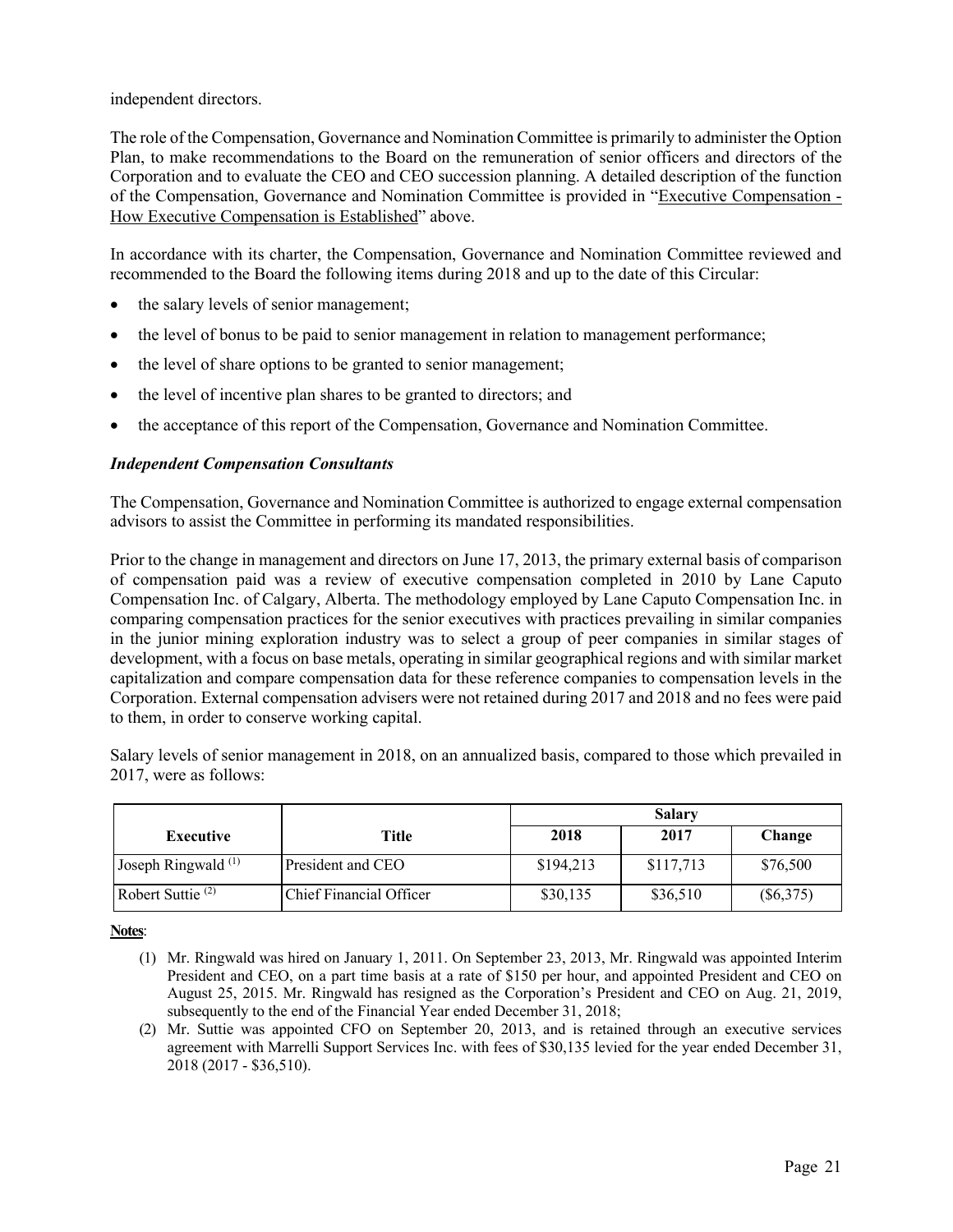### **Compensation Risk Considerations**

The Compensation, Governance and Nomination Committee is responsible for considering, establishing and reviewing executive compensation programs, and whether the programs encourage unnecessary or excessive risk taking. The Corporation believes the programs are balanced and do not motivate unnecessary or excessive risk taking. The Corporation does not currently have a policy that restricts directors or NEOs from purchasing financial instruments, including, for greater certainty, prepaid variable forward contracts, equity swaps, collars, or units of exchange funds that are designed to hedge or offset a decrease in market value of equity. However, to the knowledge of the Corporation, as of the date of hereof, no director or NEO of the Corporation has participated in the purchase of such financial instruments. Base salaries are fixed in amount thus do not encourage risk taking. While annual incentive awards focus on the achievement of short term or annual goals and short term goals may encourage the taking of short-term risks at the expense of long term results, the Corporation's annual incentive award program represents a small percentage of employee's compensation opportunities. Annual incentive awards are based on various personal and company-wide achievements. Such performance goals are subjective and include achieving individual and/or corporate targets and objectives, as well as general performance in day-to-day corporate activities which would trigger the award of a bonus payment to the NEO. The determination as to whether a target has been met is ultimately made by the Board (after receiving recommendations of the Compensation, Governance and Nomination Committee) and the Board reserves the right to make positive or negative adjustments to any bonus payment if they consider them to be appropriate. Funding of the annual incentive awards is capped at the company level and the distribution of funds to the executive officers is at the discretion of the Compensation Committee. Stock option awards are important to further align employees' interests with those of the Shareholders. The ultimate value of the awards is tied to the Corporation's stock price and since awards are staggered and subject to long-term vesting schedules, they help ensure that NEOs have significant value tied in long-term stock price performance.

#### **Share-Based and Option-Based Awards**

At the annual general meeting held on June 28, 2011, Shareholders approved an equity incentive plan (the "**Equity Incentive Plan**") proposed by the Board, under which deferred share awards could be made. The Equity Incentive Plan was administered by the Compensation, Governance and Nomination Committee and allowed the Corporation to issue fully paid deferred Common Shares to employees, officers and directors in consideration of services rendered to the Corporation. Deferred shares were granted to independent directors prior to September 9, 2012 and no deferred Common Shares were granted to the NEOs or employees. The Board authorized the termination of the Equity Incentive Plan effective March 22, 2013. The Shareholders are being asked at the Meeting to approve re-instate a Restricted Stock Unit Incentive Plan. Please see section "Approval of Restricted Stock Unit Incentive Plan" hereof for greater details. The Corporation uses the same process to grant option-based award to executive officers and NEOs. This process is described under "Executive Compensation - How Executive Compensation is Established" above. There were no Options granted during financial year ended December 31, 2018.

### **NEO Summary Compensation Table**

The compensation paid to the NEOs during the Corporation's three most recently completed financial years is as set out below: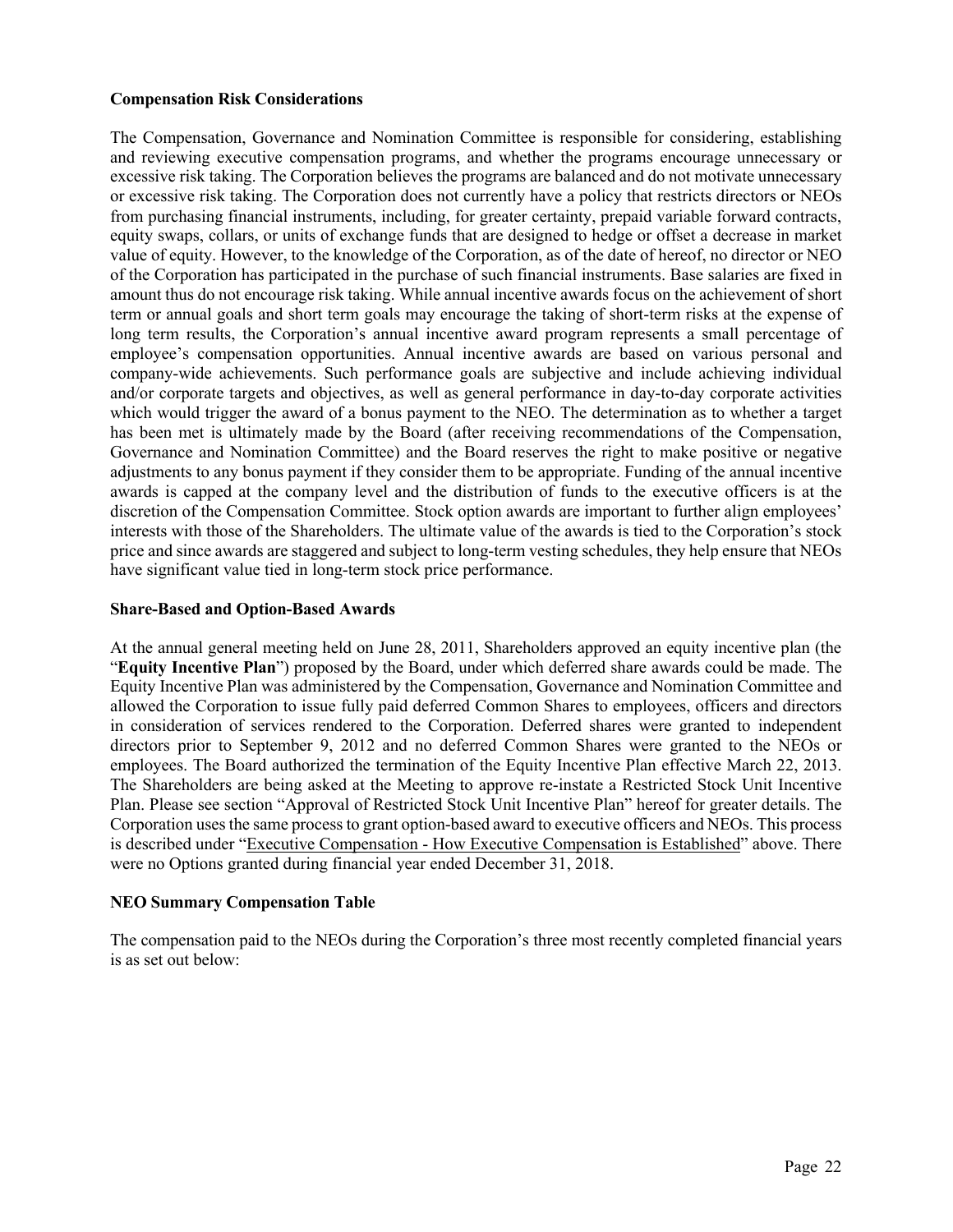| Name and<br>Principal<br><b>Position</b>                                      | Year<br><b>Ended</b><br><b>Dec 31</b> | <b>Salary</b><br>$($ \$) $^{(1)}$ | <b>Share-</b><br>based<br>Awards | Option-<br>based<br><b>Awards</b> | <b>Non-equity Incentive</b><br><b>Plan Compensation</b><br>(\$) |                                              | <b>Pension</b><br>Value<br>$($ ) $($ <sup>4</sup> $)$ | <b>All Other</b><br>Comp-<br>ensation | <b>Total</b><br>Comp-<br>ensation |
|-------------------------------------------------------------------------------|---------------------------------------|-----------------------------------|----------------------------------|-----------------------------------|-----------------------------------------------------------------|----------------------------------------------|-------------------------------------------------------|---------------------------------------|-----------------------------------|
|                                                                               |                                       |                                   | $(S)$ <sup>(2)</sup>             | $(\$)$                            | Annual<br>Incentive<br><b>Plans</b>                             | Long-term<br><b>Incentive</b><br>Plans $(3)$ |                                                       | <b>(\$)</b>                           | $(S)$ <sup>(5)</sup>              |
| Joseph<br>Ringwald<br>President and<br>Chief<br>Executive<br>Officer $^{(6)}$ | 2018<br>2017<br>2016                  | 194,213<br>117,713<br>59,099      | N/A<br>N/A<br>N/A                | Nil<br>31,413<br>Nil              | Nil<br>Nil<br>Nil                                               | N/A<br>N/A<br>N/A                            | N/A<br>N/A<br>N/A                                     | Nil<br>Nil<br>Nil                     | 194,213<br>149,126<br>59,099      |
| Robert D.B.<br>Suttie<br>Chief<br>Financial<br>Officer                        | 2018<br>2017<br>2016                  | 30,135<br>36,510<br>42,520        | N/A<br>N/A<br>N/A                | Nil<br>9,519<br>Nil               | Nil<br>Nil<br>Nil                                               | N/A<br>N/A<br>N/A                            | N/A<br>N/A<br>N/A                                     | Nil<br>Nil<br>Nil                     | 30,135<br>46,029<br>42,520        |

#### **Notes**:

- (1) Includes the dollar value of cash and non-cash base salary earned during the financial year covered.
- (2) The Board authorized the termination of the Equity Incentive Plan effective March 22, 2013. Shareholders are being asked at the Meeting to approve adoption on the new restricted stock unit incentive plan of the Corporation. For details see section titled "Approval of Restricted Stock Unit Incentive Plan hereof.
- (3) The Corporation does not have a non-equity long-term incentive plan.
- (4) The Corporation does not provide pension benefits to its NEOs.
- (5) These amounts include all amounts for each NEO.
- (6) Mr. Ringwald has resigned as the Corporation's President and CEO on Aug. 21, 2019, subsequently to the end of the Financial Year ended December 31, 2018.

#### **NEO Incentive Plan Awards**

#### *Outstanding Share-based Awards and Option-based Awards*

The following table sets out all share-based awards and option-based awards outstanding as at December 31, 2018, for each NEO, including awards granted before the most recently completed financial year: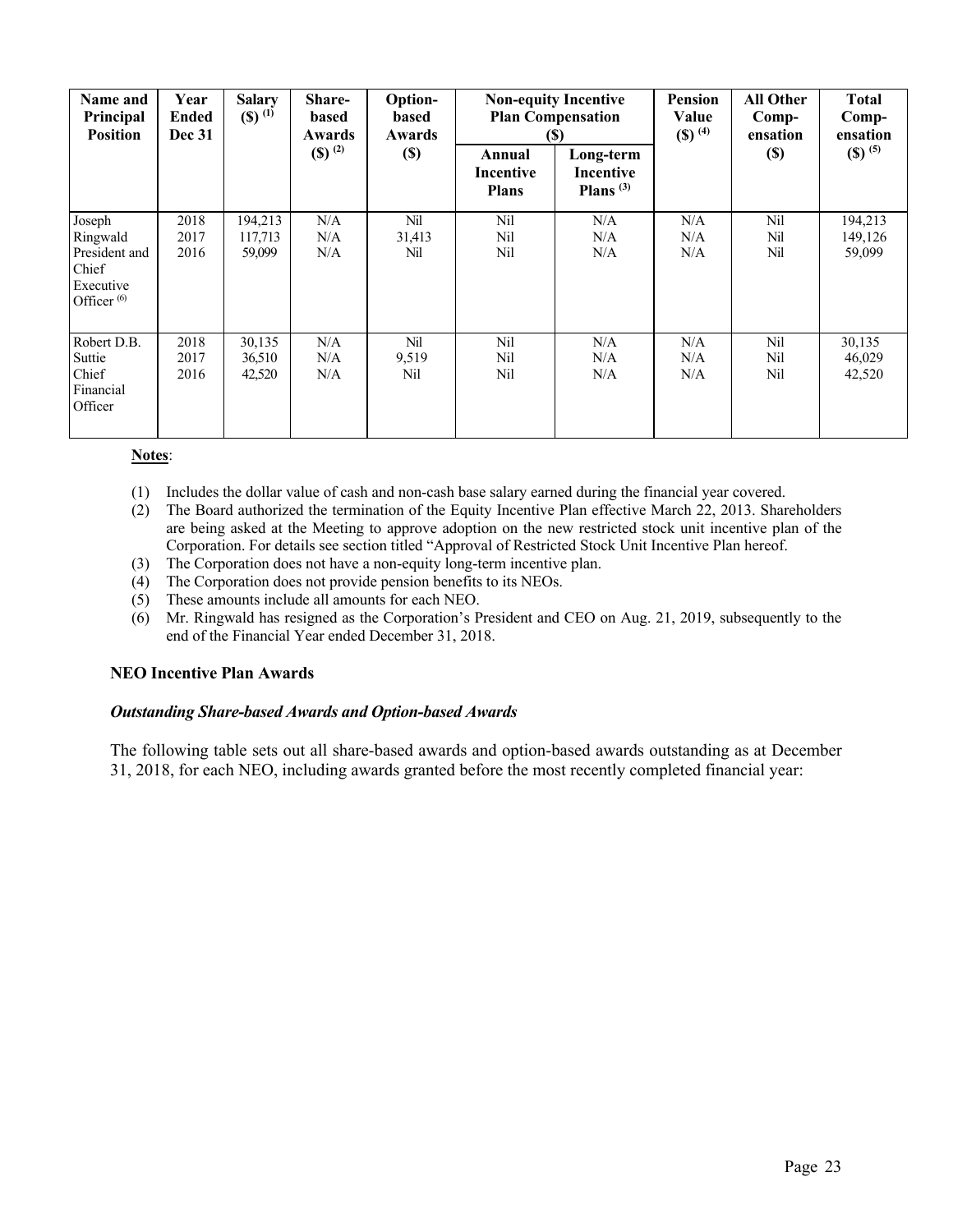| <b>Name</b>                                                                |                                                                                                  |                                                                  | <b>Option-based Awards</b>          |                                                                                                 |                                                                                                        | <b>Share-based Awards</b>                                                                                       |                                                                                                                                         |
|----------------------------------------------------------------------------|--------------------------------------------------------------------------------------------------|------------------------------------------------------------------|-------------------------------------|-------------------------------------------------------------------------------------------------|--------------------------------------------------------------------------------------------------------|-----------------------------------------------------------------------------------------------------------------|-----------------------------------------------------------------------------------------------------------------------------------------|
|                                                                            | Number of<br><b>Securities</b><br>Underlying<br><b>Unexercised</b><br><b>Options</b><br>$^{(#)}$ | Option<br><b>Exercise</b><br>Price<br>$\left( \mathbb{S}\right)$ | Option<br><b>Expiration</b><br>Date | Value of<br><b>Unexercised In-</b><br>the-Money<br><b>Options</b><br>$($ ) $($ <sup>1</sup> $)$ | Number of<br><b>Shares</b> or<br><b>Units of</b><br><b>Shares that</b><br>have not<br>vested<br>$(\#)$ | Market or<br>Payout<br>Value of<br><b>Share</b><br>-based<br><b>Awards</b><br>that have<br>not vested<br>$(\$)$ | Market or<br><b>Payout</b><br>Value of<br><b>Vested</b><br><b>Share-based</b><br><b>Awards not</b><br>paid out or<br>distributed<br>(S) |
| Joseph<br>Ringwald -<br>President &<br>Chief<br>Executive<br>Officer $(2)$ | 33,000<br>33,000                                                                                 | \$2.01<br>\$1.10                                                 | Feb 19, 2020<br>Jul 13, 2022        | N/A<br>N/A                                                                                      | N/A                                                                                                    | N/A                                                                                                             | N/A                                                                                                                                     |
| Robert D.B.<br>Suttie-<br>Chief<br>Financial<br>Officer                    | 33,000<br>10,000                                                                                 | \$2.01<br>\$1.10                                                 | Feb 19, 2020<br>Jul 13, 2022        | N/A<br>N/A                                                                                      | N/A                                                                                                    | N/A                                                                                                             | N/A                                                                                                                                     |

### **Note**:

- (1) Aggregate dollar amount of in-the-money unexercised options held as at December 31, 2018. This figure is computed based on the difference between the market value of the Common Shares on the TSX Venture Exchange as at December 31, 2018 and the exercise price of the option. The closing price of the Common Shares on the TSX Venture Exchange on December 31, 2018 was \$0.56.
- (2) Mr. Ringwald has resigned as the Corporation's President and CEO on Aug. 21, 2019, subsequently to the end of the Financial Year ended December 31, 2018.

### *Incentive Plan Awards - Value Vested or Earned During the Year*

The following table sets out the value of all share-based awards and option-based awards vested or earned during the year December 31, 2018, for each NEO:

| <b>Name</b>                                                             | <b>Option-based</b><br><b>Awards - Value</b><br><b>Vested During the</b><br>Year<br>$($ \$) $^{(1)}$ | <b>Share-based</b><br><b>Awards - Value</b><br><b>Vested During</b><br>the Year<br>(S) | <b>Non-equity Incentive</b><br><b>Plan Compensation -</b><br><b>Value Earned During</b><br>the Year<br>(\$) |
|-------------------------------------------------------------------------|------------------------------------------------------------------------------------------------------|----------------------------------------------------------------------------------------|-------------------------------------------------------------------------------------------------------------|
| Joseph Ringwald <sup>(2)</sup><br>President and Chief Executive Officer | 8.250                                                                                                | N/A                                                                                    | N/A                                                                                                         |
| Robert D.B. Suttie<br>Chief Financial Officer                           | 2.500                                                                                                | N/A                                                                                    | N/A                                                                                                         |

#### **Note**:

(1) Aggregate dollar value that would have been realized if the options had been exercised on the vesting date (computed based on the difference between the market price of the Common Shares at exercise and the exercise price of the options on the vesting date).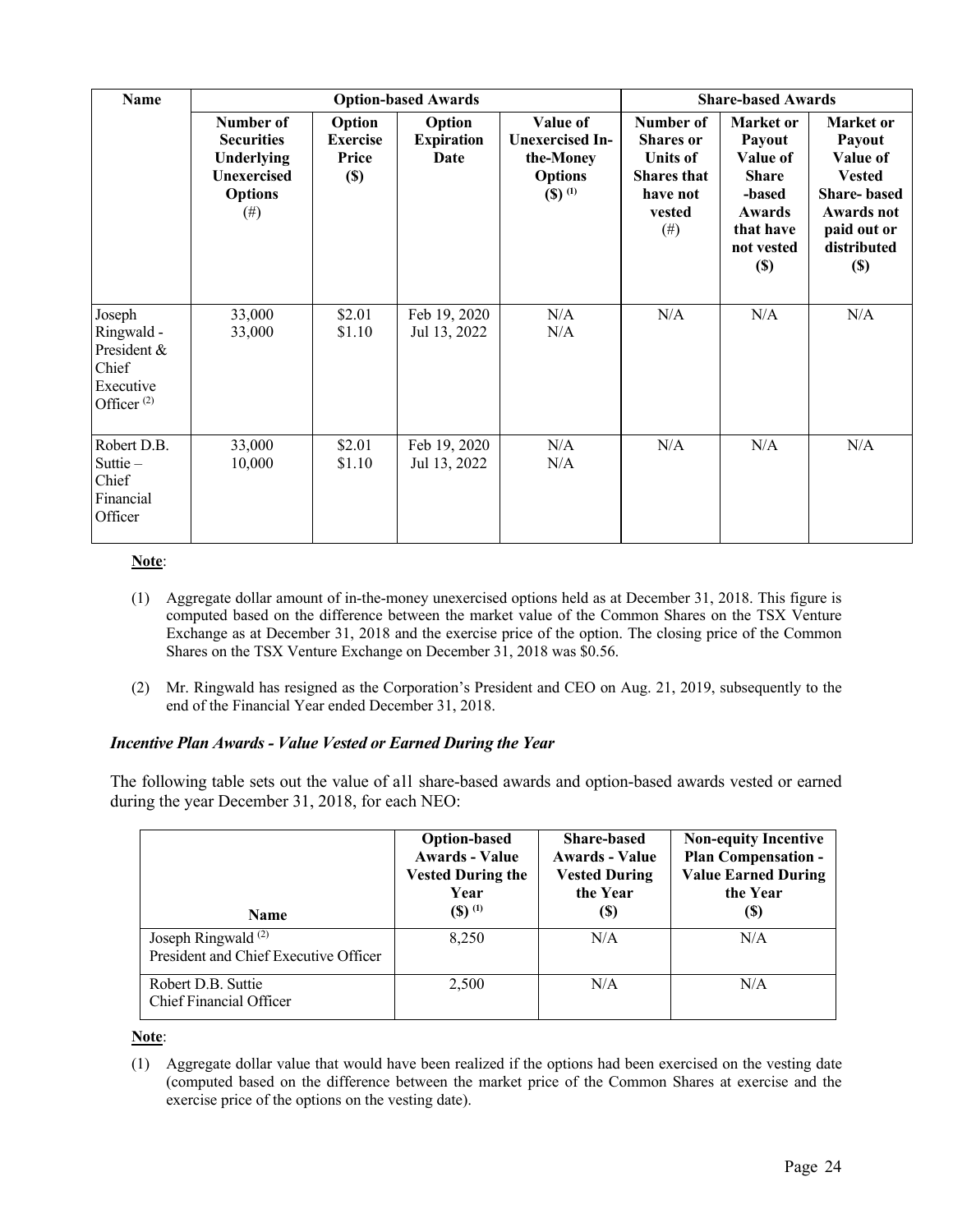(2) Mr. Ringwald has resigned as the Corporation's President and CEO on Aug. 21, 2019, subsequently to the end of the Financial Year ended December 31, 2018.

#### **Pension Plan Benefits**

The Corporation has no pension plan benefits (including defined benefit plan, defined contribution plan or deferred compensation plan) for its officers, employees or directors.

#### **Termination and Change of Control Benefits**

The Corporation has no contracts, agreements, plans or arrangements that provide for payments to an NEO at, following or in connection with any termination (whether voluntary, involuntary or constructive), resignation, retirement, a change of control of the Corporation or a change in an NEO's responsibilities.

### **DIRECTOR COMPENSATION**

Directors' compensation is set at a level to be competitive with comparable companies in industry taking into account the amount of work required from each director in discharging his duties as Chairman of the Corporation, director, board committee member or chairman of a board committee.

#### **Board of Directors**

Directors were paid a flat annual stipend of \$25,000 per director. Additional fees are not paid for serving on committees.

Audit Committee Christopher Hopkins(Chair) Michael Surratt Louis Montpellier

Governance, Compensation & Nomination Committee Louis Montpellier (Chair) Christopher Hopkins Victor Lazarovici

Environmental, Health & Safety Committee Michael Surratt (Chair) Victor Lazarovici Joseph Ringwald (1)

Note:

(1) Mr. Ringwald has resigned as the Corporation's President and CEO on Aug. 21, 2019, subsequently to the end of the Financial Year ended December 31, 2018.

In addition, directors who serve on an ad hoc committee formed for a specific purpose and to be dissolved when the specific purpose has been achieved or the committee is no longer required, may receive an additional fee established by the Compensation, Governance & Nomination Committee.

### **Director Compensation Table**

The compensation provided to the directors, for the Corporation's most recently completed financial year of December 31, 2018, is as set out below: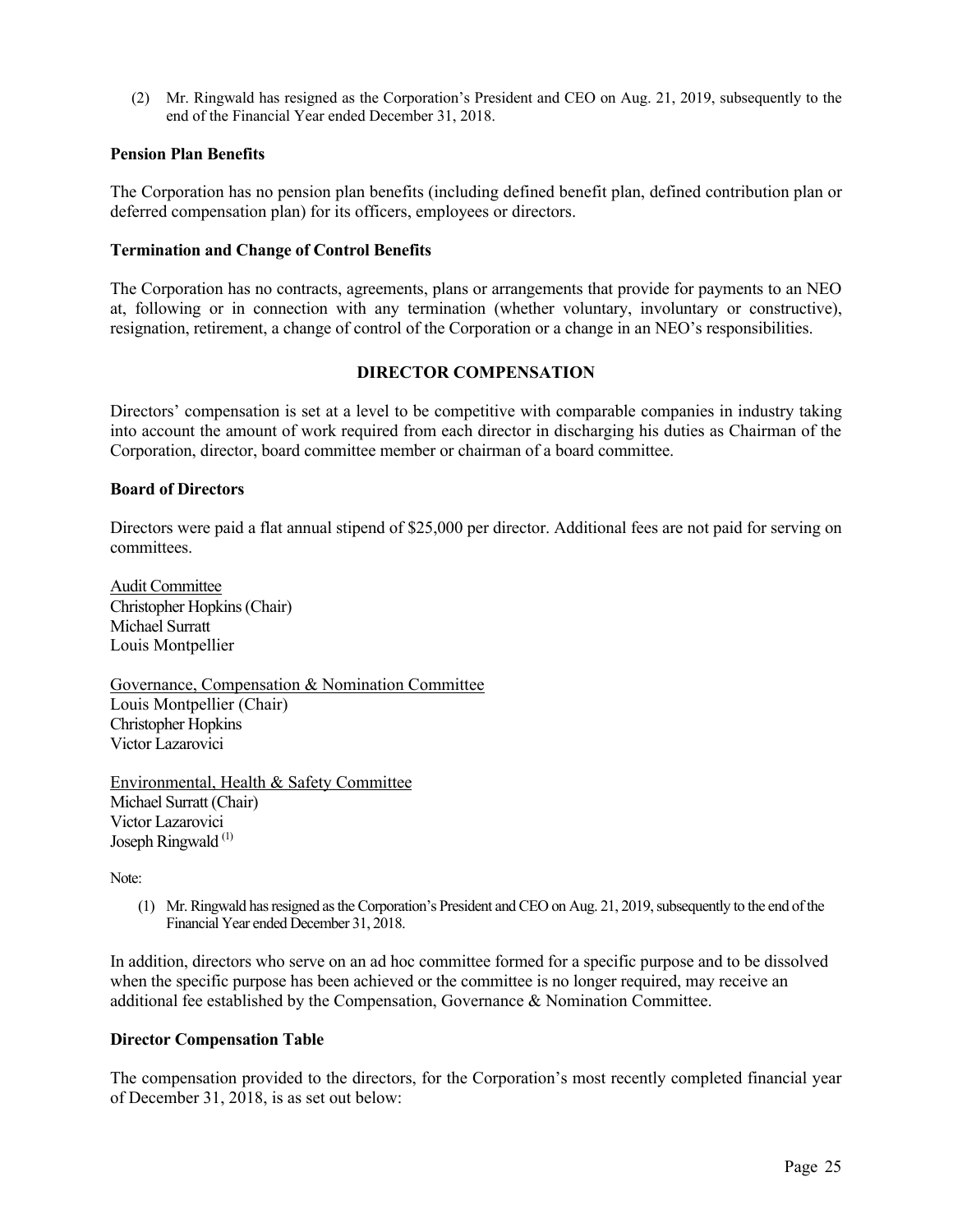| <b>Name</b>         | <b>Fees</b><br>Earned $(1)$<br>$\left( \mathbb{S}\right)$ | Share-<br><b>Based</b><br>Awards $(2)$<br><b>(\$)</b> | Option-<br><b>Based</b><br>Awards<br>$\left( \mathbb{S}\right)$ | Non-equity<br><b>Incentive Plan</b><br>Comp-<br>ensation (\$) | <b>Pension</b><br>Value<br>$(S)$ <sup>(3)</sup> | <b>All Other</b><br>Comp-<br>ensation<br>$\left( \mathbb{S}\right)$ | <b>Total</b><br>$\left( \mathbb{S}\right)$ |
|---------------------|-----------------------------------------------------------|-------------------------------------------------------|-----------------------------------------------------------------|---------------------------------------------------------------|-------------------------------------------------|---------------------------------------------------------------------|--------------------------------------------|
| Victor Lazarovici   | 25,000                                                    | Nil                                                   | Nil                                                             | Nil                                                           | Nil                                             | Nil                                                                 | 25,000                                     |
| Louis Montpellier   | 25,000                                                    | Nil                                                   | Nil                                                             | Nil                                                           | Nil                                             | Nil                                                                 | 25,000                                     |
| Christopher Hopkins | 25,000                                                    | Nil                                                   | Nil                                                             | Nil                                                           | Nil                                             | Nil                                                                 | 25,000                                     |
| Michael Surratt     | 25,000                                                    | Nil                                                   | Nil                                                             | Nil                                                           | Nil                                             | Nil                                                                 | 25,000                                     |

#### **Notes**:

- (1) Includes all fees awarded, earned, paid or payable in cash for services as a director, including annual retainer fees, committee, chair, and meeting fees.
- (2) The Board authorized the termination of the Equity Incentive Plan effective March 22, 2013, and the Corporation does not have a plan for share-based awards in place as at the date of this Circular. At the Meeting the Shareholders will be asked to approve re-instatement of the Corporation's Restricted Stock Unit Incentive Plan. For greater detail please see section titled "Approval of Restricted Stock Unit Incentive Plan" hereof.
- (3) The Corporation does not provide pension benefits to its directors.

#### **Share-Based Awards, Option-Based Awards and Non-Equity Incentive Plan Compensation**

The following table sets forth particulars of all awards outstanding for each director who is not a NEO of the Corporation as at the end of the financial year ended December 31, 2018, including awards granted before the most recently completed financial year:

| Name                   | <b>Option-based Awards</b>                                                                       |                                                   |                                     |                                                                                                 | <b>Share-based Awards</b>                                                                                              |                                                                                                              |                                                                                                                                              |
|------------------------|--------------------------------------------------------------------------------------------------|---------------------------------------------------|-------------------------------------|-------------------------------------------------------------------------------------------------|------------------------------------------------------------------------------------------------------------------------|--------------------------------------------------------------------------------------------------------------|----------------------------------------------------------------------------------------------------------------------------------------------|
|                        | Number of<br><b>Securities</b><br>Underlying<br><b>Unexercised</b><br><b>Options</b><br>$^{(#)}$ | Option<br><b>Exercise</b><br>Price<br><b>(\$)</b> | Option<br><b>Expiration</b><br>Date | Value of<br><b>Unexercised In-</b><br>the-Money<br><b>Options</b><br>$($ ) $($ <sup>1</sup> $)$ | Number of<br><b>Shares or</b><br><b>Units of</b><br><b>Shares that</b><br><b>Have Not</b><br><b>Vested</b><br>$^{(#)}$ | Market or<br>Payout<br>Value of<br>Share-<br>based<br>Awards<br>that Have<br><b>Not Vested</b><br><b>(S)</b> | Market or<br>Payout<br>Value of<br><b>Vested</b><br>Share-<br>based<br><b>Awards Not</b><br>Paid out or<br><b>Distributed</b><br><b>(\$)</b> |
| Victor<br>Lazarovici   | 33,000<br>33,000                                                                                 | 1.10<br>2.01                                      | Jul 13, 2022<br>Feb 19, 2020        | Nil<br>Nil                                                                                      | Nil                                                                                                                    | Nil                                                                                                          | Nil                                                                                                                                          |
| Christopher<br>Hopkins | 33,000                                                                                           | 1.10                                              | Jul 13, 2022                        | N <sub>il</sub>                                                                                 | Nil                                                                                                                    | Nil                                                                                                          | Nil                                                                                                                                          |
| Louis<br>Montpellier   | 33,000<br>33,000                                                                                 | 1.10<br>1.35                                      | Jul 13, 2022<br>Aug 25, 2020        | Nil<br>Nil                                                                                      | Nil                                                                                                                    | Nil                                                                                                          | Nil                                                                                                                                          |
| Michael Surratt        | 33,000                                                                                           | 1.10                                              | Jul 13, 2022                        | Nil                                                                                             | Nil                                                                                                                    | N <sub>il</sub>                                                                                              | Nil                                                                                                                                          |

**Note**:

(1) Aggregate dollar amount of in-the-money unexercised options held as at December 31, 2018. This figure is computed based on the difference between the market value of the Common Shares on the TSX Venture Exchange as at December 31, 2018 and the exercise price of the option. The closing price of the Common Shares on the TSX Venture Exchange on December 31, 2018 was \$0.56.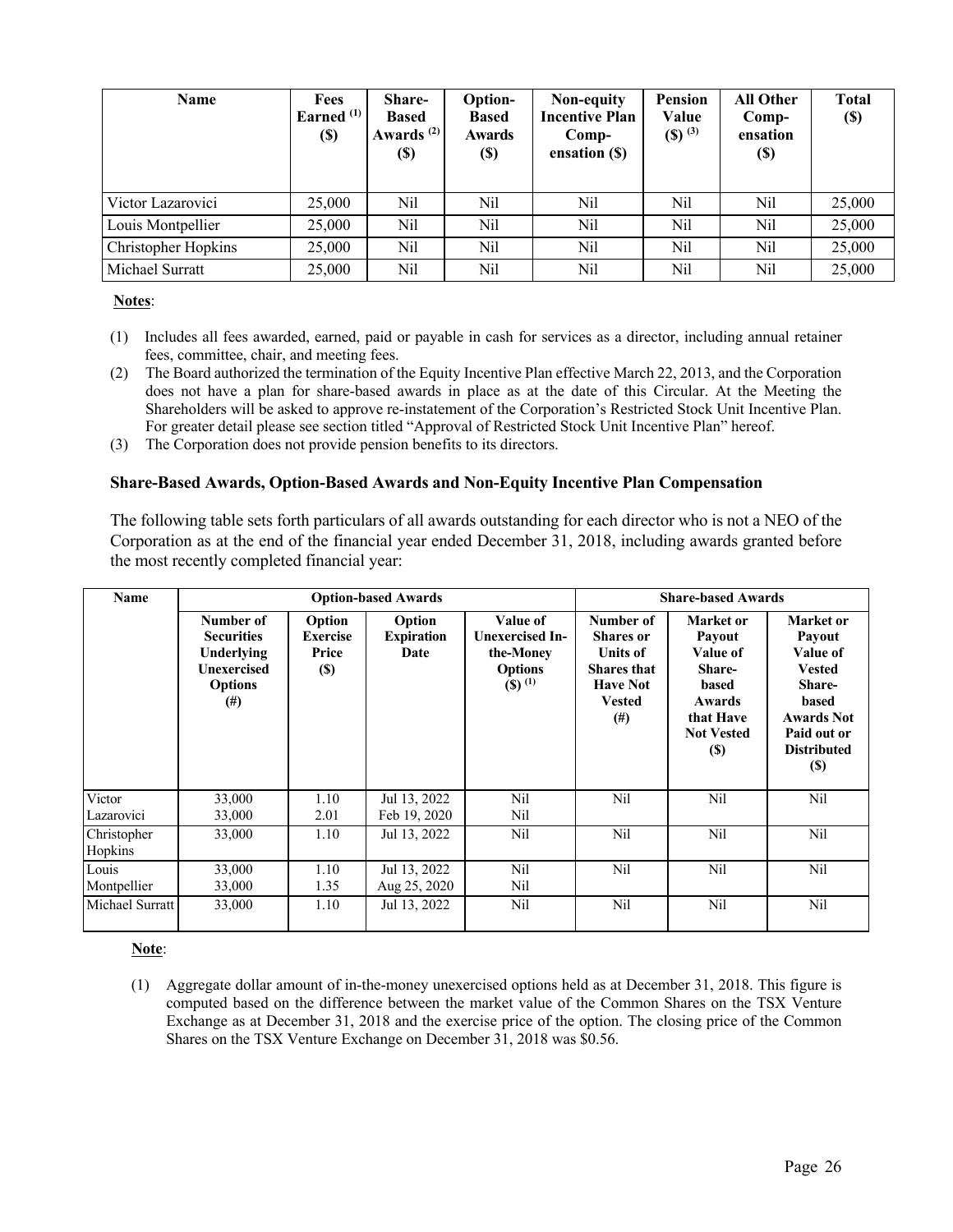### **SECURITIES AUTHORIZED FOR ISSUANCE UNDER EQUITY COMPENSATION PLANS**

The Corporation has an option plan which was initially approved by the Shareholders on May 12, 2008. Subsequent amendments were approved by the Board and Shareholders. Shareholders approved the last amendment on September 14, 2018. For further disclosure on the Option Plan, see "Continuation of the Stock Option Plan".

The following table sets out equity compensation plan information as at the Corporation's financial year end of December 31, 2018:

| <b>Plan Category</b>                                                     | <b>Number of Securities</b><br>to.<br>be Issued Upon<br><b>Exercise</b><br>of Outstanding<br><b>Options, Warrants</b><br>and Rights<br>(A) | Weighted-average Exercise<br><b>Price of Outstanding</b><br><b>Options, Warrants and</b><br><b>Rights</b><br>(B) | <b>Number of Securities Remaining</b><br><b>Available for Future Issuance</b><br><b>Under Equity Compensation</b><br><b>Plans (Excluding securities)</b><br><b>Reflected in Column A)</b><br>(C) |
|--------------------------------------------------------------------------|--------------------------------------------------------------------------------------------------------------------------------------------|------------------------------------------------------------------------------------------------------------------|--------------------------------------------------------------------------------------------------------------------------------------------------------------------------------------------------|
| Equity compensation plans<br>approved by security holders <sup>(1)</sup> | 339,000                                                                                                                                    | \$1.40                                                                                                           | 187,604                                                                                                                                                                                          |
| Equity compensation plans not<br>approved by security holders            | Nil                                                                                                                                        | Nil                                                                                                              | Nil                                                                                                                                                                                              |
| Total                                                                    | 339,000                                                                                                                                    | \$1.40                                                                                                           | 187,604                                                                                                                                                                                          |

#### **Equity Compensation Plan Information**

### **Note**:

(1) An aggregate of 10% of the Corporation's issued Common Shares is available on a rolling basis for grants of options under the Option Plan.

### **INDEBTEDNESS OF DIRECTORS AND EXECUTIVE OFFICERS**

No current or former director, executive officer or employee, or any proposed management nominee for election as a director of the Corporation, nor any of their respective associates or affiliates, is, or has been at any time since the beginning of the last completed financial year of the Corporation, indebted to the Corporation or any of its subsidiary, nor has any such person been indebted to any other entity where such indebtedness is a subject of a guarantee, support agreement, letter of credit or other similar arrangement or understanding provided by the Corporation or any of its subsidiaries.

### **INTEREST OF INFORMED PERSONS IN MATERIAL TRANSACTIONS**

For the purposes of this Circular "informed person" means:

- (a) a director or executive officer of the Corporation;
- (b) a director or executive officer of a person or company that is itself an informed person or subsidiary of the Corporation;
- (c) any person or company who beneficially owns, or controls or directs, directly or indirectly, voting securities of the Corporation or a combination of both carrying more than 10% of the voting rights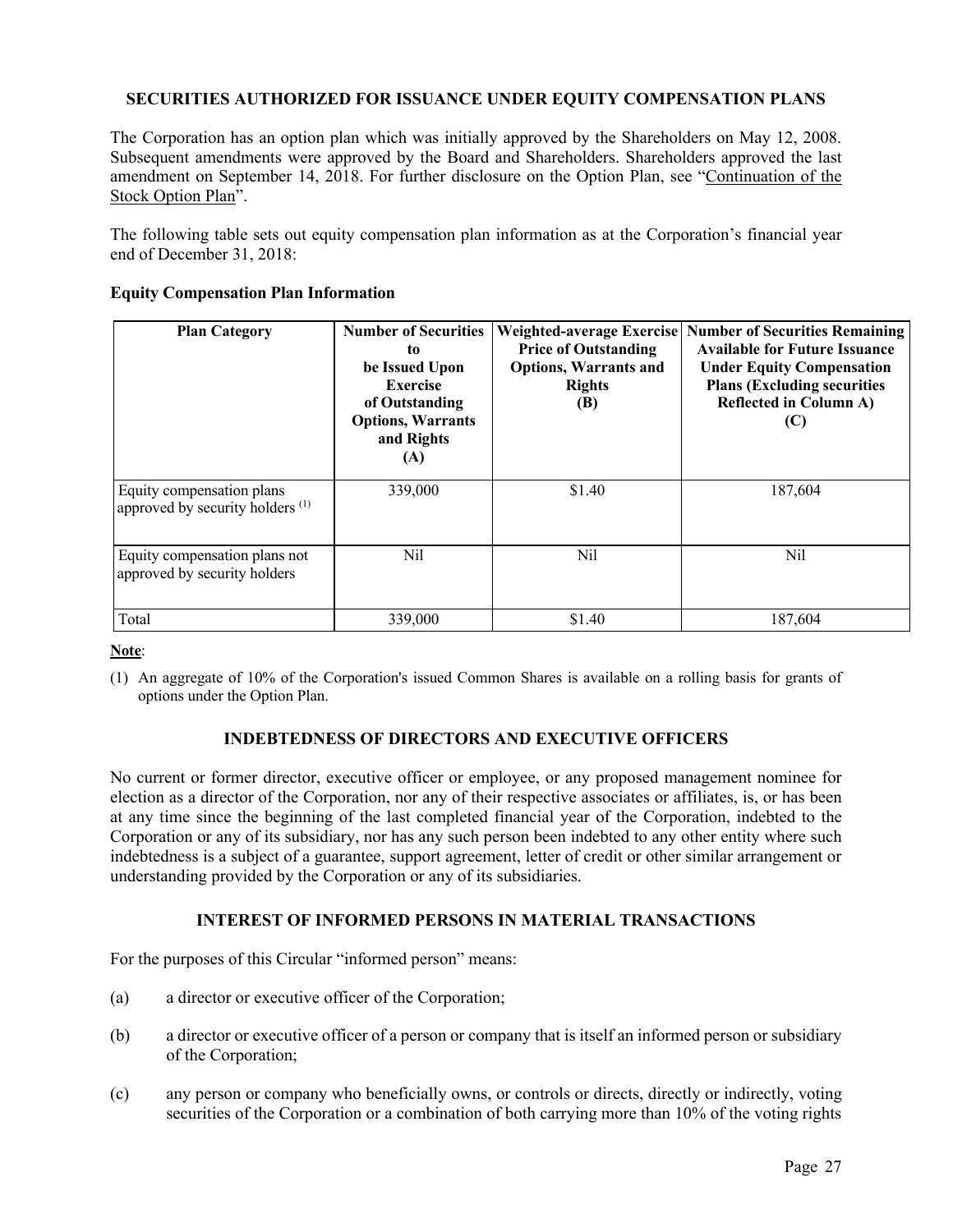attached to all outstanding voting securities of the Corporation other than voting securities held by the person or company as underwriter in the course of a distribution; and

(d) the Corporation, if it has purchased, redeemed or otherwise acquired any of its securities, for so long as it holds any of its securities.

Other than as set out in this Circular, no informed person, no proposed director of the Corporation and no associate or affiliate of any such informed person or proposed director, has any material interest, direct or indirect, in any transaction since the commencement of the Corporation's most recently completed financial year or in any proposed transaction which has materially affected or would materially affect the Corporation or any of its subsidiaries.

### **MANAGEMENT CONTRACTS**

Except as set out herein, there are no management functions of the Corporation or any of its subsidiaries, which are to any substantial degree performed by a person or company other than the directors or executive officers of the Corporation or its subsidiary.

### **ADDITIONAL INFORMATION**

Additional information concerning the Corporation is available online at www.sedar.com. Financial information concerning the Corporation is provided in the Corporation's comparative financial statements and auditors' report thereon, and Management's Discussion & Analysis for the financial year ended December 31, 2018. Copies of these documents may be obtained from SEDAR at www.sedar.com under the Corporation's profile and upon request from the Corporation at the above noted address and contact numbers on the first page of this Circular, attention Mr. Mark Haywood. Copies of documents may be obtained free of charge by Shareholders of the Corporation.

### **OTHER MATTERS**

The Board is not aware of any other matters which it anticipates will come before the Meeting as of the date of mailing of this Circular.

The contents of this Circular and its distribution to Shareholders have been approved by the Board of the Corporation.

**DATED** this 23<sup>rd</sup> day of September, 2019, at Toronto, Ontario.

### **BY ORDER OF THE BOARD OF DIRECTORS OF SCOZINC MINING LTD.**

"*Mark Haywood*" Mark Haywood President & Chief Executive Officer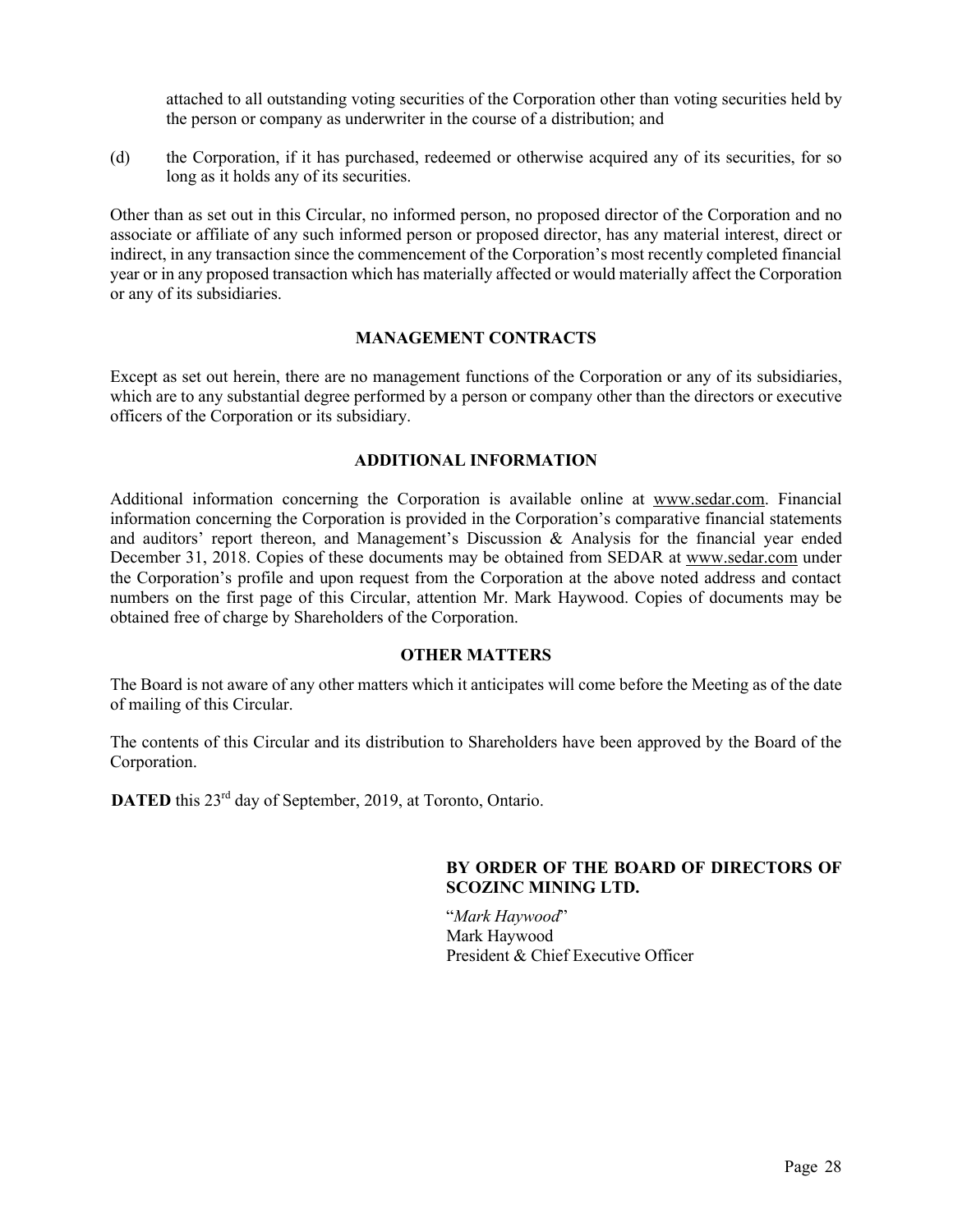#### **Schedule "A"**

#### **AUDIT COMMITTEE CHARTER**

#### **Role and Objective**

The Audit Committee (the "Committee") is a committee of the board of directors (the "Board") of ScoZinc Mining Ltd. ("ScoZinc" or the "Corporation") to which the Board has delegated its responsibility for oversight of the nature and scope of the annual audit, management's reporting on internal accounting standards and practices, financial information and accounting systems and procedures, financial reporting and statements and recommending, for approval of the Board, the audited financial statements, interim financial statements and other mandatory disclosure releases containing financial information. The primary objectives of the Committee are as follows:

- 1. To assist directors to meet their responsibilities (especially for accountability) in respect of the preparation and disclosure of the financial statements of the Corporation and related matters;
- 2. To provide better communication between directors and external auditors;
- 3. To enhance the external auditor's independence;
- 4. To increase the credibility and objectivity of financial reports; and
- 5. To strengthen the role of the outside directors by facilitating in-depth discussions between directors on the Committee, management and external auditors.

#### **Membership of Committee**

- 1. Provided the Corporation is not a Venture Issuer, the Committee shall be comprised of at least three (3) directors of the Corporation, none of whom are members of management of the Corporation and all of whom are "unrelated directors" (as such term is used in the Report of the Toronto Stock Exchange on Corporate Governance in Canada) and "independent" (as such term is used in National Instrument 52-110 — Audit Committees ("NI 52-110").
- 2. Unless otherwise designated by the Board, the members of the Committee shall elect a Chairman from among the members and the Chair shall preside at all meetings of the Committee.
- 3. Provided the Corporation is not a Venture Issuer, all of the members of the Committee shall be "financially literate." The Board has adopted the definition for "financial literacy" used in NI 52- 110.

#### **Mandate and Responsibilities of Committee**

- 1. It is the responsibility of the Committee to oversee the work of the external auditors, including resolution of disagreements between management and the external auditors regarding financial reporting.
- 2. It is the responsibility of the Committee to satisfy itself on behalf of the Board with respect to the adequacy of the Corporation's Internal Control Systems for:
	- identifying, monitoring and mitigating business risks; and
	- ensuring compliance with legal, ethical and regulatory requirements.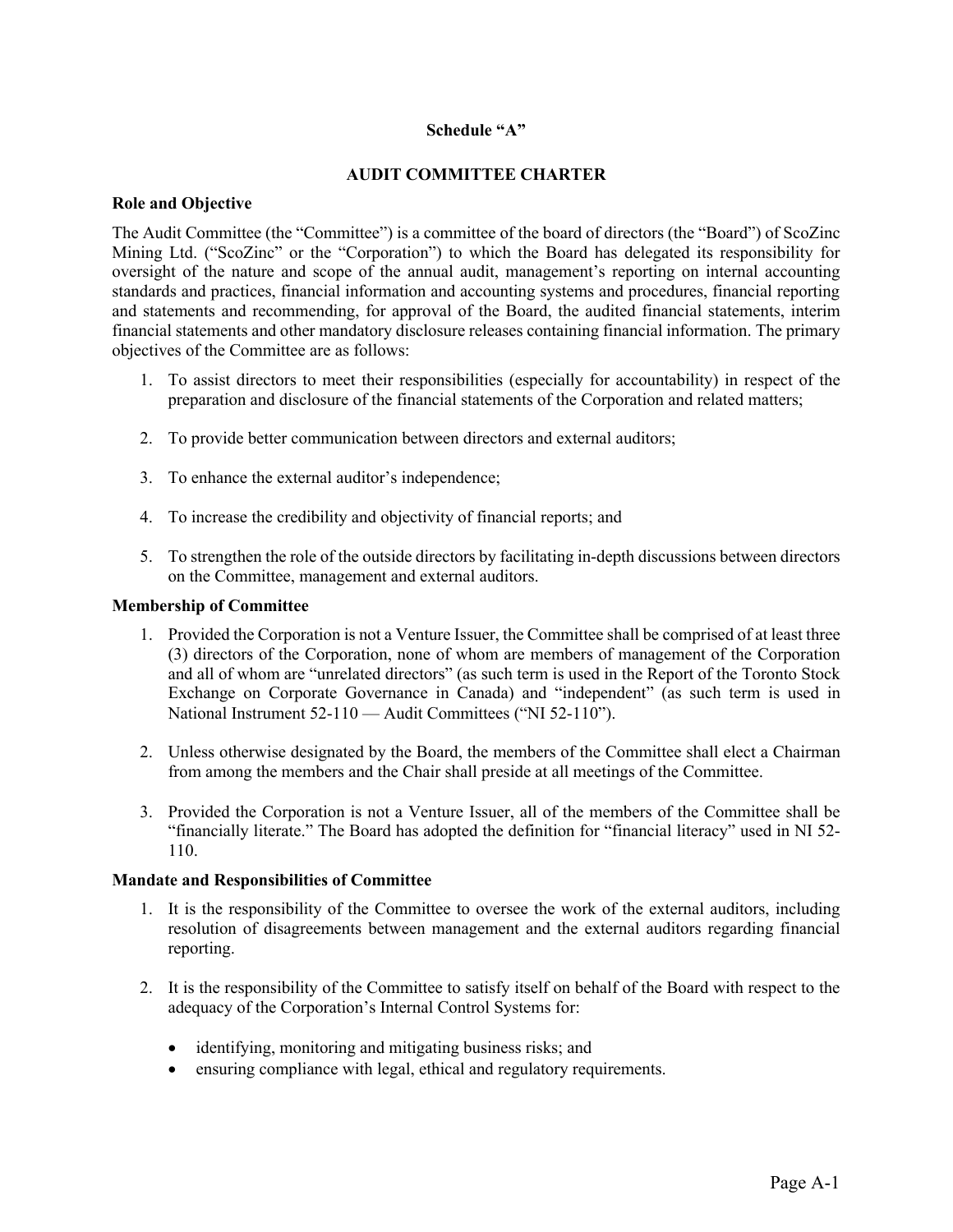- 3. It is a primary responsibility of the Committee to review the annual and interim financial statements of the Corporation and related management's discussion and analysis ("MD&A") prior to their submission to the Board for approval. The process should include but not be limited to:
	- reviewing changes in accounting principles and policies, or in their application, which may have a material impact on the current or future years' financial statements;
	- reviewing significant accruals, reserves or other estimates such as the ceiling test calculation;
	- reviewing any "related party" transactions, with related party having the meaning ascribed to it by Canadian securities regulations;
	- reviewing accounting treatment of unusual or non-recurring transactions;
	- ascertaining compliance with covenants under loan agreements;
	- reviewing disclosure requirements for commitments and contingencies;
	- reviewing adjustments raised by the external auditors, whether or not included in the financial statements;
	- reviewing unresolved differences between management and the external auditors; and
	- obtaining explanations of significant variances with comparative reporting periods.
- 4. The Committee is to review the financial statements, prospectuses, MD&A, annual information forms ("AIF") and all public disclosure documents containing audited or unaudited financial information (including, without limitation, any press releases disclosing earnings or financial results) before release and prior to Board approval. The Committee must be satisfied that adequate procedures are in place for the review of the Corporation's disclosure of all other financial information and shall periodically assess the accuracy of those procedures.
- 5. With respect to the appointment of external auditors by the Board, the Committee shall:
	- recommend to the Board the appointment of the external auditors;
	- recommend to the Board the terms of engagement of the external auditor, including the compensation of the auditors and a confirmation that the external auditors shall communicate directly to the Committee;
	- on an annual basis, review and discuss with the external auditors all significant relationships such auditors have with the Corporation to determine the auditors' independence;
	- when there is to be a change in auditors, review the issues related to the change and the information to be included in the required notice to securities regulators of such change; and
	- review and approve any non-audit services to be provided to the Corporation or its subsidiaries by the external auditors and consider the impact on the independence of such auditors. The Committee may delegate to one or more members the authority to approve non–audit services, provided that the member report to the Committee at the next scheduled meeting such preapproval and the member comply with such other procedures as may be established by the Committee from time to time.
- 6. Review with external auditors (and internal auditor if one is appointed by the Corporation) their assessment of the internal controls of the Corporation, their written reports containing recommendations for improvement, and management's response and follow-up to any identified weaknesses. The Committee shall also review annually with the external auditors their audit plan and, upon completion of the audit, their reports upon the financial statements of the Corporation and its subsidiaries.
- 7. The Committee shall review risk management policies and procedures of the Corporation (i.e., hedging, litigation and insurance).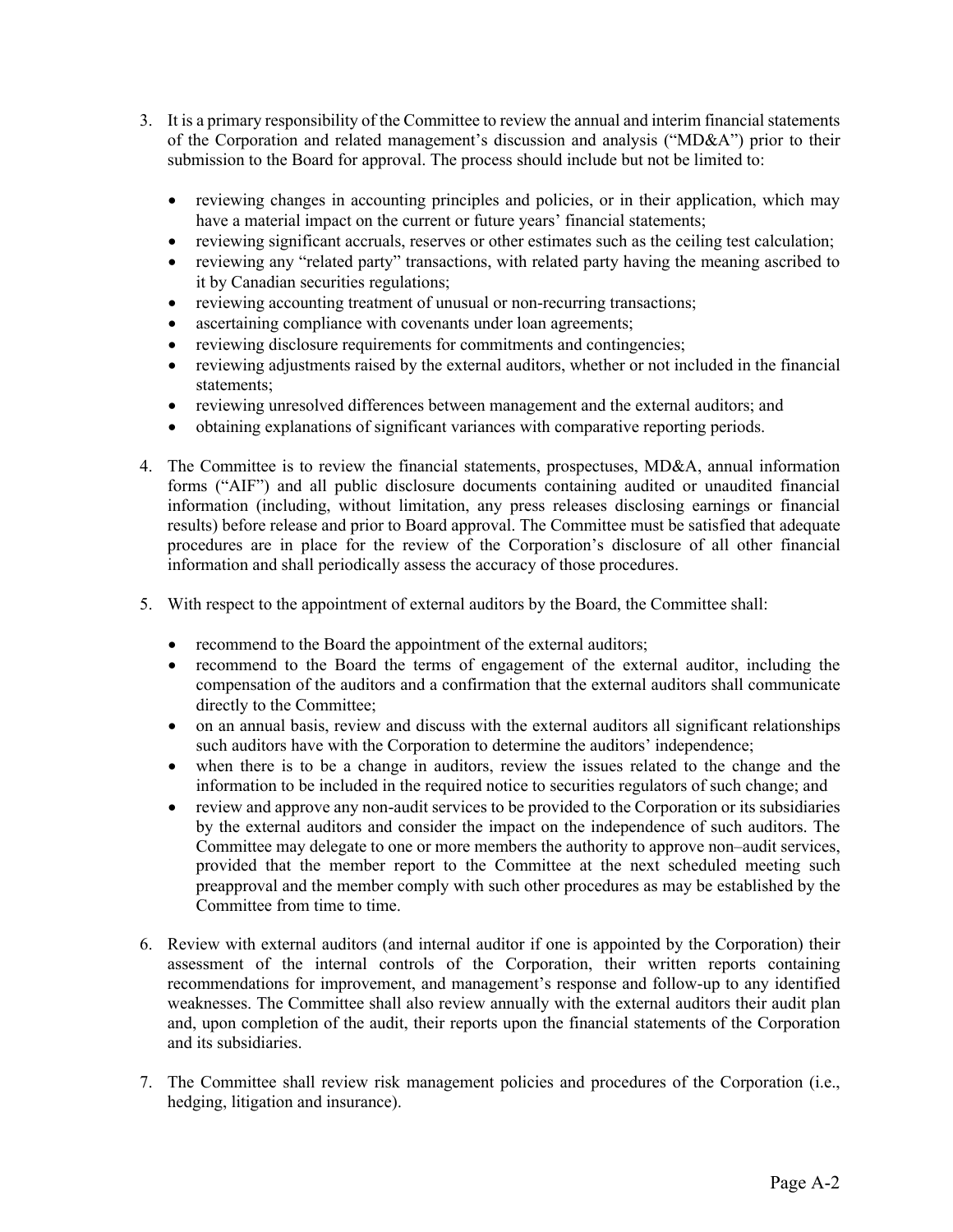- 8. The Committee shall establish a procedure for:
	- the receipt, retention and treatment of complaints received by the Corporation regarding accounting, internal accounting controls or auditing matters; and
	- the confidential, anonymous submission by employees of the Corporation of concerns regarding questionable accounting or auditing matters.
- 9. The Committee may engage independent counsel and other advisors as it determines necessary to carry out its duties. The Committee has the authority to set, and have the Corporation pay, the compensation for any advisors engaged by the Committee. The Committee shall review and approve the Corporation's hiring policies regarding employees and former employees of the present and former external auditors of the Corporation.
- 10. The Committee shall have the authority to investigate any financial activity of the Corporation. All employees of the Corporation are to cooperate as requested by the Committee.
- 11. The Committee may retain persons having special expertise and/or obtain independent professional advice to assist in filling their responsibilities at the expense of the Corporation without any further approval of the Board.

### **Meetings and Administrative Matters**

- 1. At all meetings of the Committee every question shall be decided by a majority of the votes cast. In case of an equality of votes, the Chairman of the meeting shall not be entitled to a second or casting vote.
- 2. The Chair shall preside at all meetings of the Committee, unless the Chair is not present, in which case the members of the Committee present shall designate from among the members present the Chair for purposes of the meeting.
- 3. A quorum for meetings of the Committee shall be a majority of its members, and the rules for calling, holding, conducting and adjourning meetings of the Committee shall be the same as those governing the Board unless otherwise determined by the Committee or the Board.
- 4. Meetings of the Committee should be scheduled to take place at least four times per year. Minutes of all meetings of the Committee shall be taken. The Chief Financial Officer shall attend meetings of the Committee, unless otherwise excused from all or part of any such meeting by the Chairman.
- 5. The Committee shall meet with the external auditor at least once per year (in connection with the preparation of the year-end financial statements) and at such other times as the external auditor and the Committee consider appropriate.
- 6. Agendas, approved by the Chair, shall be circulated to Committee members along with background information on a timely basis prior to the Committee meetings.
- 7. The Committee may invite such officers, directors and employees of the Corporation as it may see fit from time to time to attend at meetings of the Committee and assist thereat in the discussion and consideration of the matters being considered by the Committee.
- 8. Minutes of the Committee will be recorded and maintained and circulated to directors who are not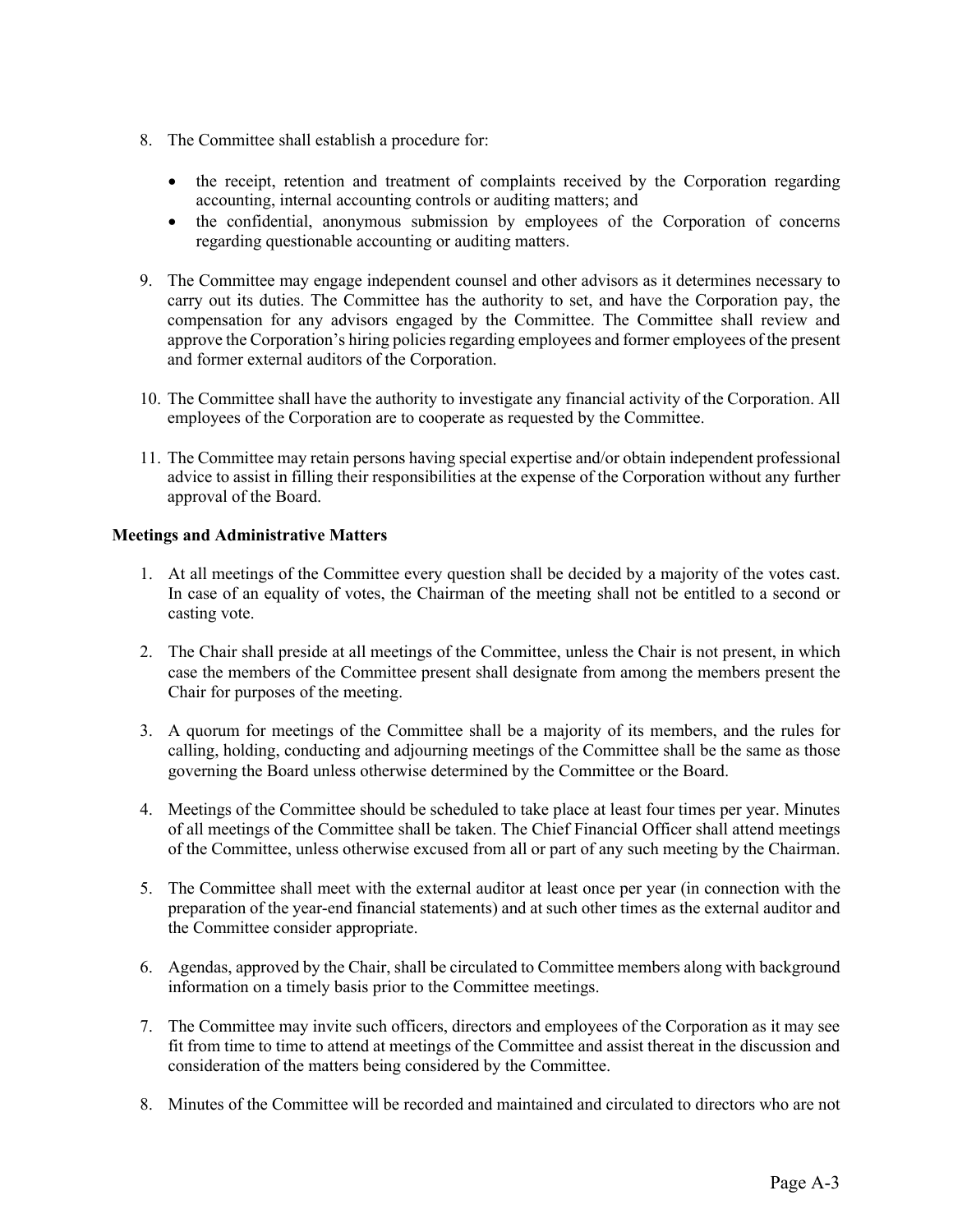members of the Committee or otherwise made available at a subsequent meeting of the Board.

- 9. The Committee may retain persons having special expertise and/or obtain independent professional advice to assist in fulfilling its responsibilities at the expense of the Corporation.
- 10. Any members of the Committee may be removed or replaced at any time by the Board and shall cease to be a member of the Committee as soon as such member ceases to be a director. The Board may fill vacancies on the Committee by appointment from among its members. If and whenever a vacancy shall exist on the Committee, the remaining members may exercise all its powers so long as a quorum remains. Subject to the foregoing, each member of the Committee shall hold such office until the close of the next annual meeting of shareholders following appointment as a member of the Committee.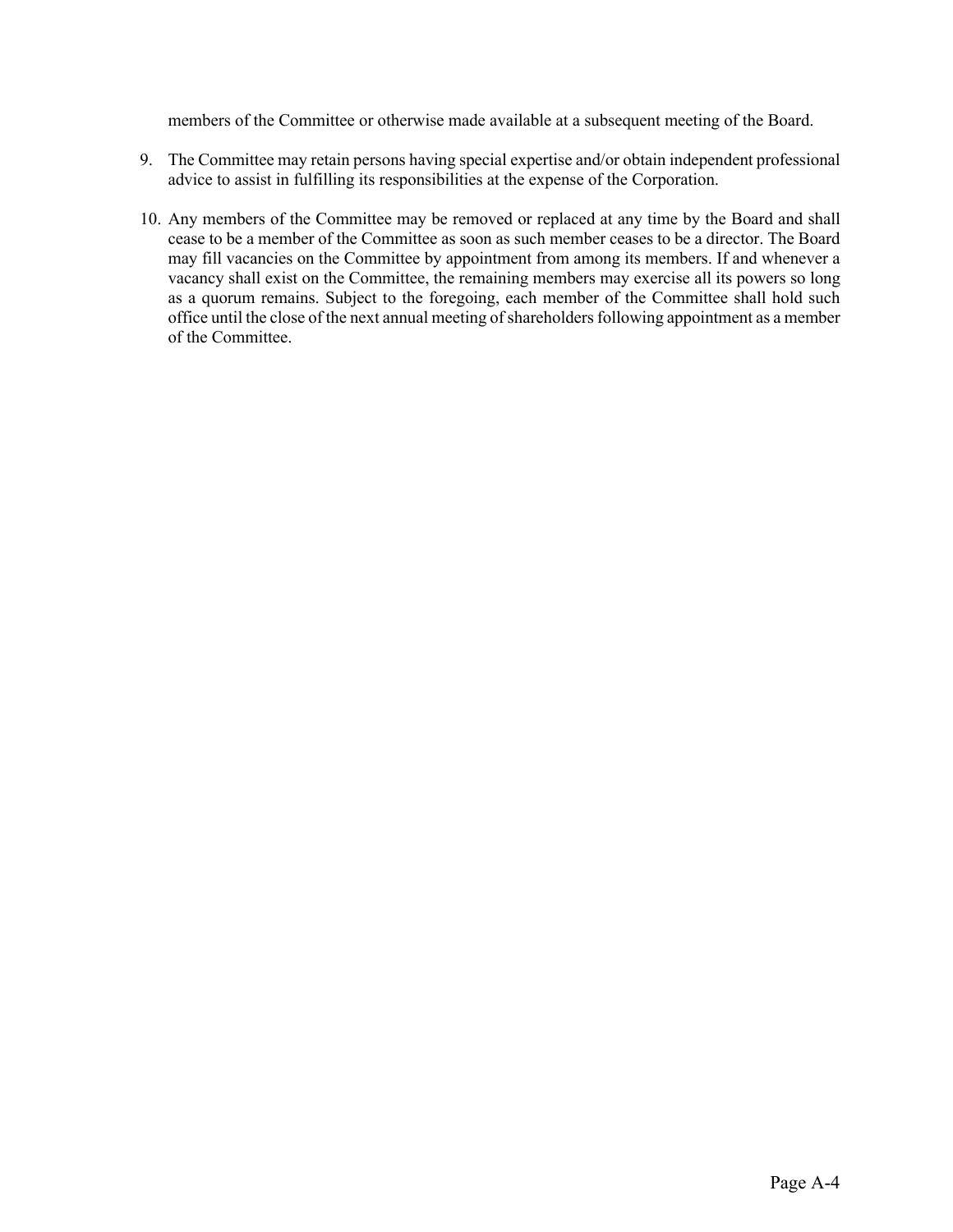# **Schedule "B"**

# **STOCK OPTION PLAN**

# **SCOZINC MINING LTD.**

# **(the "Corporation")**

# **1. INTERPRETATION**

**1.1 Defined Terms -** For the purposes of this Plan, the following terms shall have the following meanings:

- (a) **"Associate"** shall have the meaning ascribed to such term in the British Columbia *Securities Act*, as amended from time to time;
- (b) **"Blackout Period"** means a period during which an Eligible Person is restricted from trading in securities of the Corporation pursuant to the terms of Section 3.5 of the Corporation's Corporate Disclosure Policy;
- (c) **"Board"** means the Board of Directors of the Corporation;
- (d) **"Change in Control"** means:
	- (i) a takeover bid (as defined in the British Columbia Securities Act), which is successful in acquiring Shares of the Corporation;
	- (ii) the change of control of the Board resulting from the election by the members of the Corporation of less than a majority of the persons nominated for election by management of the Corporation;
	- (iii) the sale of all or substantially all the assets of the Corporation;
	- (iv) the sale, exchange or other disposition of a majority of the outstanding Shares of the Corporation in a single or series of related transactions;
	- (v) the dissolution of the Corporation's business or the liquidation of its assets;
	- (vi) a merger, amalgamation or arrangement of the Corporation in a transaction or series of transactions in which the Corporation's shareholders receive less than 51 % of the outstanding shares of the new or continuing Corporation; or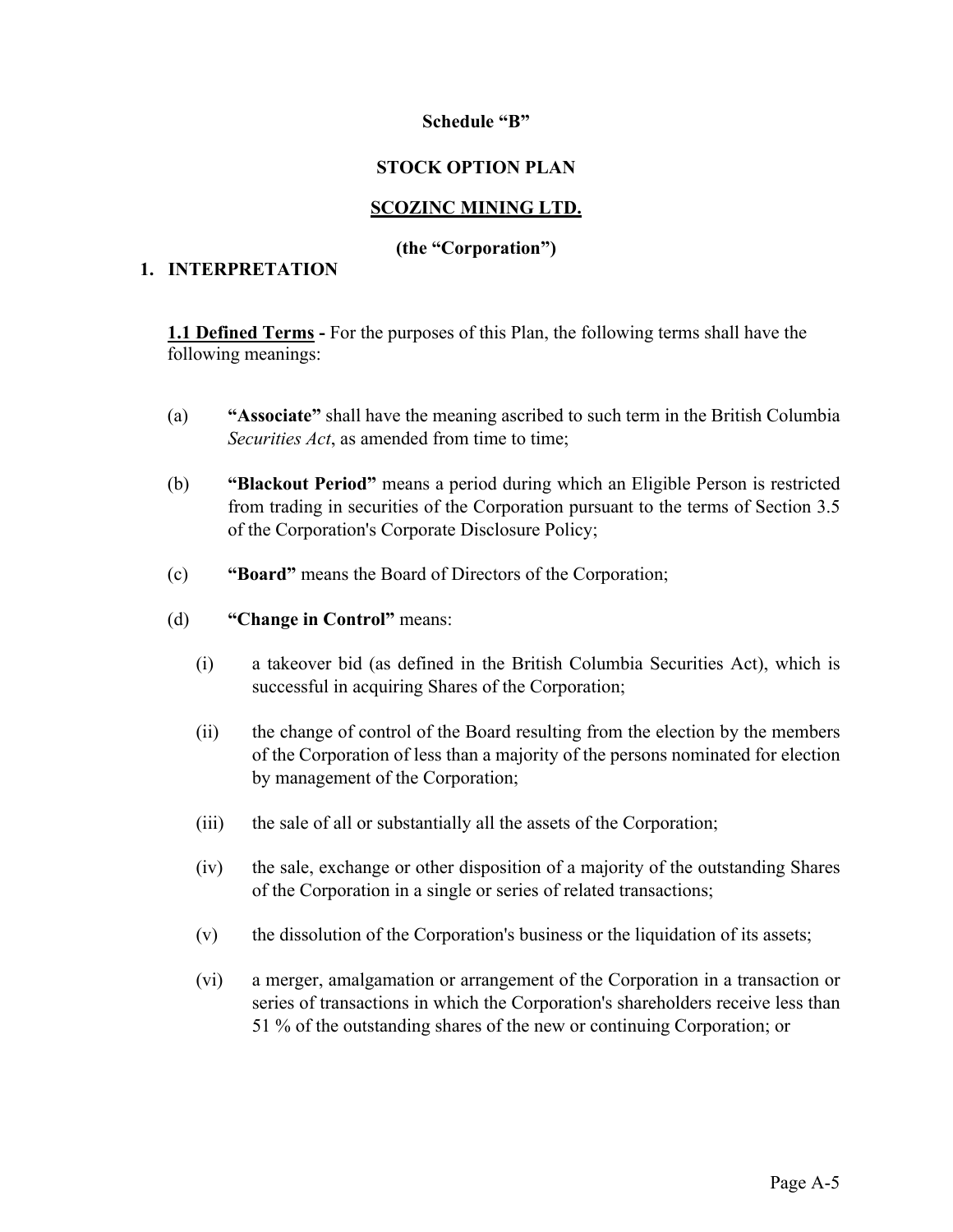- (vii) the acquisition, directly or indirectly, through one transaction or a series of transactions, by any Person, of an aggregate of more than 50% of the outstanding Shares.
- (e) **"Committee"** means a committee of the Board appointed in accordance with this Plan, or if no such committee is appointed, the Board itself;
- (f) **"Consultant"** means an individual or Consultant Company, other than an Employee or director of the Corporation, that:
	- (i) is engaged to provide on a bona fide basis, consulting, technical, management or other services to the Corporation or a Related Company, other than services provided in relation to a distribution;
	- (ii) provides the services under a written contract between the Corporation or a Related Company and the individual or the Consultant Company;
	- (iii) in the reasonable opinion of the Corporation, spends or will spend a significant amount of time and attention on the affairs and business of the Corporation or a Related Company; and
	- (iv) has a relationship with the Corporation or a Related Company that enables the individual to be knowledgeable about the business and affairs of the Corporation.
- (g) **"Consultant Company"** means for an individual Consultant, a company or partnership of which the individual is an employee, shareholder or partner;
- (h) **"Corporation"** means ScoZinc Mining Ltd., a company incorporated under the laws of British Columbia;
- (i) **"Date of Grant"** means the date on which a grant of an Option is effective;
- (j) **"Disability"** means a medically determinable physical or mental impairment expected to last for a continuous period of not less than 12 months which causes an individual to be unable to engage in any substantial gainful activity;
- (k) **"Disinterested Shareholder Approval"** means an ordinary resolution approved by a majority of the votes cast by all shareholders of the Corporation at a shareholders' meeting, excluding votes attaching to the Shares beneficially owned by Insiders to whom Options may be issued under the Plan and Associates of those persons;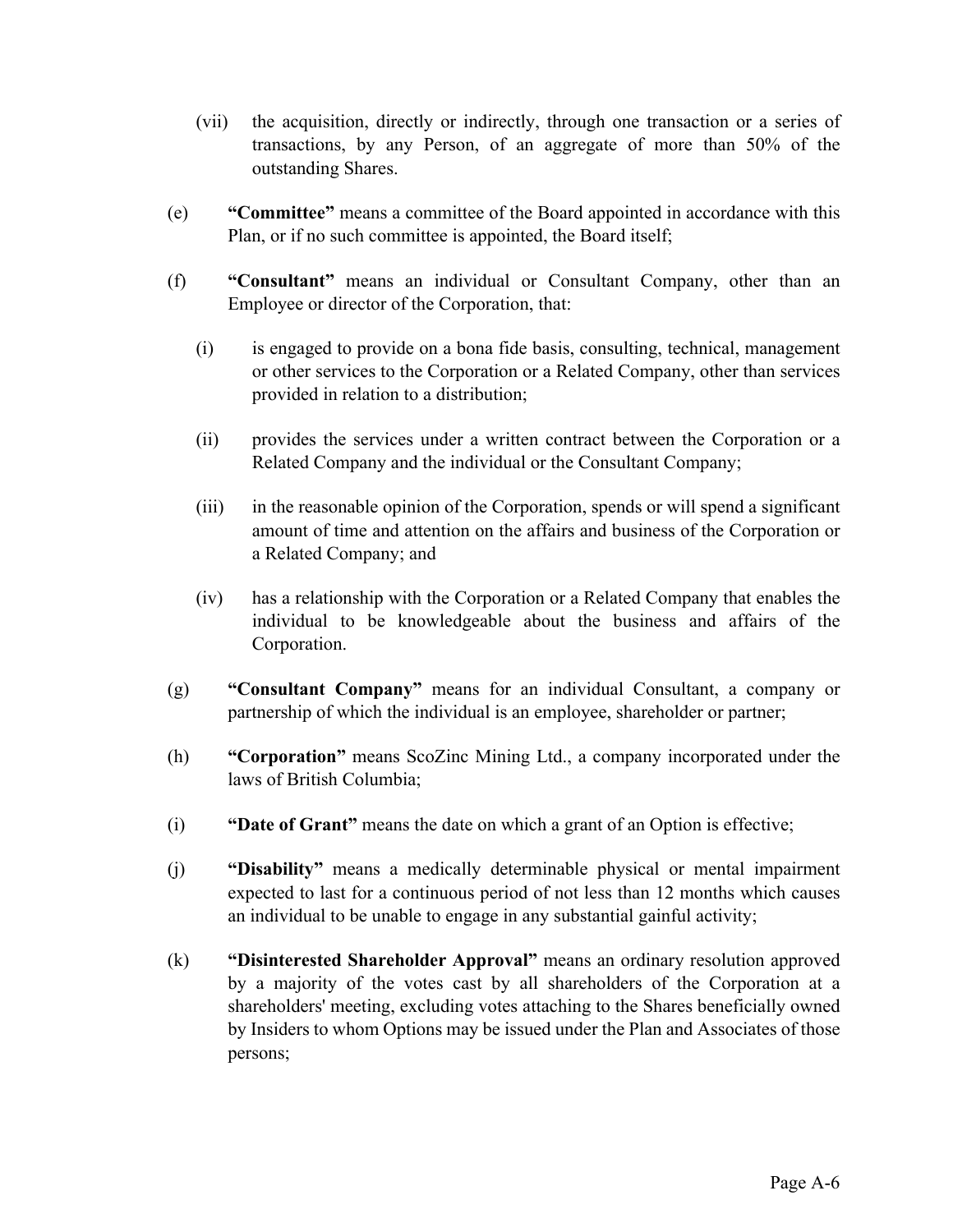- (l) **"Effective Date"** means the effective date of this Plan, which is the day of its approval by the shareholders of the Corporation;
- (m) **"Eligible Persons"** means:
	- (i) an Employee, senior officer or director of the Corporation or any Related Company,
	- (ii) a Management Company Employee;
	- (iii) a Consultant or a Consultant Company, or
	- (iv) an issuer, all of the voting securities of which are beneficially owned by one or more of the persons referred to in (i) above.

# (n) **"Employee"** means:

- (i) an individual who is considered an employee under the Income Tax Act (i.e. for whom income tax, employment insurance and CPP deductions must be made at source);
- (ii) an individual who works full-time for the Corporation or a Related Company, providing services normally provided by an employee and who is subject to the same control and direction by the Corporation or a Related Company over the details and methods of work as an employee of the Corporation or a Related Company, but for whom income tax deductions are not made at source;
- (iii) an individual who works for the Corporation or Related Company, on a continuing and regular basis for a minimum amount of time per week, providing services normally provided by an employee and who is subject to the same control and direction by the Corporation or a Related Company over the details and methods of work as an employee of the Corporation or Related Company, but for whom income tax deductions are not made at source.
- (o) **"Exchange Act"** means the United States Securities Exchange Act of 1934, as amended;
- (p) **"Fair Market Value"** means where the Shares are listed for trading on a stock exchange or over the counter market, the last closing price of the Shares before the Date of Grant on the stock exchange or over the counter market which is the principal trading market for the Shares, as may be determined for such purpose by the Committee, provided that, so long as the Shares are listed only on the TSX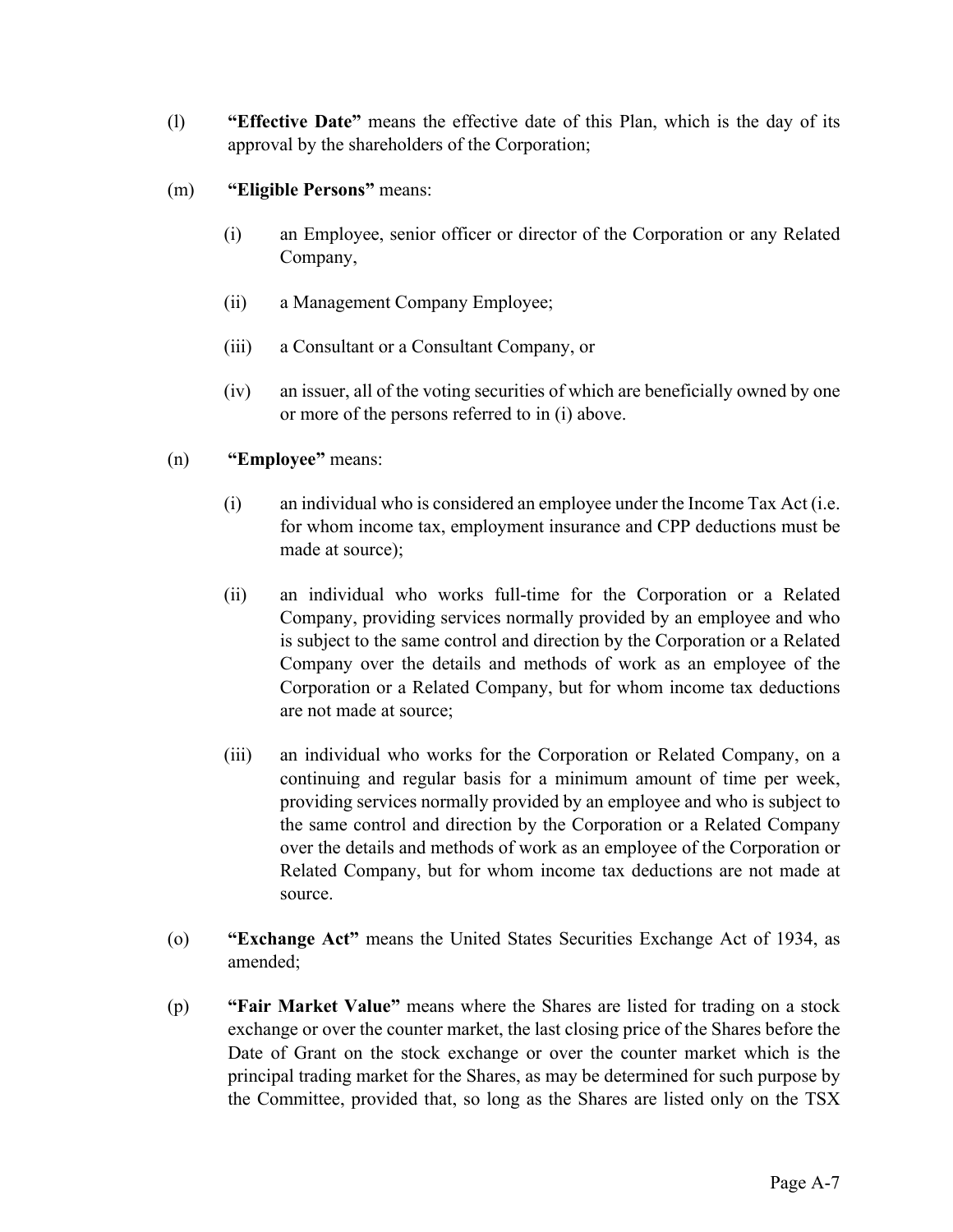Venture Exchange the "fair market value" shall not be lower than the last closing price of the Shares before the Date of Grant less the maximum discount, if any, permitted under the policies of the TSX Venture Exchange;

- (q) **"Former Plan"** means any stock option plan previously adopted by the Corporation;
- (r) **"Guardian"** means the guardian, if any, appointed for an Optionee;
- (s) **"Insider"** shall have the meaning ascribed to such term in the British Columbia Securities Act, as amended from time to time;
- (t) **"Investor Relations Activities"** means any activities or oral written communications, by or on behalf of the Corporation or shareholder of the Corporation, that promote or reasonably could be expected to promote the purchase or sale of securities of the Corporation, but does not include:
	- (i) the dissemination of information provided, or records prepared, in the ordinary course of business of the Corporation:
		- (A) to promote the sale of products or services of the Corporation; or
		- (B) to raise public awareness of the Corporation.

that cannot reasonably be considered to promote the purchase or sale of securities of the Corporation.

- (ii) activities or communications necessary to comply with the requirements of:
	- (A) applicable securities laws; and
	- (B) rules and policies of the TSX Venture Exchange or the by-laws, rules or other regulatory instruments of any other self-regulatory body or exchange having jurisdiction over the Corporation.
- (iii) communications by a publisher of, or writer for, a newspaper, magazine or business or financial publication, that is of general and regular paid circulation, distributed only to subscribers to it for value or to purchasers of it, if:
	- (A)the communication is only through the newspaper, magazine or publication; and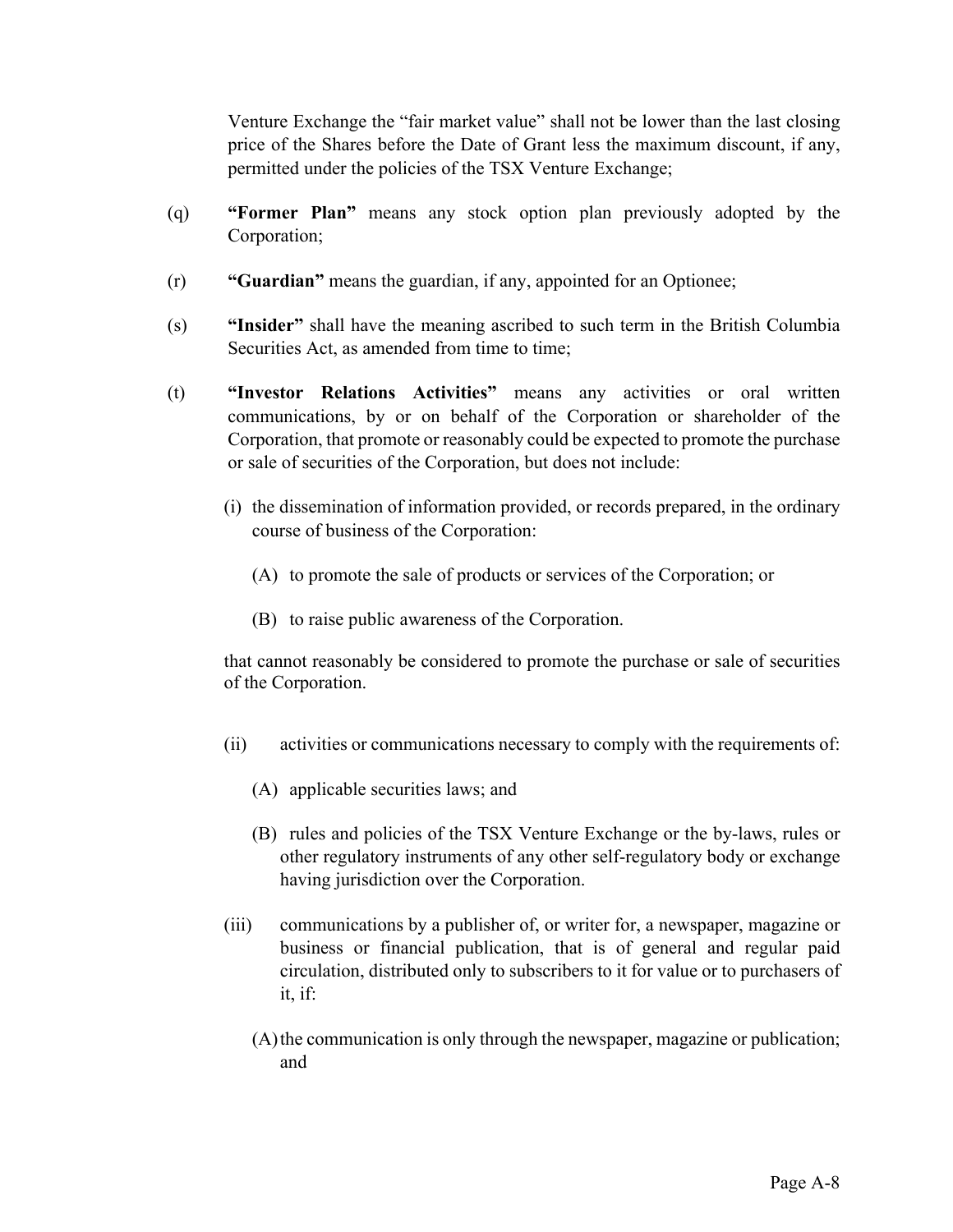- (B) the publisher or writer receives no commission or other consideration other than for acting in the capacity of publisher or writer.
- (iv) activities or communications that may be otherwise specified by the TSX Venture Exchange.
- (u) **"Management Company Employee"** means an individual employed by a Person providing management services to the Corporation, including if the individual is not induced to purchase by expectation of employment or continued employment with either the Corporation or the Person providing the management services, which management services are required for the ongoing successful operation of the business enterprise of the Corporation but excluding a person or company engaged in Investor Relations Activities;
- (v) **"Option"** means an option to purchase Shares granted pursuant to the terms of this Plan;
- (w)**"Option Price"** means the exercise per Share for an Option which shall be expressed in Canadian funds or in the United States dollar equivalent thereof;
- (x) **"Optionee"** means a person to whom an Option has been granted;
- (y) **"Person"** means a natural person, company, government, or political subdivision or agency of a government; and where two or more Persons act as a partnership, limited partnership, syndicate or other group for the purpose of acquiring, holding or disposing of securities of an issuer, such syndicate or group shall be deemed to be a Person;
- (z) **"Plan"** means this Stock Option Plan of the Corporation;
- (aa) **"Qualified Successor"** means a person who is entitled to ownership of an Option upon the death of an Optionee, pursuant to a will or the applicable laws of descent and distribution upon death;
- (bb) **"Related Company"** shall mean a company which is an affiliate of the Corporation as the term "affiliate" is defined in Section I (2) of the British Columbia Securities Act, as amended from time to time;
- (cc) **"Service Provider"** means a Person who is a bona fide director, Employee, Management Company Employee, Consultant or Consultant Company, and also includes a company, 100% of the share capital of which is beneficially owned by one or more Service Providers;
- (dd) **"Shares"** means the common shares in the capital of the Corporation;
- (ee) **"Stock Option Certificate"** means a written certificate from the Corporation to an Optionee, specifying the terms of the Option being granted to the Optionee under the Plan; and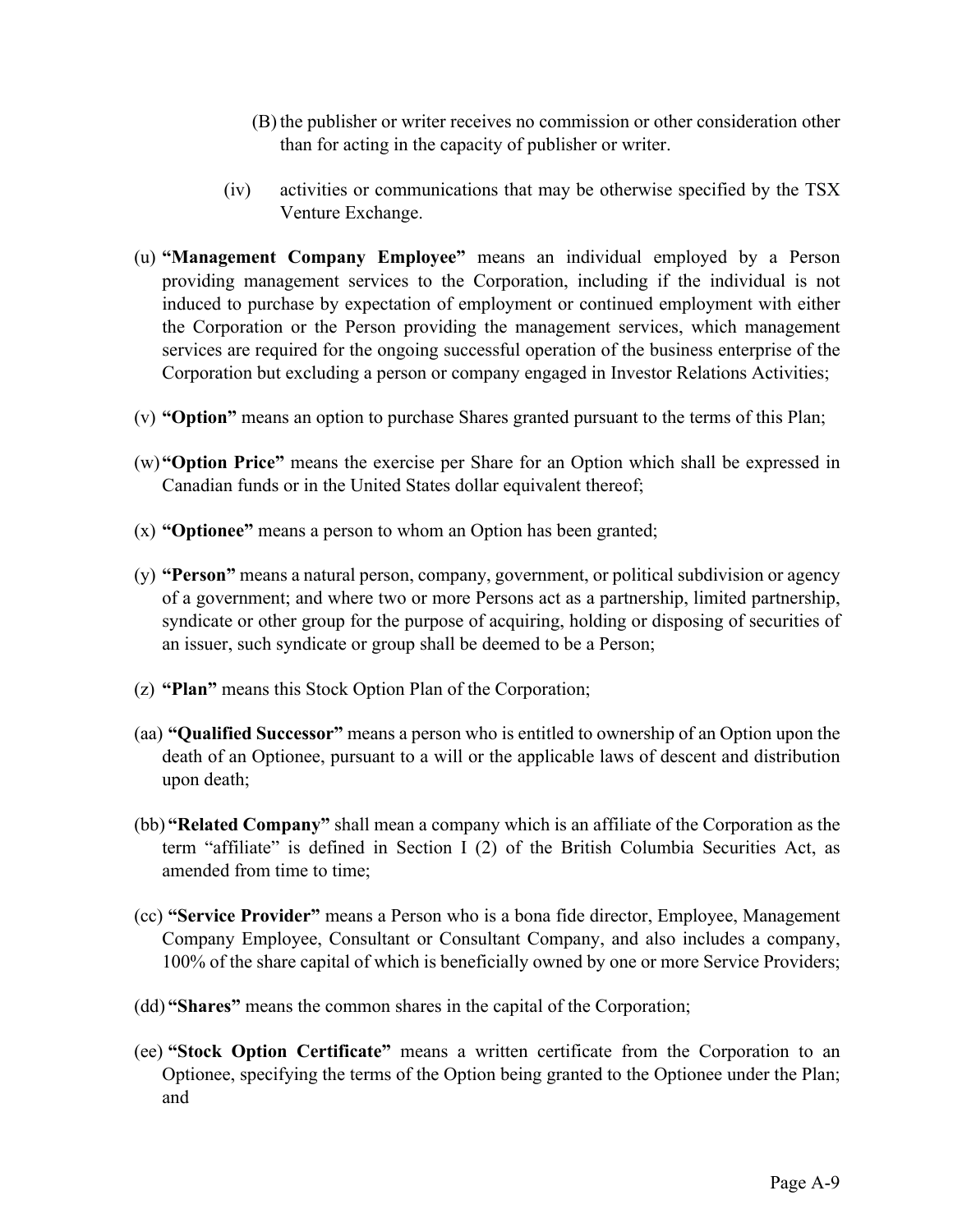(ff) **"Term"** means the period of time during which an Option may be exercised.

# **2. STATEMENT OF PURPOSE**

**2.1 Principal Purposes -** The principal purposes of the Plan are to provide the Corporation with the advantages of the incentive inherent in share ownership on the part of employees, officers, directors, and consultants responsible for the continued success of the Corporation; to create in such individuals a proprietary interest in, and a greater concern for, the welfare and success of the Corporation; to encourage such individuals to remain with the Corporation; and to attract new employees, officers, directors and consultants to the Corporation.

**2.2 Benefit to Shareholders -** The Plan is expected to benefit shareholders by enabling the Corporation to attract and retain personnel of the highest caliber by offering such personnel an opportunity to share in any increase in value of the Shares resulting from their efforts.

# **3. ADMINISTRATION**

**3.1 Board or Committee -** The Plan shall be administered by the Board or by a Committee appointed in accordance with Section 3.2 below.

**3.2 Appointment of Committee -** The Board may at any time appoint a Committee, consisting of not less than three of its members, to administer the Plan on behalf of the Board in accordance with such terms and conditions as the Board may prescribe, consistent with this Plan. Once appointed, the Committee shall continue to serve until otherwise directed by the Board. From time to time, the Board may increase the size of the Committee and appoint additional members, remove members (with or without cause) and appoint new members in their place, fill vacancies however caused, or remove all members of the Committee and thereafter directly administer the Plan. In the absence of the appointment of a Committee by the Board, then the Board shall administer the Plan.

**3.3 Quorum and Voting -** A majority of the members of the Committee shall constitute a quorum, and, subject to the limitations in this Part 3, all actions of the Committee shall require the affirmative vote of members who constitute a majority of such quorum. No member of the Committee who is a director to whom an Option may be granted may participate in the decision to grant such Option (but any such member may be counted in determining the existence of a quorum at any meeting of the Committee in which action is taken with respect to the granting of an Option to him).

**3.4 Powers of Committee -** Any Committee appointed under Section 3.2 above shall have the authority to review the following matters in relation to the Plan and to make recommendations thereon to the Board: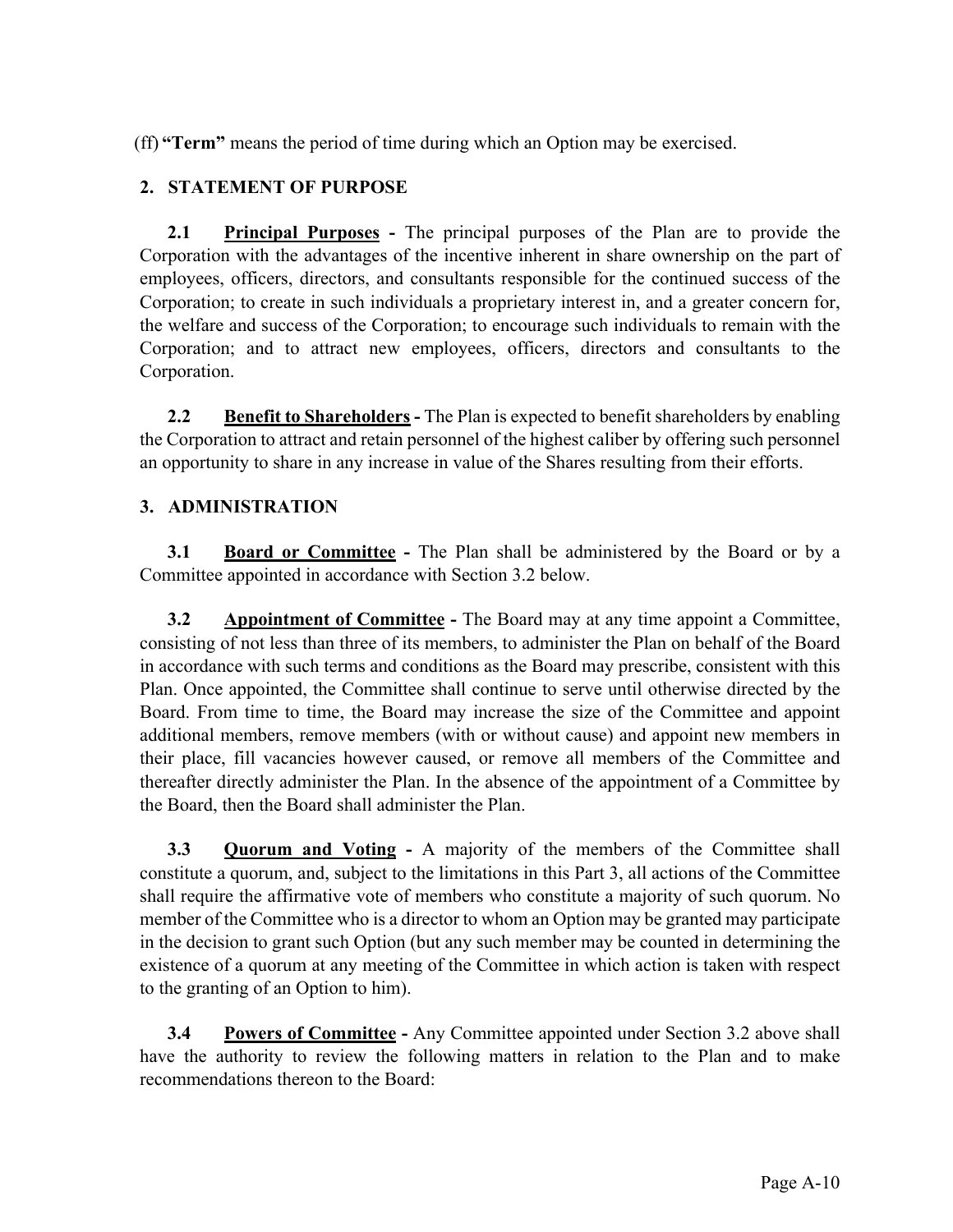- (a) administration of the Plan in accordance with its terms;
- (b) determination of all questions arising in connection with the administration, interpretation, and application of the Plan, including all questions relating to the value of the Shares;
- (c) correction of any defect, supply any information or reconcile any inconsistency in the Plan in such manner and to such extent as shall be deemed necessary or advisable to carry out the purposes of the Plan;
- (d) prescription, amendment and rescission of the rules and regulations relating to the administration of the Plan;
- (e) determination of the duration and purpose of leaves of absence from employment which may be granted to Optionees without constituting a termination of employment for purposes of the Plan;
- (f) with respect to the granting of Options:
	- (i) determination of the Eligible Persons to whom Options shall be granted, based on the eligibility criteria set out in this Plan,
	- (ii) determination of the terms and provisions of the Stock Option Certificate which shall be entered into with each Optionee (which need not be identical with the terms of any other Stock Option Certificate),
	- (iii) amendment of the terms and provisions of an Stock Option Certificate, provided the Board obtains:
		- (A)the consent of the Optionee; and
		- (B) the approval of any stock exchange on which the Corporation is listed,
	- (iv) determination of when Options shall be granted,
	- (v) determination of the number of Shares subject to each Option, and, where applicable, whether or not to grant Options for the issuance of flow-through Shares,
	- (vi) determination of the vesting schedule, if any, for the exercise of such Option, and
- (g) other determinations necessary or advisable for administration of the Plan.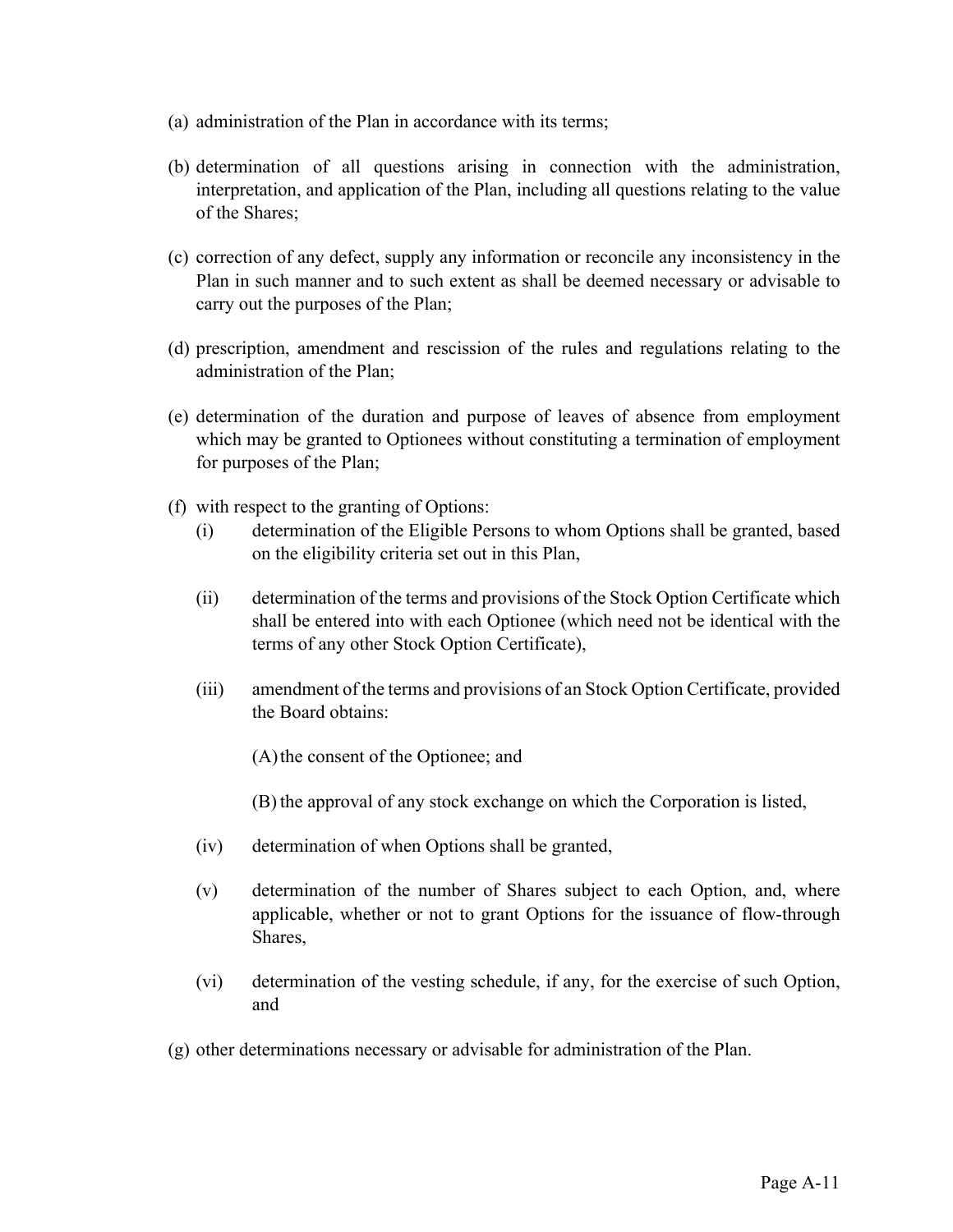**3.5 Obtain Approvals -** The Board will obtain any regulatory or shareholder approvals which may be required pursuant to applicable securities laws or the rules of any stock exchange or over the counter market on which the Shares are listed.

**3.6 Administration by Committee** - The Committee shall have all powers necessary or appropriate to accomplish its duties under this Plan. In addition, the Committee's administration of the Plan shall in all respects be consistent with the policies and rules of any stock exchange or over the counter market on which the Shares are listed.

# **4. ELIGIBILITY**

**4.1 Eligibility for Options -** Options may be granted to any Eligible Person. In accordance with the policies of the TSX Venture Exchange in effect as at the date of establishment of the Plan by the Board, the grant of Options under the Plan is subject to the following limitations:

- (a) the Options granted under the Plan shall not result at any time in:
	- i. The number of Shares reserved for issuance pursuant to Options granted to Insiders exceeding 10% of the issued and outstanding Shares; or
	- ii. The grant to Insiders within a 12-month period, of a number of Options exceeding 10% of the Shares,

unless the Corporation has obtained Disinterested Shareholder Approval in connection therewith:

- (b) the aggregate number of Shares reserved for issuance pursuant to the Plan, shall not exceed 5% of the issued Shares (determined at the Date of Grant of an Option) to any one Eligible Person in a 12 month period, unless the Corporation has obtained the requisite Disinterested Shareholder Approval;
- (c) the aggregate number of Options which may be granted to any one Consultant in any 12 month period shall not exceed 2% of the issued Shares at the Date of Grant of the Option to such Consultant; and
- (d) the aggregate number of Options which may be granted to persons employed to provide Investor Relations Activities shall not exceed 2% of the issued Shares at the Date of Grant of such Option.

**4.2 Insider Eligibility for Options -** Notwithstanding Section 4.1 hereof, grants of Options to Insiders shall be subject to the policies of the TSX Venture Exchange.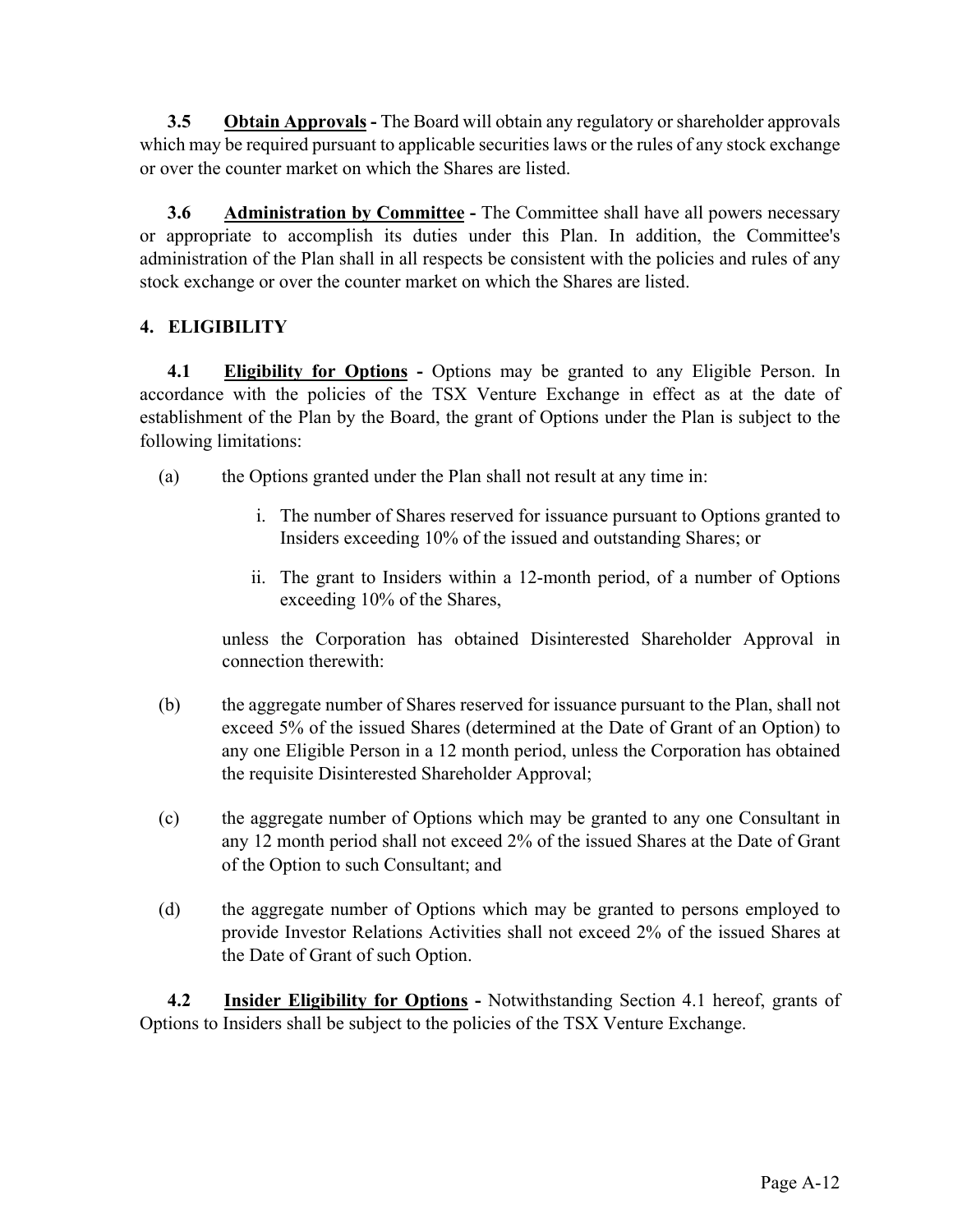**4.3 No Violation of Securities Laws -** No Option shall be granted to any Optionee unless the Committee has determined that the grant of such Option and the exercise thereof by the Optionee will not violate the securities law of the jurisdiction in which the Optionee resides.

# **5. SHARES SUBJECT TO THE PLAN**

**5.1 Number of Shares -** The maximum number of Shares issuable under the Plan is that number which is equal to 10% of the issued Shares on a non-diluted basis as at the Date of Grant of any Option, on a rolling basis, less the number of Shares that have been allocated to any other share compensation arrangement of the Corporation. The Committee, from time to time, may grant Options to purchase Shares under the Plan to be made available from authorized, but unissued, Shares. The maximum number of Shares issuable under the Plan shall be adjusted, where necessary, to take account of the events referred to in Part 10 hereof.

**5.2 Expiry of Option -** If an Option expires or terminates for any reason without having been exercised in full, the unpurchased Shares subject thereto shall again be available for the purposes of the Plan.

**5.3 Reservation of Shares -** The Corporation will at all times reserve for issuance and keep available such number of Shares as shall be sufficient to satisfy the requirements of the Plan.

# **6. OPTION TERMS**

**6.1 Stock Option Certificate -** With respect to each Option to be granted to an Optionee, the Board shall specify the following terms in the Stock Option Certificate issued by the Corporation to the Optionee:

- (a) the number of Shares subject to option pursuant to such Option;
- (b) the Date of Grant;
- (c) the Term, provided that the length of the Term shall in no event be greater than ten years following the Date of Grant;
- (d) the Option Price, provided that the Option Price shall not be less than the Fair Market Value of the Shares on the Date of Grant;
- (e) subject to Section 6.2 below, any vesting schedule upon which the exercise of an Option is contingent;
- (f) if the Optionee is an Employee, Consultant or Management Company Employee, a representation by the Corporation and the Optionee that the Optionee is a bona fide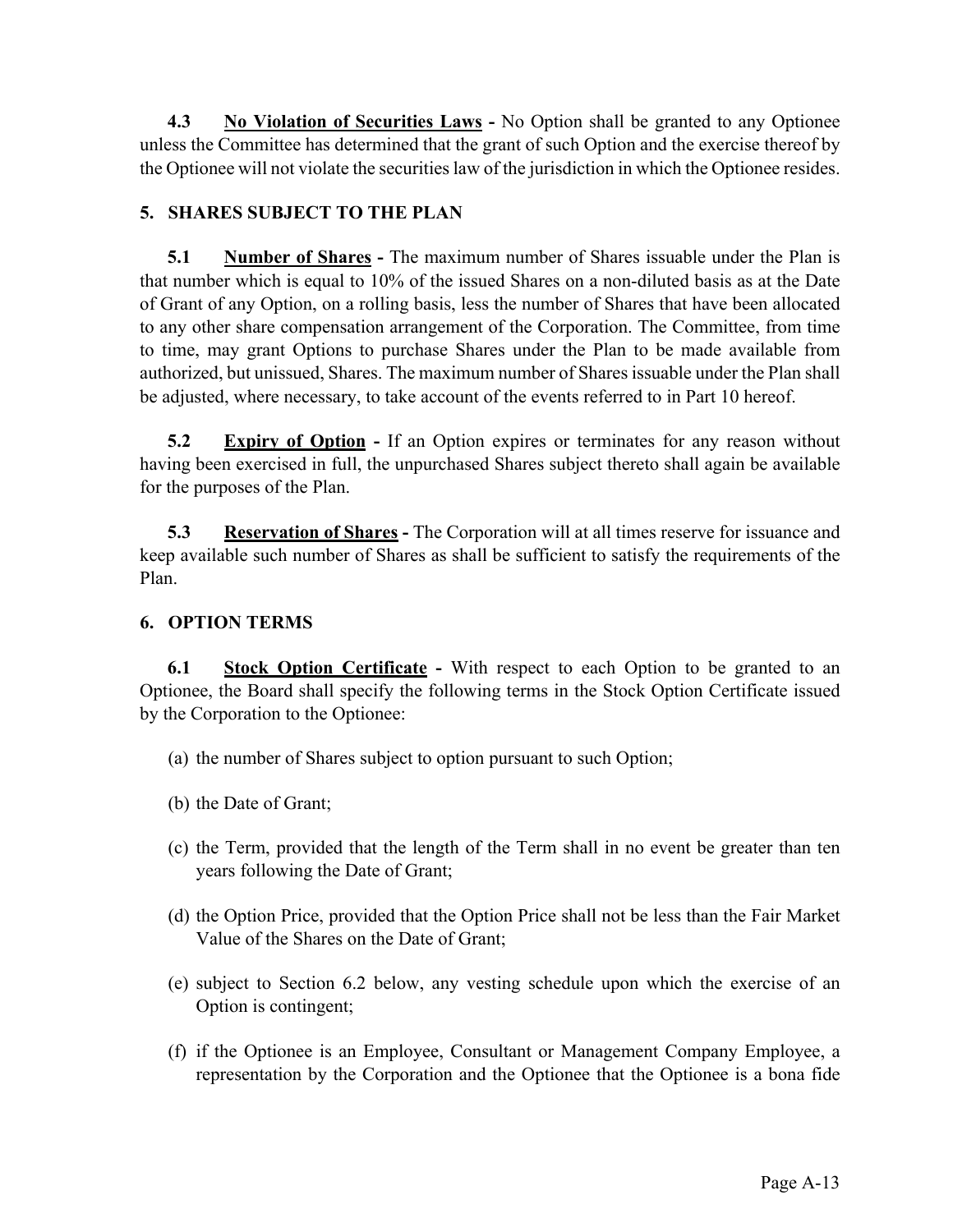Employee, Consultant or Management Company Employee, as the case may be, of the Corporation or a Related Company; and

(g) such other terms and conditions as the Committee deems advisable and are consistent with the purposes of this Plan.

**6.2 Vesting of Options -** The Board, as applicable, shall have complete discretion to set the terms of any vesting schedule for each Option granted, including, without limitation, discretion to:

- (a) permit partial vesting in stated percentage amounts based on the Term of such Option; and
- (b) permit full vesting after a stated period of time has passed from the Date of Grant;

provided that, with respect to Options issued to Consultants performing Investor Relations Activities, such Options must vest in stages of no less than over a 12 month period from the Date of Grant with no more than one quarter of the Options vesting in any three month period.

**6.3 Amendments to Options -** Amendments to the terms of previously granted Options are subject to regulatory approval, if required. If required by the TSX Venture Exchange, Disinterested Shareholder Approval shall be required for any reduction in the Option Price of a previously granted Option if the Optionee is an Insider of the Corporation at the time of the proposed reduction in the Option Price.

**6.4 Uniformity -** Except as expressly provided herein, nothing contained in this Plan shall require that the terms and conditions of Options granted under the Plan be uniform.

# **7. EXERCISE OF OPTION**

**7.1 Method of Exercise -** Subject to any limitations or conditions imposed upon an Optionee pursuant to the Stock Option Certificate or Part 6 hereof, an Optionee may exercise an Option by giving written notice thereof to the Corporation at its principal place of business.

**7.2 Compliance with U.S. Securities Laws -** As a condition to the exercise of an Option, the Board or Committee may require the Optionee to represent and warrant in writing at the time of such exercise that the Shares are being purchased only for investment and without any then-present intention to sell or distribute such Shares. At the option of the Board or Committee, a stop-transfer order against such Shares may be placed on the stock books and records of the Corporation, and a legend indicating that the stock may not be pledged, sold or otherwise transferred unless an opinion of counsel is provided stating that such transfer is not in violation of any applicable law or regulation, may be stamped on the certificates representing such Shares in order to assure an exemption from registration. The Board or Committee also may require such other documentation as may from time to time be necessary to comply with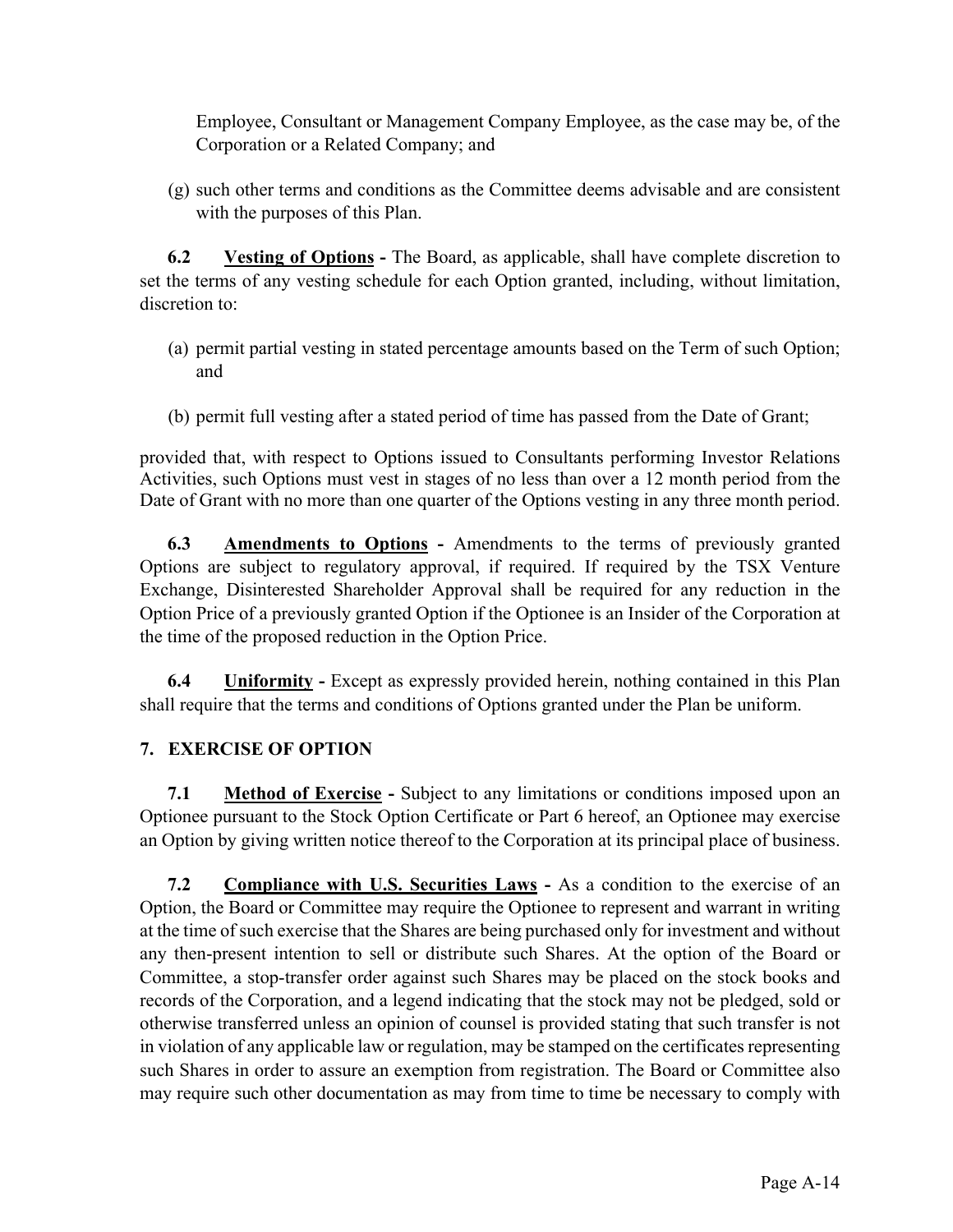United States' federal and state securities laws. The Corporation has no obligation to undertake registration of Options or the Shares issuable upon the exercise of the Options.

**7.3 Payment of Option Price -** The notice described in Section 7.1 shall be accompanied by full payment of the aggregate Option Price to the extent the Option is so exercised. Such payment shall be in lawful money (Canadian funds) by cheque, wire transfer or bank order.

**7.4 Issuance of Share Certificates -** Not later than the third business day after exercise of an Option in accordance with Sections 7.1 and 7.3 hereof, the Corporation shall issue and deliver to the Optionee a certificate or certificates evidencing the Shares with respect to which the Option has been exercised. Until the issuance of such certificate or certificates, no right to vote or receive dividends or any other rights as a shareholder shall exist with respect to such Shares, notwithstanding the exercise of the Option. No adjustment will be made for a dividend or other right for which the record date is prior to the date the certificate is issued, except as provided by Part 10 hereof.

**7.5 Tax Withholding and Procedures -** Notwithstanding anything else contained in this Plan, the Corporation may, from time to time, implement such procedures and conditions as it determines appropriate with respect to the withholding and remittance of taxes imposed under applicable law, or the funding of related amounts for which liability may arise under such applicable law. Without limiting the generality of the foregoing, an Optionee who wishes to exercise an Option must, in addition to following the procedures set out in this Part 7 and elsewhere in this Plan, and as a condition of exercise:

- (a) deliver a certified cheque, wire transfer or bank draft payable to the Corporation for the amount determined by the Corporation to be the appropriate amount on account of such taxes or related amounts; or
- (b) otherwise ensure, in a manner acceptable to the Corporation (if at all) in its sole and unfettered discretion, that the amount will be securely funded;

and must in all other respects follow any related procedures and conditions imposed by the Corporation.

# **8. TRANSFERABILITY OF OPTIONS**

**8.1 Non-Transferable -** Except as provided otherwise in this Part 8, Options are nonassignable and non-transferable.

**8.2 Death of Optionee -** Subject to Section 8.3, if the employment of an Optionee as an Employee of, or the services of a Consultant providing services to, the Corporation or any Related Company, or the employment of an Optionee as a Management Company Employee, or the position of the Optionee as a director or senior officer of the Corporation or any Related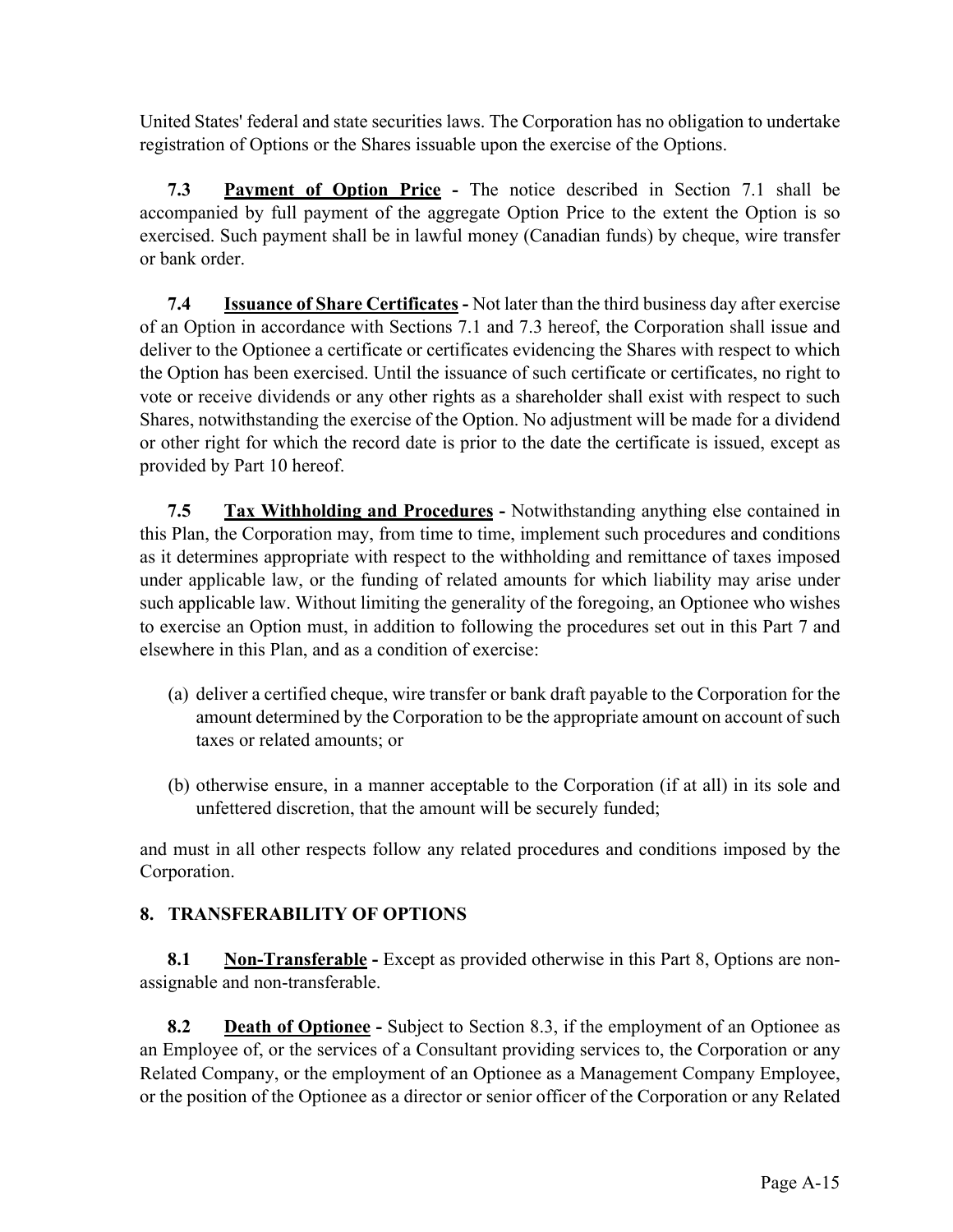Company, terminates as a result of his or her death, any Options held by such Optionee shall pass to the Qualified Successor of the Optionee, and shall be exercisable by the Qualified Successor until the earlier of a period of one year following the date of such death and the expiry of the Term of the Option.

**8.3 Disability of Optionee -** If the employment of an Optionee as an Employee of, or the services of a Consultant providing services to, the Corporation or any Related Company, or the employment of an Optionee as a Management Company Employee, or the position of the Optionee as a director or senior officer of the Corporation or any Related Company, is terminated by reason of such Optionee's Disability, any Option held by such Optionee that could have been exercised immediately prior to such termination of service shall be exercisable by such Optionee, or by his Guardian, for a period of 90 days following the termination of service of such Optionee except where the Optionee is engaged in Investor Relations Activities, in which case it shall be for a period of 30 days following the termination of service of such Optionee providing Investor Relations Activities. If such Optionee dies within that 90 or 30 day period (as applicable), any Option held by such Optionee that could have been exercised immediately prior to his or her death shall pass to the Qualified Successor of such Optionee, and shall be exercisable by the Qualified Successor until the earlier of a period of one year following the death of such Optionee and the expiry of the Term of the Option.

**8.4 Vesting -** Options held by a Qualified Successor or exercisable by a Guardian shall, during the period prior to their termination, continue to vest in accordance with any vesting schedule to which such Options are subject.

**8.5 Deemed Non-Interruption of Employment -** Employment shall be deemed to continue intact during any military or sick leave or other bona fide leave of absence if the period of such leave does not exceed 90 days or, if longer, for so long as the Optionee's right to reemployment with the Corporation or any Related Company is guaranteed either by statute or by contract. If the period of such leave exceeds 90 days and the Optionee's reemployment is not so guaranteed, then his or her employment shall be deemed to have terminated on the ninety-first day of such leave.

# **9. TERMINATION OF OPTIONS**

**9.1 Termination of Options -** To the extent not earlier exercised or terminated in accordance with section 8 above, an Option shall terminate at the earliest of the following dates:

(a) subject to Section 10.7, the termination date specified for such Option in the Stock Option Certificate;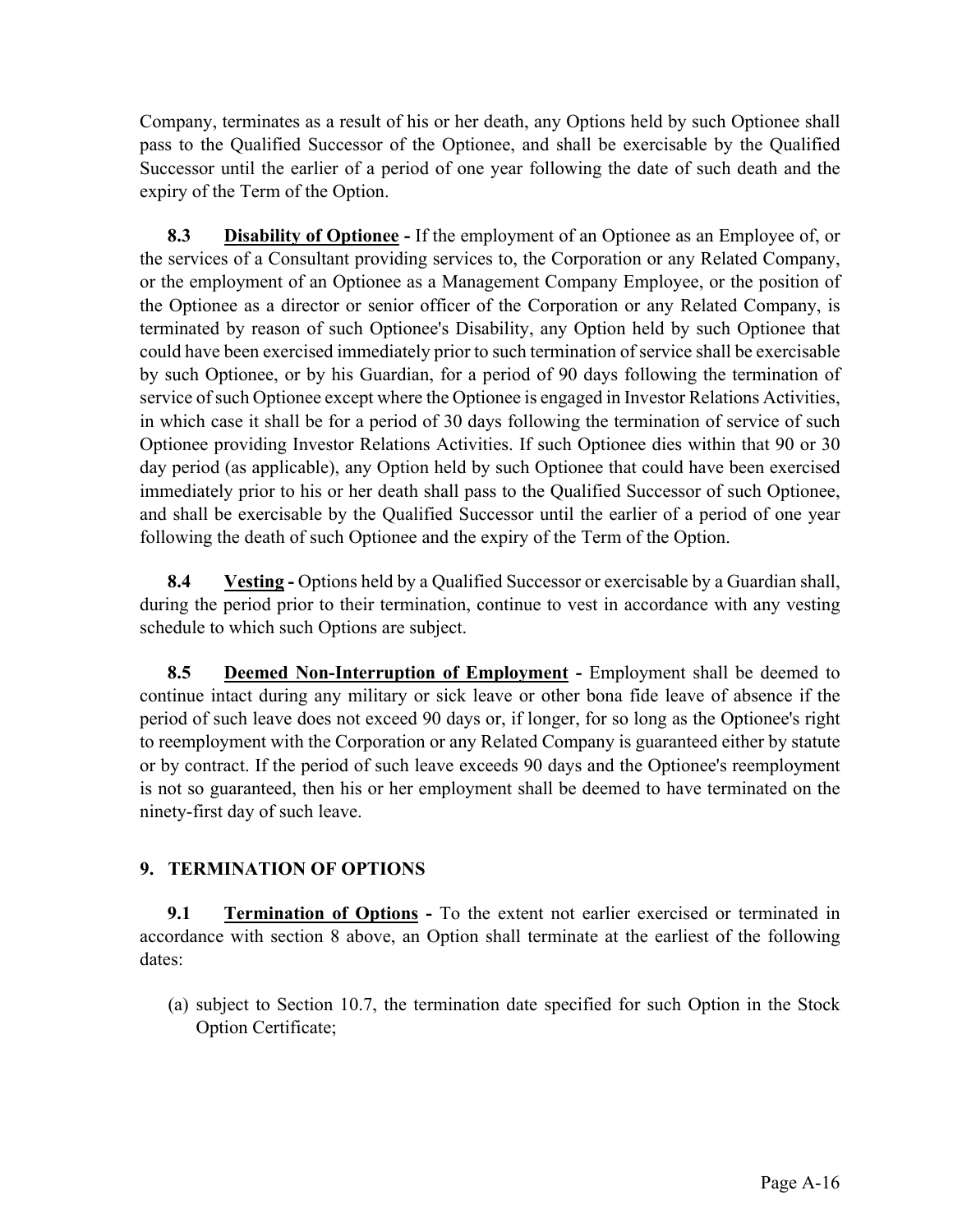- (b) where the Optionee's position as an Employee, a Consultant, a Director or a senior officer of the Corporation or any Related Company or as a Management Company Employee is terminated for just cause, the date of such termination for just cause;
- (c) an Option granted to any Optionee will automatically expire 90 days after the date the Optionee ceases to be a Director, Employee, Consult, or Service provider to the Corporation; and
- (d) the date of any sale, transfer, assignment or hypothecation, or any attempted sale, transfer, assignment or hypothecation, of such Option in violation of Section 8.1 above.

**9.2 Lapsed or Cancelled Options -** If Options are cancelled, surrendered, terminated or have expired without being exercised in whole or in part, new Options may be granted under the Plan covering the Shares not purchased under such lapsed Options. If an Option has been cancelled and, within one year, the Corporation grants a new Option to the same Optionee, the granting of the new Option is subject to the terms and conditions of the policies of the TSX Venture Exchange relating to the amendment of stock options.

# **10. ADJUSTMENTS TO OPTIONS**

**10.1 Alteration in Capital Structure -** If there is any change in the Shares through or by means of a declaration of stock dividends of the Shares or consolidations, subdivisions or reclassifications of the Shares, or otherwise, the number of Shares available under the Plan, the Shares subject to any Option and the Option Price therefor shall be adjusted proportionately by the Board and, if required, approved by the TSX Venture Exchange or any other stock exchange having authority over the Corporation or the Plan, and such adjustment shall be effective and binding for all purposes of the Plan.

**10.2 Effect of Amalgamation, Merger or Arrangement -** If the Corporation amalgamates, merges or enters into a plan of arrangement with or into another corporation, any Shares receivable on the exercise of an Option shall be converted into the securities, property or cash which the Optionee would have received upon such amalgamation, merger or arrangement if the Optionee had exercised his Option immediately prior to the record date applicable to such amalgamation, merger or arrangement, and the exercise price shall be adjusted proportionately by the Board and such adjustment shall be binding for all purposes of the Plan.

**10.3 Acceleration on Change of Control -** Upon a Change in Control, subject to the approval by the TSX Venture Exchange or any other stock exchange having authority over the Corporation or the Plan, all Options shall become immediately exercisable, notwithstanding any contingent vesting provisions to which such Options may have otherwise been subject.

**10.4 Acceleration of Date of Exercise -** Subject to the approval by the TSX Venture Exchange or any other stock exchange having authority over the Corporation or the Plan, the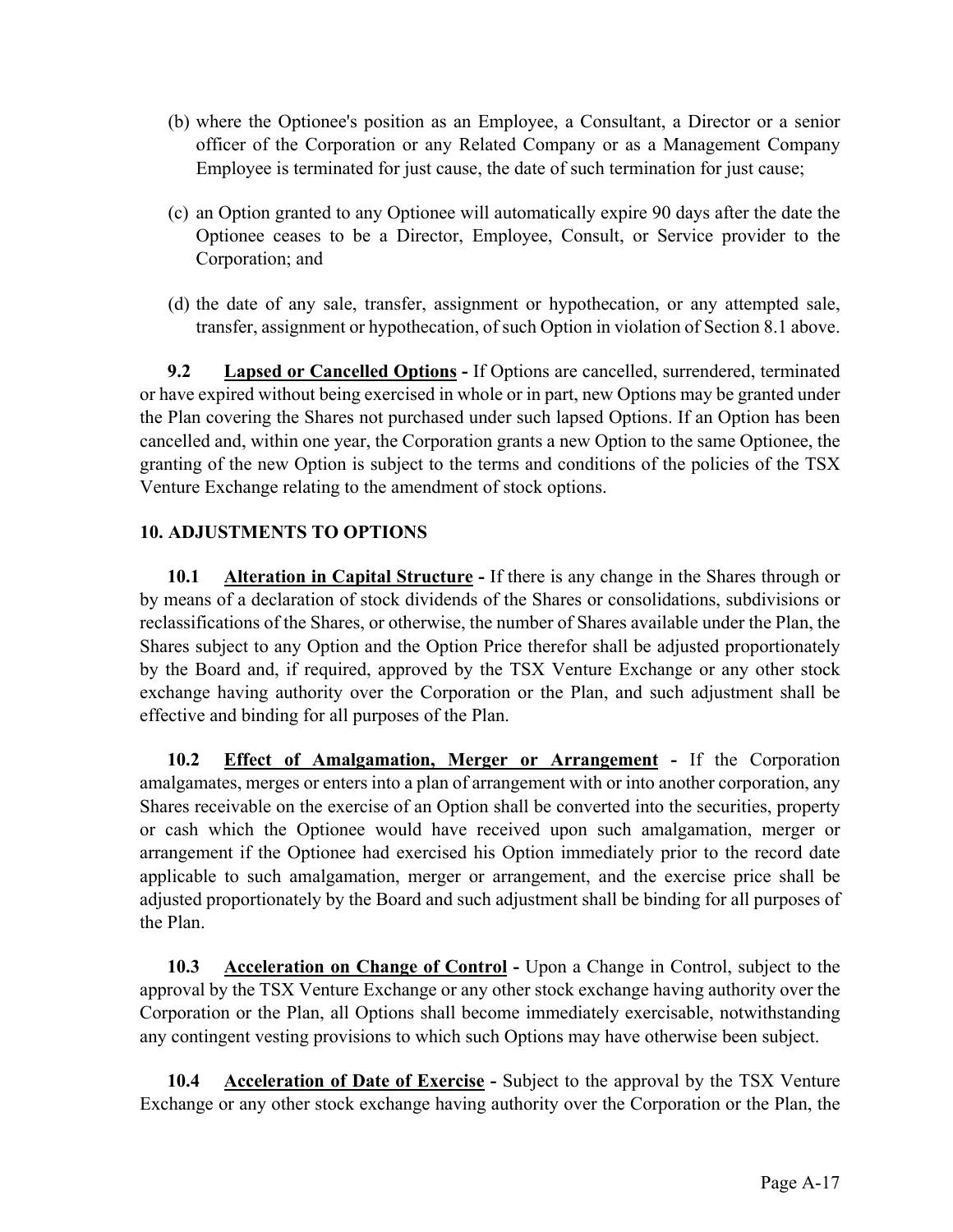Board shall have the right to accelerate the date of vesting of any portion of any Option which remains unvested.

**10.5 Determinations to be Made By Board -** Adjustments and determinations under this Part 10 shall be made by the Board, whose decisions as to the adjustments or determination which shall be made, and the extent thereof, shall be final, binding, and conclusive.

**10.6 Effect of a Take-over -** If a bona fide offer (the "Offer") for Shares is made to an Optionee or to shareholders generally or to a class of shareholders which includes the Optionee, which Offer constitutes a take-over bid within the meaning of section 92 of the British Columbia Securities Act, as amended from time to time, the Corporation shall, immediately upon receipt of notice of the Offer, notify each Optionee of full particulars of the Offer, whereupon any Option held by an Optionee may be exercised in whole or in part by the Optionee so as to permit the Optionee to tender the Shares received upon such exercise (the "Optioned Shares") to the Offer. If:

- (a) the Offer is not completed within the time specified therein; or
- (b) all of the Optioned Shares tendered by the Optionee pursuant to the Offer are not taken up and paid for by the offeror pursuant thereto;

the Optioned Shares or, in the case of clause (b) above, the Optioned Shares that are not taken up and paid for, may be returned by the Optionee to the Corporation and reinstated as authorized but unissued shares and with respect to such returned Optioned Shares, the Option shall be reinstated as if it had not been exercised. If any Optioned Shares are returned to the Corporation under this Part, the Corporation shall refund the exercise price to the Optionee for such Optioned Shares.

**10.7 Expiry of An Option During a Blackout Period -** If the term of an Option ends during a Blackout Period or other trading restriction imposed by the Corporation, then the expiry date of the Option shall be automatically extended to the tenth  $(10<sup>th</sup>)$  business day following the date of the relevant Blackout Period or other trading restriction imposed by the Corporation is lifted, terminated or removed.

# **11. TERMINATION AND AMENDMENT OF PLAN**

**11.1 Power of Board to Terminate or Amend Plan -** Subject to the acceptance of the TSX Venture Exchange, the Board may terminate, suspend or amend the terms of the Plan; provided, however, that, except as provided in Part 10, the Board may not do any of the following without obtaining, within 12 months either before or after the Board's adoption of a resolution authorizing such action, approval by the affirmative votes of the holders of a majority of the voting securities of the Corporation present, or represented, and entitled to vote at a meeting duly held in accordance with the applicable corporate laws, and, where required, by way of Disinterested Shareholder Approval, or by the written consent of the holders of a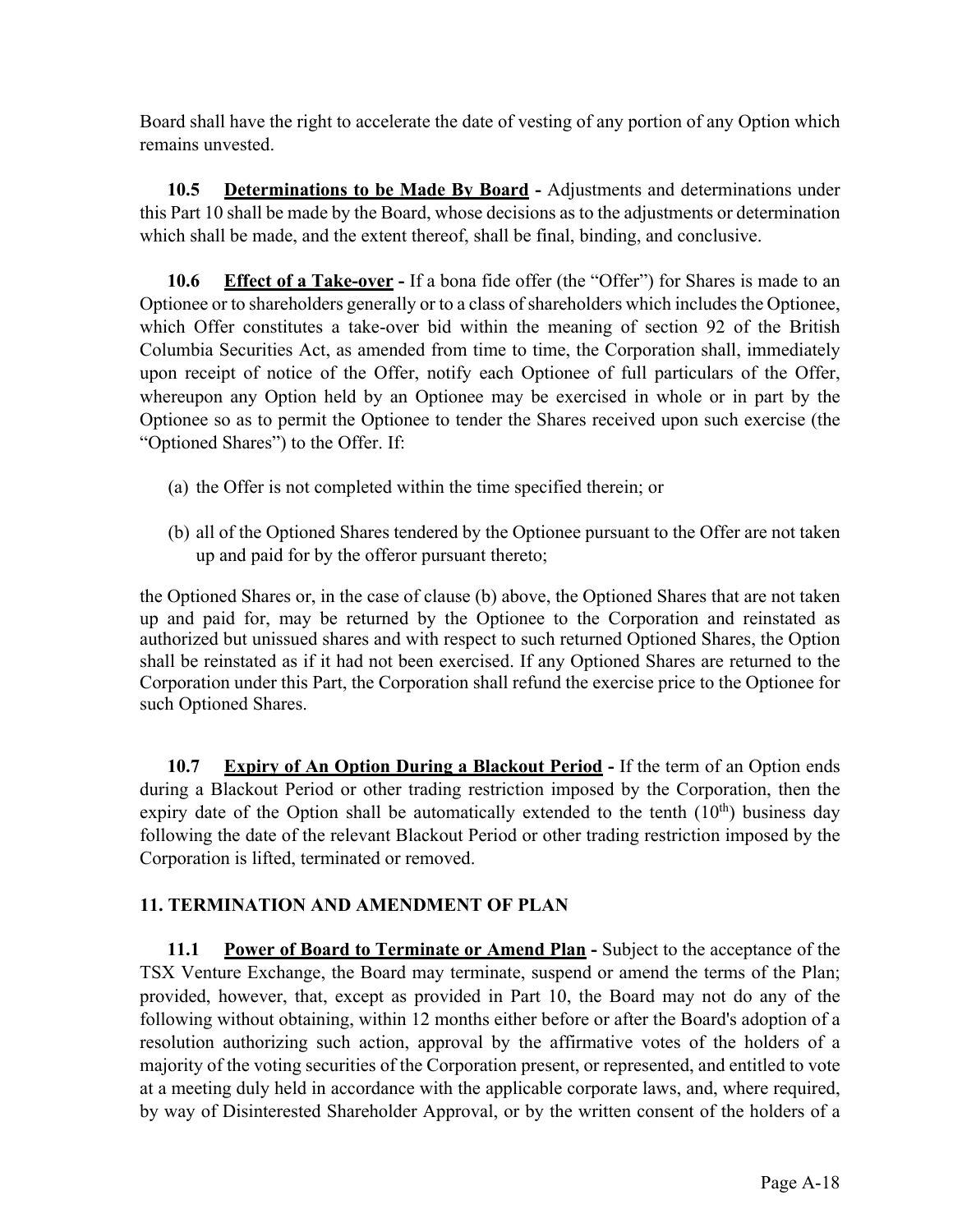majority of the securities of the Corporation entitled to vote:

- (a) increase the aggregate number of Shares which may be issued under the Plan;
- (b) materially modify the requirements as to eligibility for participation in the Plan; or
- (c) materially increase the benefits accruing to participants under the Plan,

however, the Board may amend the terms of the Plan to comply with the requirements of any applicable regulatory authority, or as a result in the changes in the policies of the TSX Venture Exchange relating to incentive stock options, without obtaining the approval of the Corporation's shareholders.

**11.2 No Grant During Suspension of Plan -** No Option may be granted during any suspension, or after termination, of the Plan. Amendment, suspension or termination of the Plan shall not, without the consent of the Optionee, alter or impair any rights or obligations under any Option previously granted.

**11.3 Annual Approval by Shareholders -** This Plan is subject to approval by the shareholders of the Corporation at each annual general meeting of the Corporation. If the Plan is not approved by the shareholders at any annual general meeting of the Corporation, then the Plan shall continue with respect to all Options then outstanding, however, the Committee shall not grant any new Options under the Plan until such time as the Plan is approved by the shareholders.

# **12. CONDITIONS PRECEDENT TO ISSUANCE OF SHARES**

**12.1 Compliance with Laws -** Shares shall not be issued with respect to an Option unless the exercise of such Option and the issuance and delivery of such shares shall comply with all relevant provisions of law, including, without limitation, any applicable United States' state securities laws, the Securities Act of 1933, as amended, the Exchange Act, the rules and regulations thereunder and the requirements of any stock exchange or automated interdealer quotation system of a registered national securities association upon which such Shares may then be listed, and such issuance shall be further subject to the approval of counsel for the Corporation with respect to such compliance, including the availability of an exemption from registration for the issuance and sale of such shares. The inability of the Corporation to obtain from any regulatory body the authority deemed by the Corporation to be necessary for the lawful issuance and sale of any Shares under this Plan, or the unavailability of an exemption from registration for the issuance and sale of any Shares under this Plan, shall relieve the Corporation of any liability with respect to the non-issuance or sale of such Shares.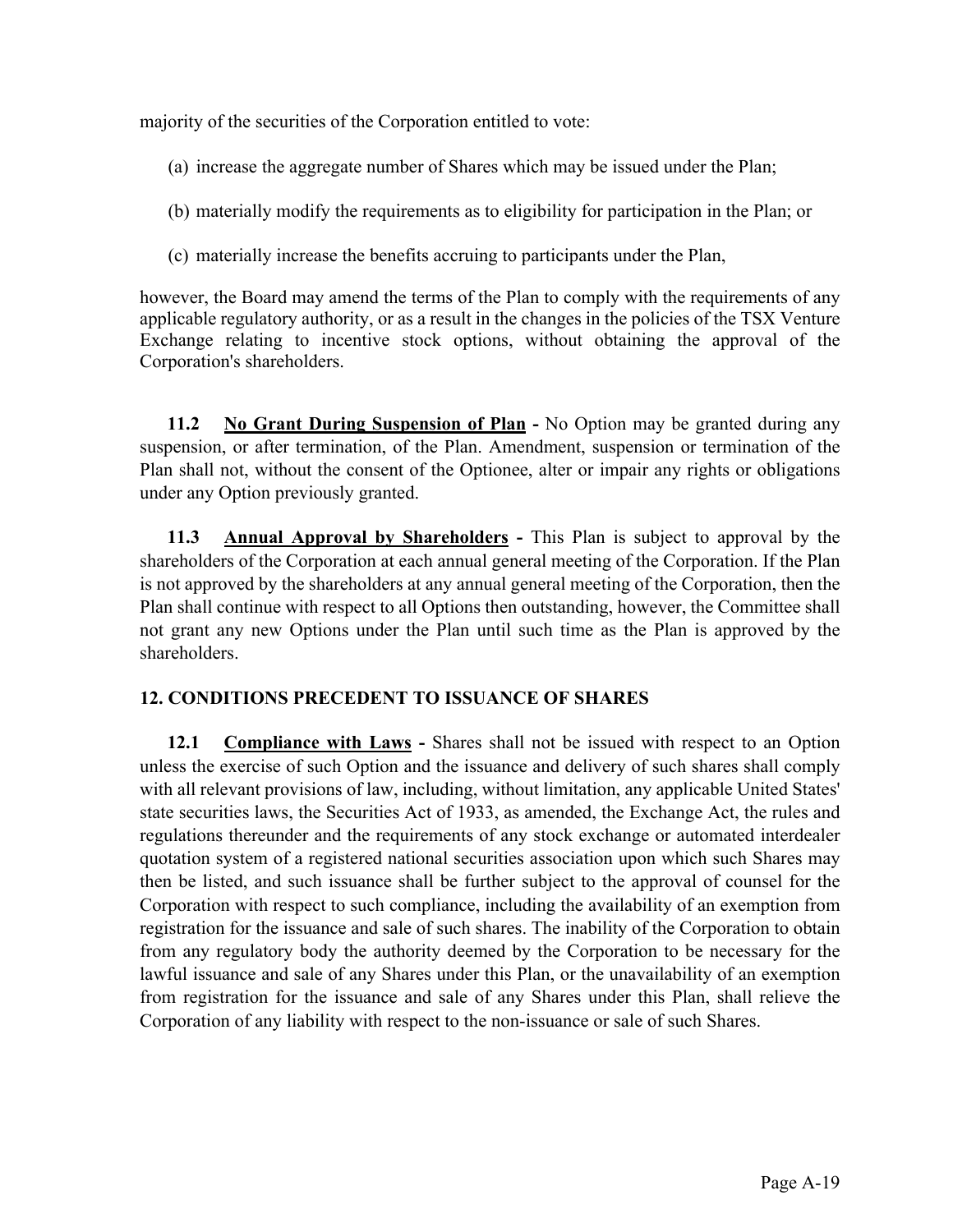# **13. HOLD PERIODS**

**13.1 Hold Period Legends -** If required by the TSX Venture Exchange policies or applicable securities laws, Options and any Shares issued under Options will be legended with the appropriate hold period.

**13.2 TSX Venture Exchange Hold Period -** In addition to any resale restrictions under applicable securities laws and any other circumstance for which the TSX Venture Exchange hold period may apply, when Options are granted to Insiders all such Options and any Shares issued under the Options exercised prior to the expiry of the TSX Venture Exchange hold period will be legended with the appropriate hold period pursuant to the wording set out in Policy 3.2 – *Filing Requirements and Continuous Disclosure* commencing on the Date of Grant of an Option.

# **14. USE OF PROCEEDS**

**14.1 Use of Proceeds -** Proceeds from the sale of Shares pursuant to the Options granted and exercised under the Plan shall constitute general funds of the Corporation and shall be used for general corporate purposes, or as the Board otherwise determines.

# **15. NOTICES**

**15.1 Notices -** All notices, requests, demands and other communications required or permitted to be given under this Plan and the Options granted under this Plan shall be in writing and shall be either served personally on the party to whom notice is to be given, in which case notice shall be deemed to have been duly given on the date of such service; telefaxed, in which case notice shall be deemed to have been duly given on the date the telefax is sent; or mailed to the party to whom notice is to be given, by first class mail, registered or certified, return receipt requested, postage prepaid, and addressed to the party at his or its most recent known address, in which case such notice shall be deemed to have been duly given on the tenth postal delivery day following the date of such mailing.

# **16. MISCELLANEOUS PROVISIONS**

**16.1 No Obligation to Exercise -** Optionees shall be under no obligation to exercise Options granted under this Plan.

**16.2 No Obligation to Retain Optionee** - Nothing contained in this Plan shall obligate the Corporation or any Related Company to retain an Optionee as an employee, officer, director, or consultant for any period, nor shall this Plan interfere in any way with the right of the Corporation or any Related Company to reduce such Optionee's compensation.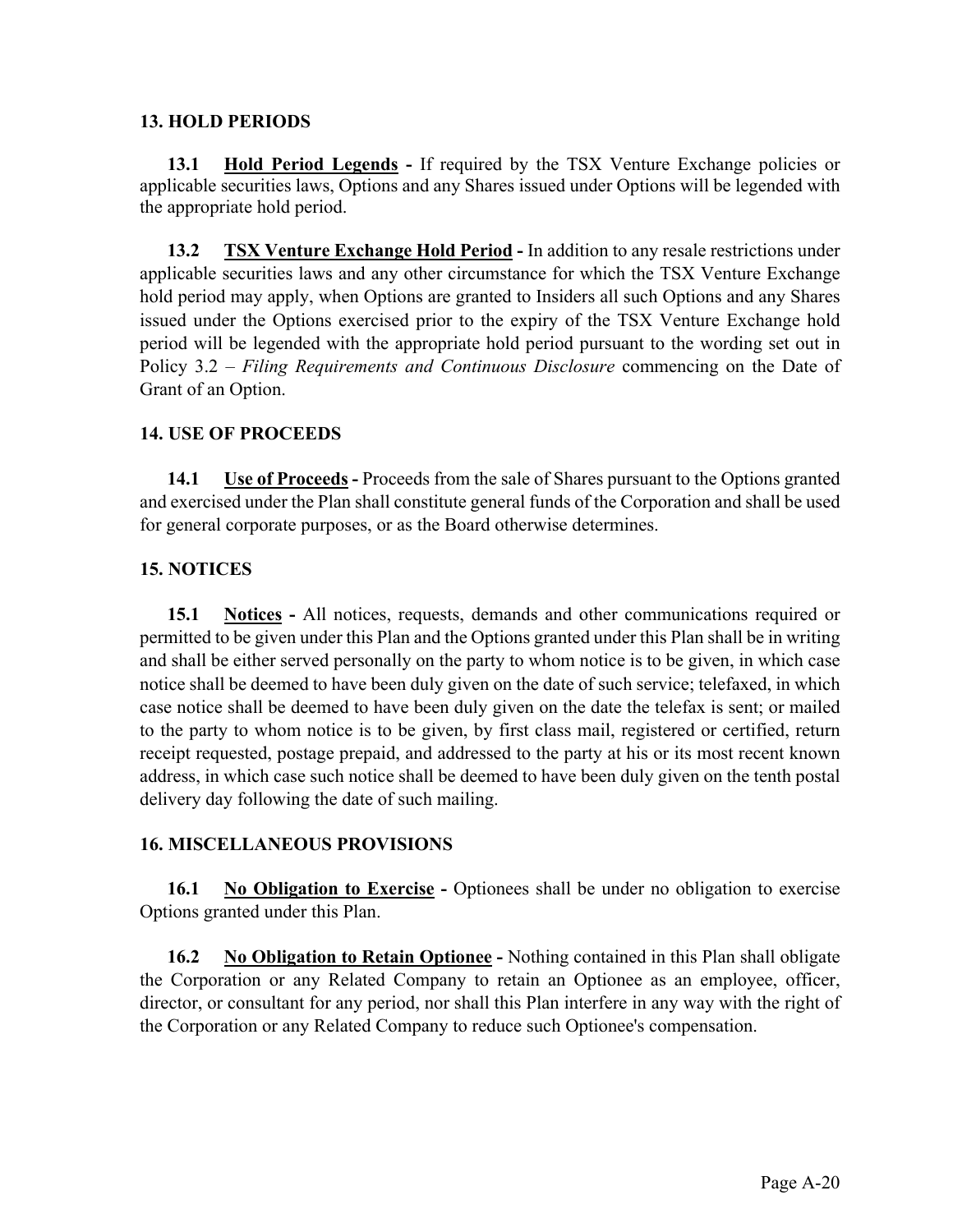**16.3 Binding Agreement -** The provisions of this Plan and each Stock Option Certificate with an Optionee shall be binding upon such Optionee and the Qualified Successor or Guardian of such Optionee.

**16.4 Use of Terms -** Where the context so requires, references herein to the singular shall include the plural, and vice versa, and references to a particular gender shall include either or both genders.

**16.5 Headings -** The headings used in this Plan are for convenience of reference only and shall not in any way affect or be used in interpreting any of the provisions of this Plan.

**16.6 No Representation or Warranty -** The Corporation makes no representation or warranty as to the future market value of any Shares issued in accordance with the provisions of this Plan.

# **17. EFFECTIVE DATE OF PLAN**

**17.1 Effective Date of Plan -** This Plan shall be effective the day of its approval by the shareholders of the Corporation. On that date the stock options granted under the Former Plan shall be deemed to be subject to the terms and conditions of this Plan and the Former Plan shall be superseded by the Plan.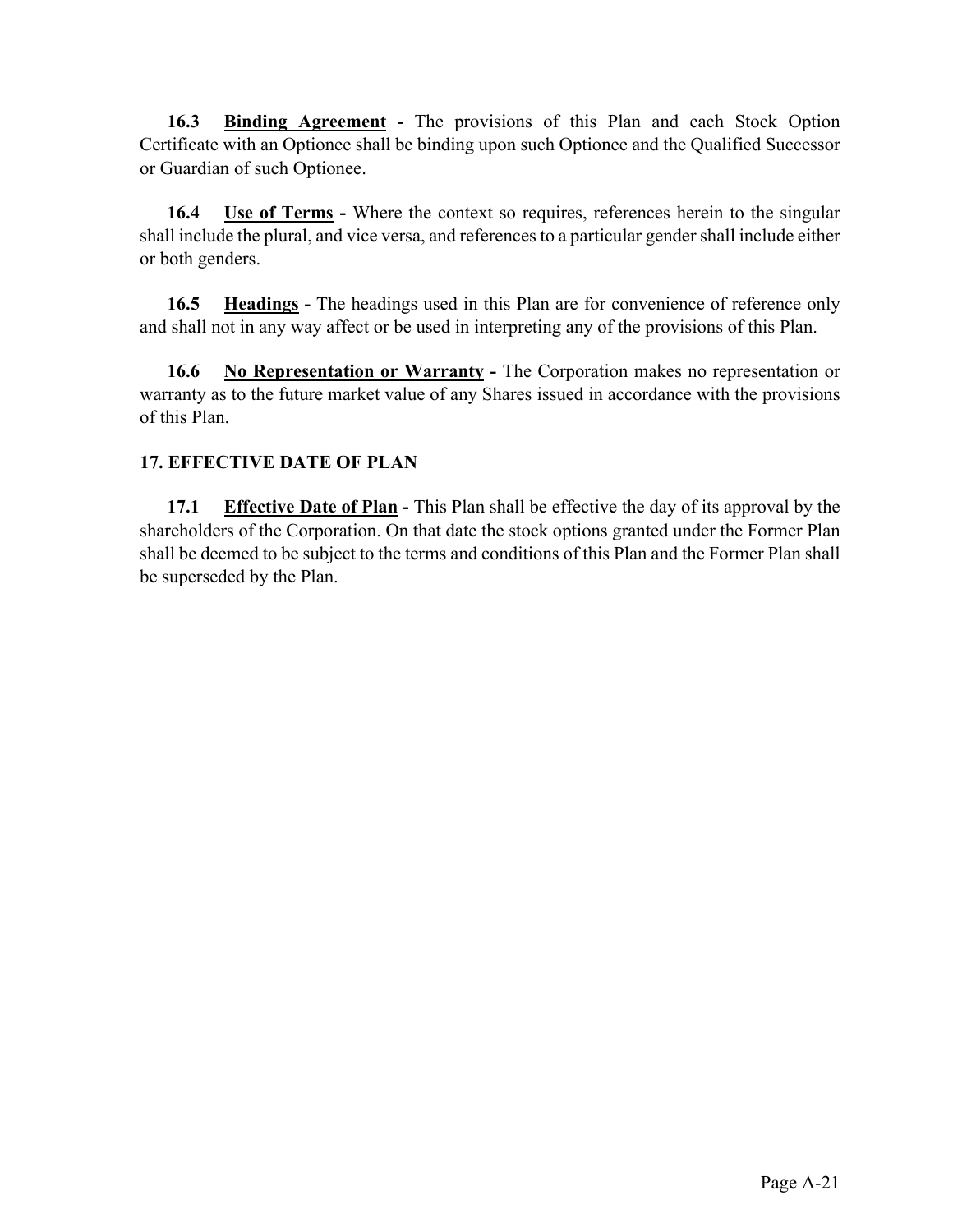# **Schedule "C"**

# **RESTRICTED STOCK UNIT INCENTIVE PLAN**

# **SCOZINC MINING LTD.**

ScoZinc Mining Ltd., a corporation incorporated under the laws of British Columbia, Canada ("ScoZinc" or the "Corporation"), sets forth herein the terms of its Restricted Stock Unit Incentive Plan (the "Plan"), as follows:

### **1. PURPOSE**

The Plan is intended to enhance the Corporation's and its Affiliates' (as defined herein) ability to attract and retain highly qualified officers, directors, key employees, consultants and other persons, and to motivate such officers, directors, key employees, consultants and other persons to serve the Corporation and its Affiliates and to expend maximum effort to improve the business results and earnings of the Corporation, by providing to such persons an opportunity to acquire or increase a direct proprietary interest in the operations and future success of the Corporation. To this end, the Plan provides for the grant of restricted stock units. Any of these awards of restricted stock units may, but need not, be made as performance incentives to reward attainment of annual or long-term performance goals in accordance with the terms hereof (as such performance goals are specified in the Award Agreement).

### **2. DEFINITIONS**

For purposes of interpreting the Plan and related documents (including Award Agreements), the following definitions shall apply:

2.1 "Affiliate" means, with respect to the Corporation, any person or company if it is a Subsidiary entity of the other or if both are Subsidiary entities of the same person or company within the meaning of Multilateral Instrument 61-101 – Protection of Minority Shareholders in Special Transactions.

2.2 "Award" means a grant of Restricted Stock Units under the Plan.

2.3 "Award Agreement" means the written agreement between the Corporation and a Grantee that evidences and sets out the terms and conditions of an Award.

2.4 "Board" means the Board of Directors of the Corporation.

2.5 "Cause" means, as determined by the Board and unless otherwise provided in an applicable agreement with the Corporation or an Affiliate, (i) gross negligence or willful misconduct in connection with the performance of duties; (ii) conviction of a criminal offense; or (iii) material breach of any term of any employment, consulting or other services, confidentiality, intellectual property or non-competition agreements, if any, between the Service Provider and the Corporation or an Affiliate.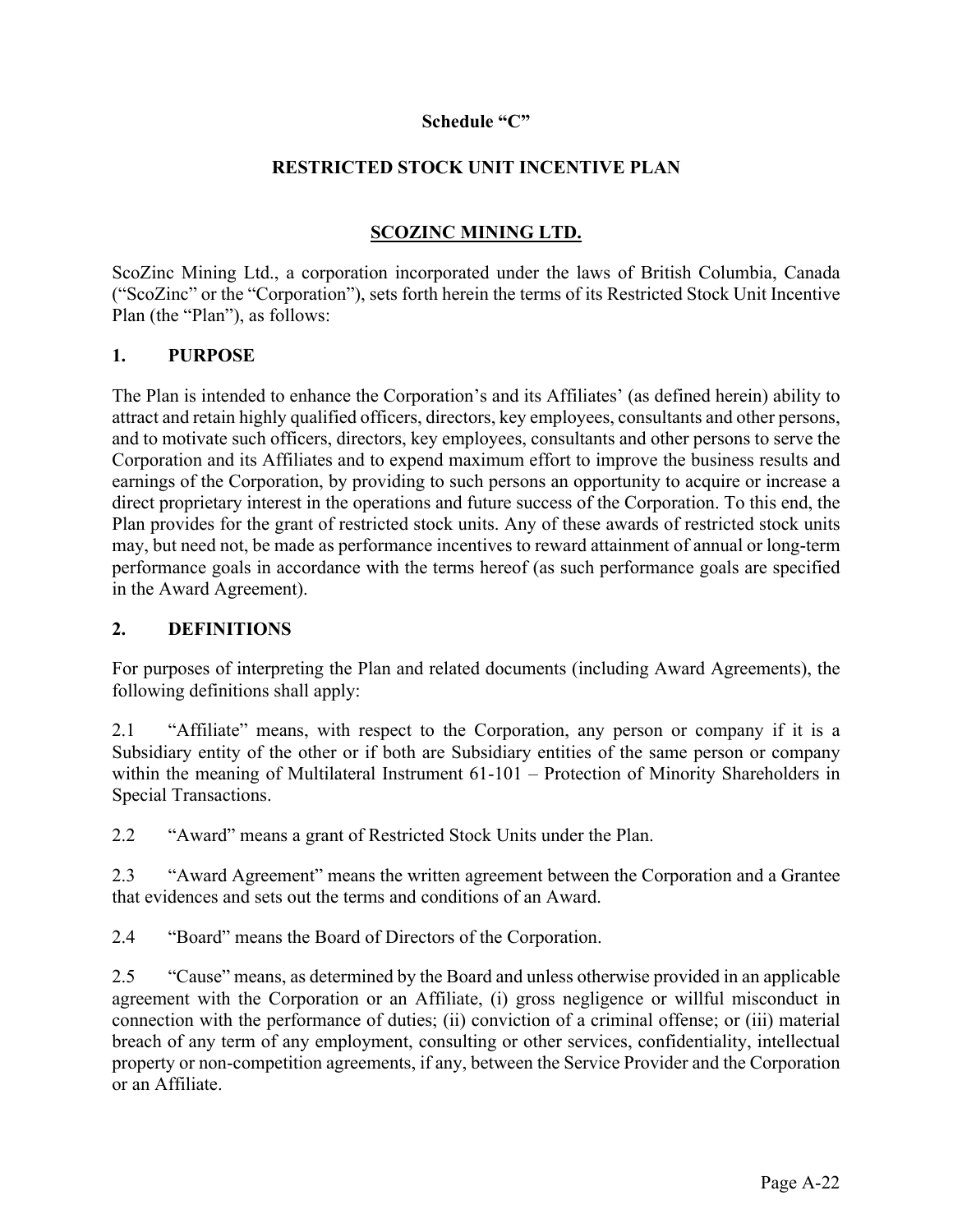2.6 "Change of Control" means (i) a takeover bid for a sufficient number of Shares such that if such number of Shares are tendered into the bid and the bid closes, the bidder and all parties acting jointly or in concert with the bidder (the "bid group") would have direction or control over more than 50% of the outstanding common shares of the Corporation, excluding the shares subject to the Plan, unless parties exercising control or direction over a blocking number of common shares of the Corporation have provided by the date (the "blocking date") which is five business days before the initial expiry date of the bid, their written undertaking to all Grantees under the Plan not to tender into the bid, in the aggregate, at least a blocking number of Shares; "blocking number" means that number of common shares of the Corporation which, if withheld from being tendered into the bid and assuming no increase in the number of outstanding common shares of the Corporation, would result in the bidder not acquiring direction or control over more than 50% of the outstanding common shares of the Corporation immediately following closing of the bid; (ii) a merger, consolidation, combination, reorganization or other transaction pursuant to which a party, or parties acting jointly and in concert, would acquire direction or control over more than 50% of the outstanding common shares of the Corporation or more than 50% of the votes attaching to all of the voting securities of any successor entity resulting from such transaction; (iii) a sale of all or substantially all of the assets of the Corporation determined on either a consolidated or a non-consolidated basis; or (iv) the election or appointment to the Board of a number of persons who represent a majority of the Board and who were not proposed or approved by a majority of the Board as previously constituted.

The effective date of a Change of Control is (a) for the purposes of (i), the date immediately following the blocking date; (b) for the purposes of (ii) and (iii), the date of the latest of shareholder, other stakeholder, Court or other required approval of the transaction; and for the purposes of (iv), the date of the shareholder resolution or other corporate action approving the election or appointment.

2.7 "Committee" means the Compensation committee of the Board, and designated from time to time by resolution of, the Board, which shall be constituted as provided in Section 3.2.

2.8 "Corporation" means ScoZinc Mining Ltd.

2.9 "Consultant" means, in relation to the Corporation, an individual (other than an Employee or a Director of the Issuer) or company that:

(a) is engaged to provide on an ongoing bona fide basis, consulting, technical, management or other services to the Corporation or to an Affiliate of the Corporation, other than services provided in relation to a distribution;

(b) provides the services under a written contract between the Corporation or the Affiliate and the individual or the company, as the case may be;

(i) in the reasonable opinion of the Corporation, spends or will spend a significant amount of time and attention on the affairs and business of the Corporation or an Affiliate of the Corporation; and

(ii) has a relationship with the Corporation or an Affiliate of the Corporation that enables the individual to be knowledgeable about the business and affairs of the Corporation.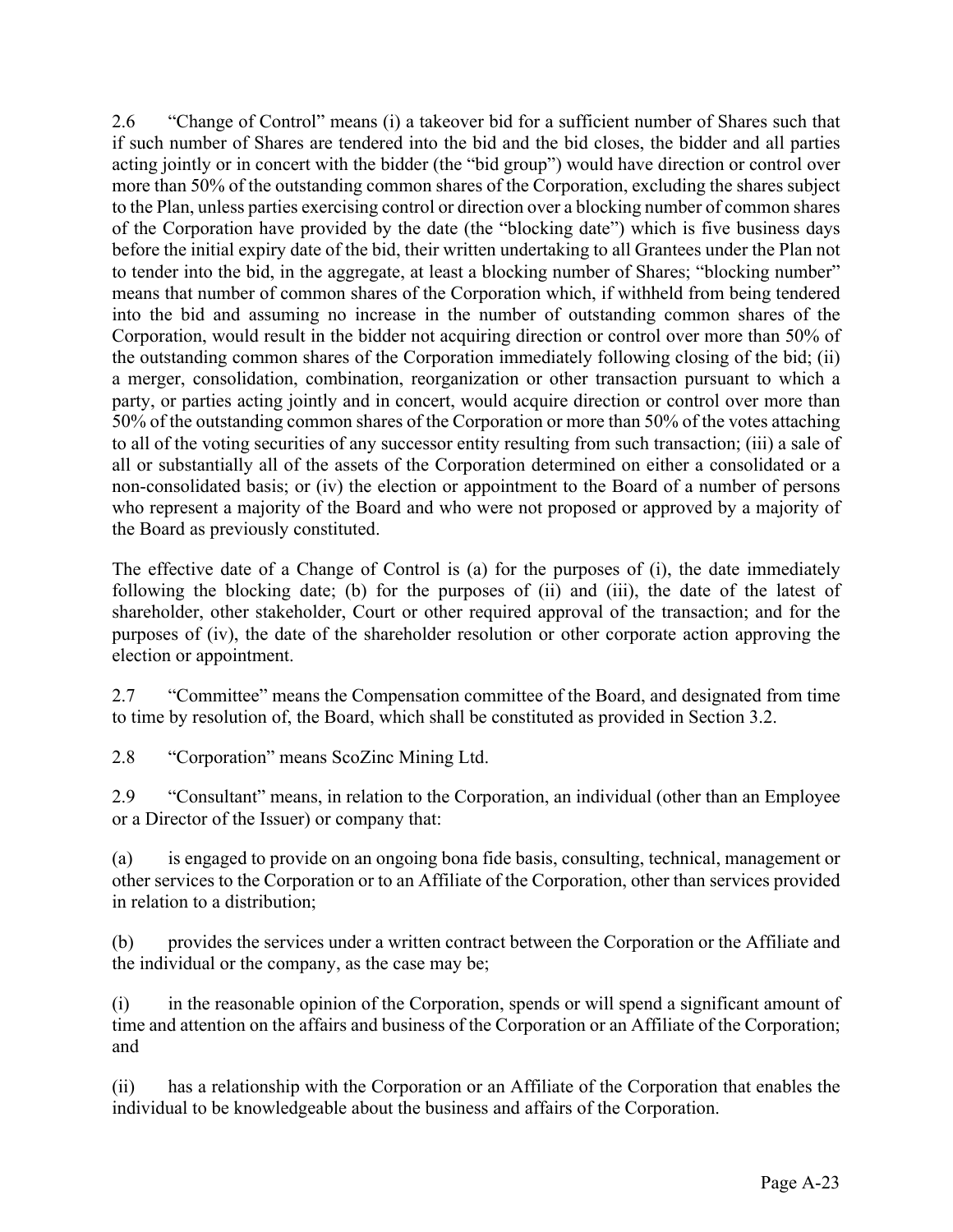2.10 "Director" means a director, senior officer or Management Company Employee of the Corporation.

2.11 "Effective Date" means September 20, 2019, the date the Plan is approved by the Board.

2.12 "Employee" means:

(a) an individual who is considered an employee of the Corporation or its Subsidiary under the Income Tax Act (Canada) (and for whom income tax, employment insurance and CPP deductions must be made at source);

(b) an individual who works full-time for the Corporation or its Subsidiary providing services normally provided by an employee and who is subject to the same control and direction by the Corporation over the details and methods of work as an employee of the Corporation, but for whom income tax deductions are not made at source; or

(c) an individual who works for the Corporation or its Subsidiary on a continuing and regular basis for a minimum amount of time per week (the number of hours should be disclosed in the submission) providing services normally provided by an employee and who is subject to the same control and direction by the Corporation over the details and methods of work as an employee of the Corporation, but for whom income tax deductions are not made at source.

2.13 "Fair Market Value" means the value of a Share, determined as follows: if on the Grant Date or other determination date the Shares are listed on the TSX Venture Exchange or another established national or regional stock exchange or is publicly traded on an established securities market, the Fair Market Value of the Corporation's Shares shall be the closing price of the Shares on such exchange or in such market (if there is more than one such exchange or market the Board shall determine the appropriate exchange or market) on the Grant Date or such other determination date (or if there is no such reported closing price, the Fair Market Value shall be the mean between the highest bid and lowest asked prices or between the high and low sale prices on such trading day) or, if no sale of Shares is reported for such trading day, on the next preceding day on which any sale shall have been reported. If the Shares are not listed on such an exchange, quoted on such system or traded on such a market, Fair Market Value shall be the value of a Share as determined by the Board in good faith.

2.14 "GAAP" means, at any time, accounting principles generally accepted in Canada applying IFRS, including those set out in the Handbook of the Chartered Professional Accountants of Canada, at the relevant time applied on a consistent basis.

2.15 "Grant Date" means, as determined by the Board, the latest to occur of (i) the date as of which the Board approves an Award, (ii) the date on which the recipient of an Award first becomes eligible to receive an Award under Section 6 hereof, or (iii) such other date as may be specified by the Board.

2.16 "Grantee" means a person who receives or holds an Award under the Plan.

2.17 "IFRS" means International Financial Reporting Standards adopted by the International Accounting Standards Board from time to time.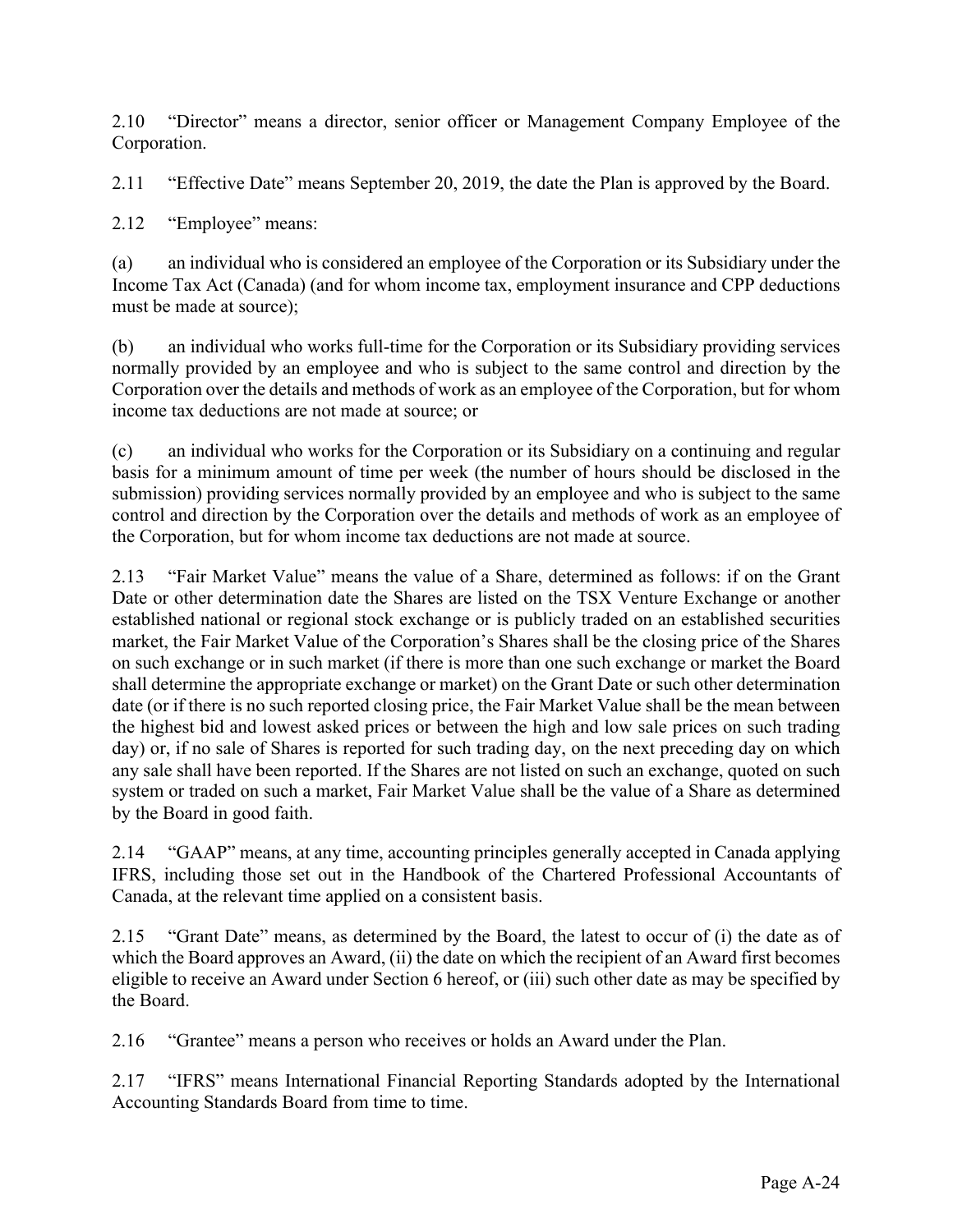2.18 "Management Company Employee" means an individual employed by a person providing management services to the Corporation, which are required for the ongoing successful operation of the business enterprise of the Corporation, but excluding a person engaged in investor relations activities.

2.19 "Outside Director" means a member of the Board who is not an officer or employee of the Corporation.

2.20 "Plan" means this ScoZinc Mining Ltd. Restricted Stock Unit Incentive Plan.

2.21 "Restricted Stock Unit" or "RSU" means a bookkeeping entry representing the right to receive one Share, subject to the restrictions and vesting provisions provided herein, and awarded to a Grantee pursuant to Section 8 hereof.

2.22 "Securities Act" means the Securities Act (Ontario), as now in effect or as hereafter amended.

2.23 "Service" means service of a Service Provider to the Corporation or an Affiliate. Unless otherwise stated in the applicable Award Agreement, a Grantee's change in position or duties shall not result in interrupted or terminated Service, so long as such Grantee continues to be a Service Provider to the Corporation or an Affiliate. Subject to the preceding sentence, whether a termination of Service shall have occurred for purposes of the Plan shall be determined by the Board, which determination shall be final, binding and conclusive.

2.24 "Service Provider" means an Employee, Director, or Consultant of the Corporation or its Subsidiary.

2.25 "Share(s)" means the issued and outstanding common shares of the Corporation.

2.26 "Subsidiary" means any "subsidiary entity" of the Corporation within the meaning of Multilateral Instrument 61-101 – Protection of Minority Shareholders in Special Transactions.

# **3. ADMINISTRATION OF THE PLAN**

# **3.1 Board**

The Board shall have such powers and authorities related to the administration of the Plan as are consistent with the Corporation's articles and applicable law. The Board shall have full power and authority to take all actions and to make all determinations required or provided for under the Plan, any Award or any Award Agreement, and shall have full power and authority to take all such other actions and make all such other determinations not inconsistent with the specific terms and provisions of the Plan that the Board deems to be necessary or appropriate to the administration of the Plan, any Award or any Award Agreement. All such actions and determinations shall be by the affirmative vote of a majority of the members of the Board present at a meeting or by unanimous consent of the Board executed in writing in accordance with the Corporation's articles and applicable law. The interpretation and construction by the Board of any provision of the Plan, any Award or any Award Agreement shall be final, binding and conclusive.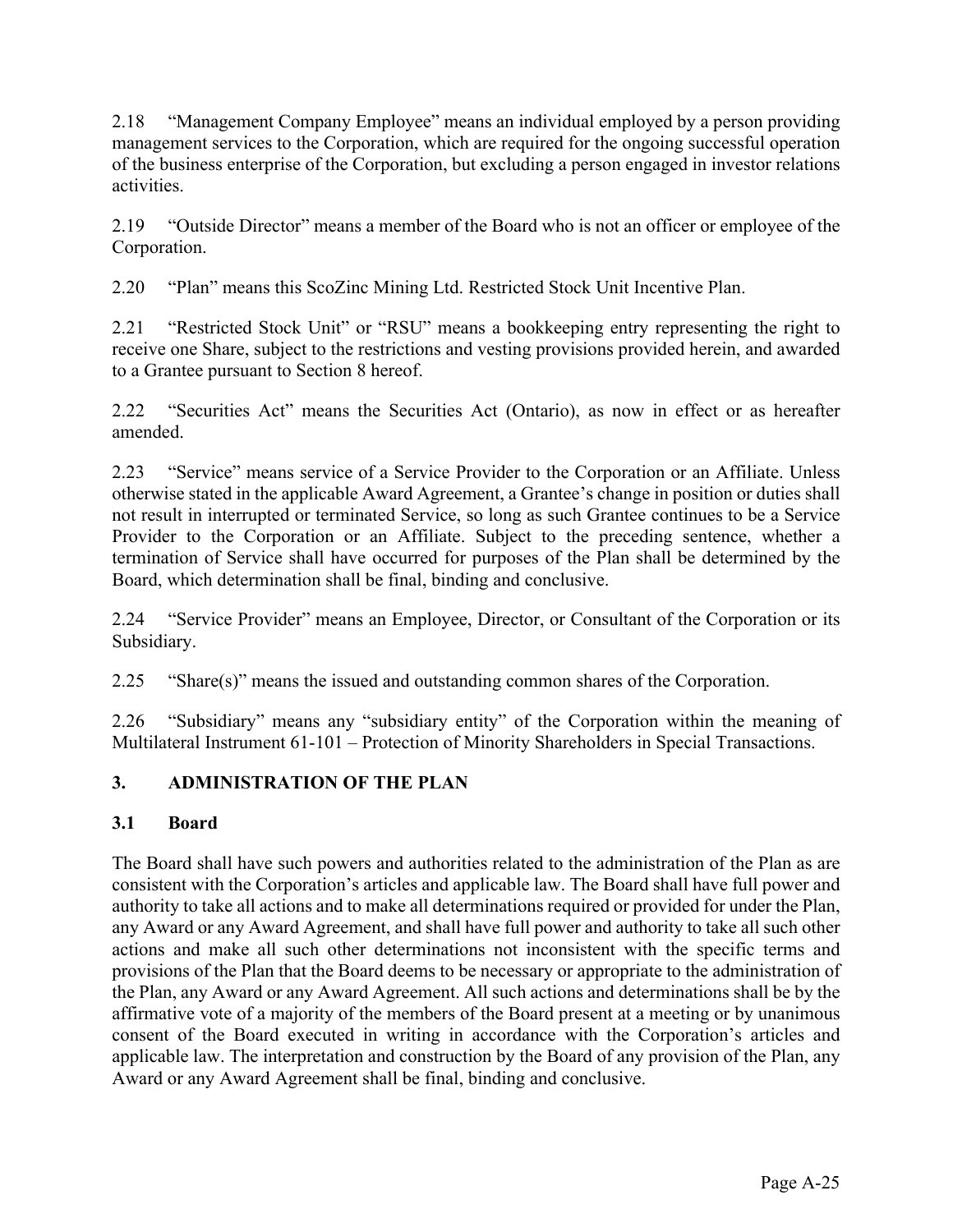# **3.2 Committee**

The Board from time to time may delegate to the Committee such powers and authorities related to the administration and implementation of the Plan, as set forth in Section 3.1 above and other applicable provisions, as the Board shall determine, other than the Board's power and authority to grant awards or to issue Shares to Grantees upon the vesting of an Award, consistent with the articles of the Corporation and applicable law.

- (i) Except as provided in Subsection (ii) and except as the Board may otherwise determine, the Committee, if any, appointed by the Board to administer the Plan shall consist of two or more Outside Directors of the Corporation who meet such requirements as may be established from time to time by the securities regulatory authorities for such incentive plans and who comply with the independence requirements of applicable securities regulatory policies.
- (ii) The Board may also appoint one or more separate committees of the Board, each composed of one or more directors of the Corporation who need not be Outside Directors, who may administer the Plan and may determine all terms of such Awards.

Notwithstanding the foregoing, the Board may not delegate its authority to grant Awards or to issue Shares to Grantees upon the vesting of an Award.

In the event that the Plan, any Award or any Award Agreement entered into hereunder provides for any action to be taken by or determination to be made by the Board, such action may be taken or such determination may be made by the Committee if the power and authority to do so has been delegated to the Committee by the Board as provided for in this Section. Unless otherwise expressly determined by the Board, any such action or determination by the Committee shall be final, binding and conclusive. To the extent permitted by law, the Committee may delegate its authority under the Plan to a member of the Board.

# **3.3 Terms of Awards**

Subject to the other terms and conditions of the Plan, the Board shall have full and final authority to:

- (i) designate Grantees;
- (ii) determine the number of Shares to be subject to an Award;
- (iii) establish the terms and conditions of each Award (including, but not limited to, the nature and duration of any restriction or condition (or provision for lapse thereof) relating to the vesting or forfeiture of an Award and any other terms or conditions);
- (iv) prescribe the form of each Award Agreement evidencing an Award;
- (iv) establish performance criteria; and
- (v) amend, modify, or supplement the terms of any outstanding Award. Such authority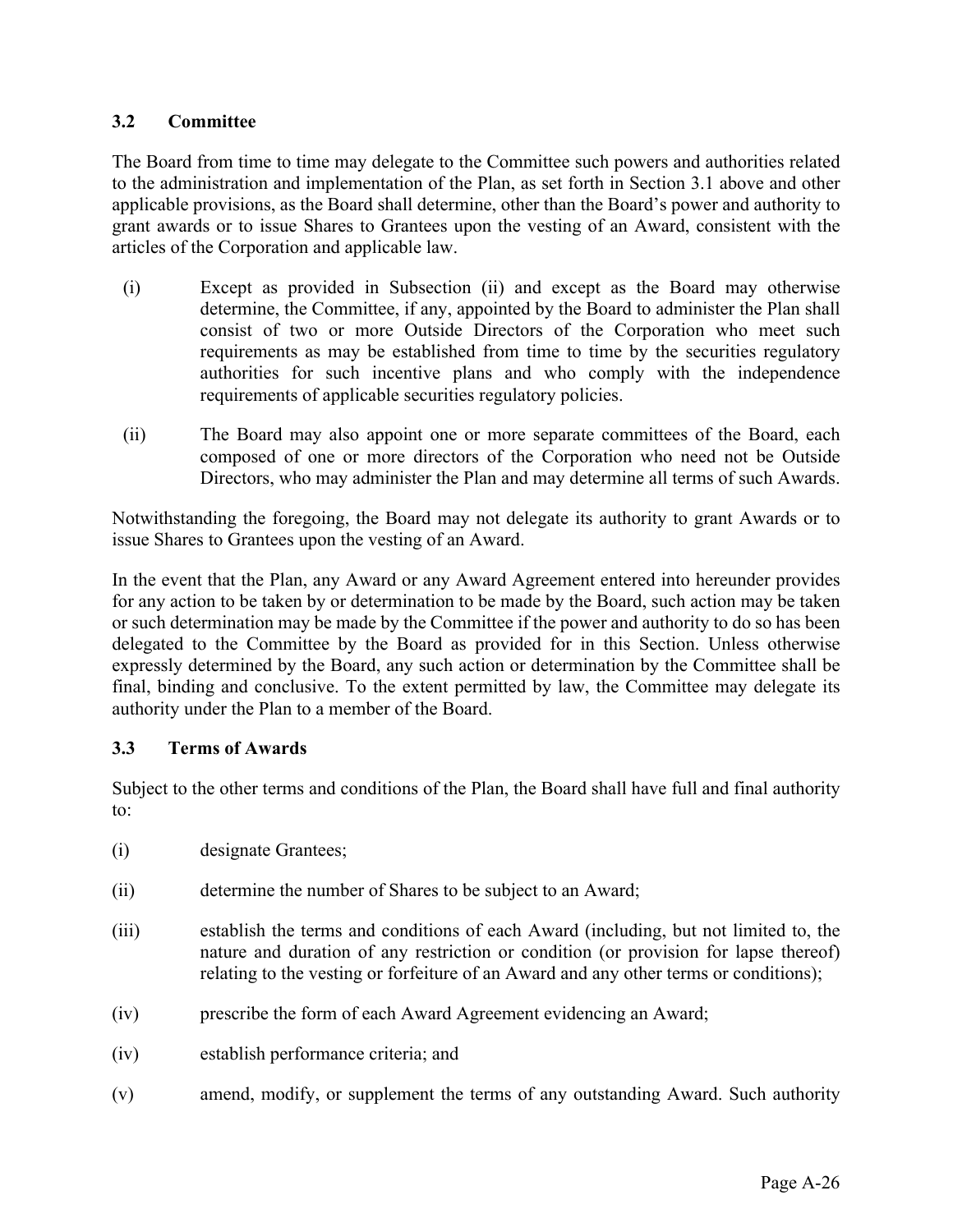specifically includes the authority, in order to effectuate the purposes of the Plan but without amending the Plan, to modify Awards to eligible individuals who are foreign nationals or are individuals who are employed outside Canada to recognize differences in local law, tax policy, or custom.

As a condition to any subsequent Award, the Board shall have the right, at its discretion, to require Grantees to return to the Corporation Awards previously made under the Plan. Subject to the terms and conditions of the Plan, any such new Award shall be upon such terms and conditions as are specified by the Board at the time the new Award is made. The Board shall have the right, in its discretion, to make Awards in substitution or exchange for any other award under another plan of the Corporation, any Affiliate, or any business entity to be acquired by the Corporation or an Affiliate. The Corporation may retain the right in an Award Agreement to cause a forfeiture of the gain realized by a Grantee on account of actions taken by the Grantee in violation or breach of or in conflict with any employment agreement, non-competition agreement, any agreement prohibiting solicitation of employees or clients of the Corporation or any Affiliate thereof or any confidentiality obligation with respect to the Corporation or any Affiliate thereof or otherwise in competition with the Corporation or any Affiliate thereof, to the extent specified in such Award Agreement applicable to the Grantee. Furthermore, the Corporation may, within 30 days, annul an Award if the Grantee is an employee of the Corporation or an Affiliate thereof and is terminated for Cause. The grant of any Award shall be contingent upon the Grantee executing the appropriate Award Agreement.

# **3.4 No Liability**

No member of the Board or of the Committee shall be liable for any action or determination made in good faith with respect to the Plan or any Award or Award Agreement.

# **3.5 Book Entry**

Notwithstanding any other provision of this Plan to the contrary, the Corporation may elect to satisfy any requirement under this Plan for the delivery of share certificates through the use of book-entry.

# **4. SHARES SUBJECT TO THE PLAN**

Shares issued or to be issued under the Plan shall be authorized but unissued shares. Subject to adjustment as provided in Section 11 hereof, the maximum number of Shares available for issuance under the Plan shall be 1,010,146. The number of Shares issued or to be issued under the Plan and all other security based compensation arrangements, at any time, shall not exceed 10% of the total number of the issued and outstanding Shares. The Board shall have the right to substitute or assume Awards in connection with mergers, reorganizations, separations, or other transactions subject to the receipt of approval of the TSX Venture Exchange and shareholders of the Corporation. The number of Shares reserved pursuant to this Section 4 may be increased by the corresponding number of Awards assumed and, in the case of a substitution, by the net increase in the number of Shares subject to Awards before and after the substitution.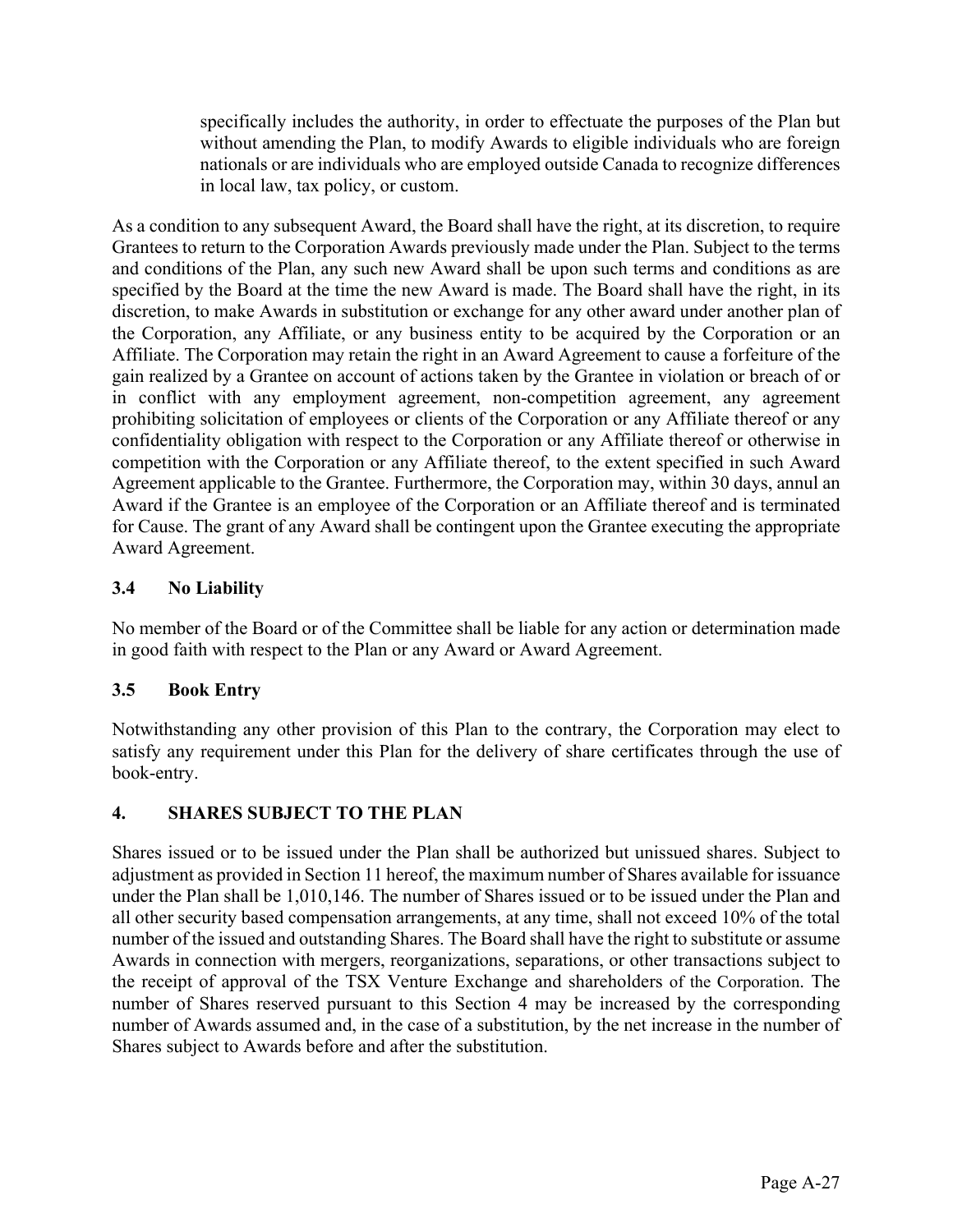Notwithstanding the foregoing:

- (i) the number of securities issuable to insiders of the Corporation under all security-based compensation arrangements, including the Plan together with any other security-based compensation arrangements of the Corporation, at any time, cannot exceed 10% of the issued and outstanding Shares;
- (ii) the number of securities issued to insiders of the Corporation pursuant to such arrangements together with any other security-based compensation arrangements of the Corporation, within any one-year period, cannot exceed 10% of the issued and outstanding Shares;
- (iii) the number of Shares issuable to any one Service Provider or other individual pursuant to an Award together with any other security-based compensation arrangements of the Corporation within any one-year period, cannot exceed 1% of the issued and outstanding Shares; and
- (iv) the aggregate number of Shares issuable to all Service Providers pursuant to Awards together with any other security-based compensation arrangements of the Corporation within any one-year period, cannot exceed 2% of the issued and outstanding Shares.

# **5. EFFECTIVE DATE, DURATION AND AMENDMENTS**

# **5.1 Effective Date**

The Plan shall be effective as of the Effective Date, subject to approval of the Plan by the Corporation's shareholders within one year of the Effective Date. Upon approval of the Plan by the shareholders of the Corporation as set forth above, all Awards made under the Plan on or after the Effective Date shall be fully effective as if the shareholders of the Corporation had approved the Plan on the Effective Date. If the shareholders fail to approve the Plan within one year after the Effective Date, any Awards made hereunder shall be null and void and of no effect.

# **5.2 Term**

The Plan shall terminate automatically ten (10) years after the Effective Date and may be terminated on any earlier date or extended as provided in Section 5.3.

# **5.3 Amendment and Termination of the Plan**

The Board may, at any time and from time to time, amend the Plan, subject to prior TSX Venture Exchange approval, or suspend, extend or terminate the Plan as to any Shares as to which Awards have not been made. An amendment shall be contingent on approval of the Corporation's shareholders to the extent stated by the Board, required by applicable law or required by applicable stock exchange listing requirements. Notwithstanding the foregoing, the Plan shall not be amended to (i) remove or exceed the 10% insider participation limit prescribed by the TSX Venture Exchange, (ii) increase the maximum number of Shares made available from treasury under the Plan, (iii) extend the term of an RSU for the sole benefit of an Insider, or (iv) change this amendment provision without approval of the shareholders of the Corporation. However, amendments of a housekeeping nature, changes to vesting provisions, changes to the term of the Plan or Awards made hereunder or changes to performance criteria will not require shareholder approval.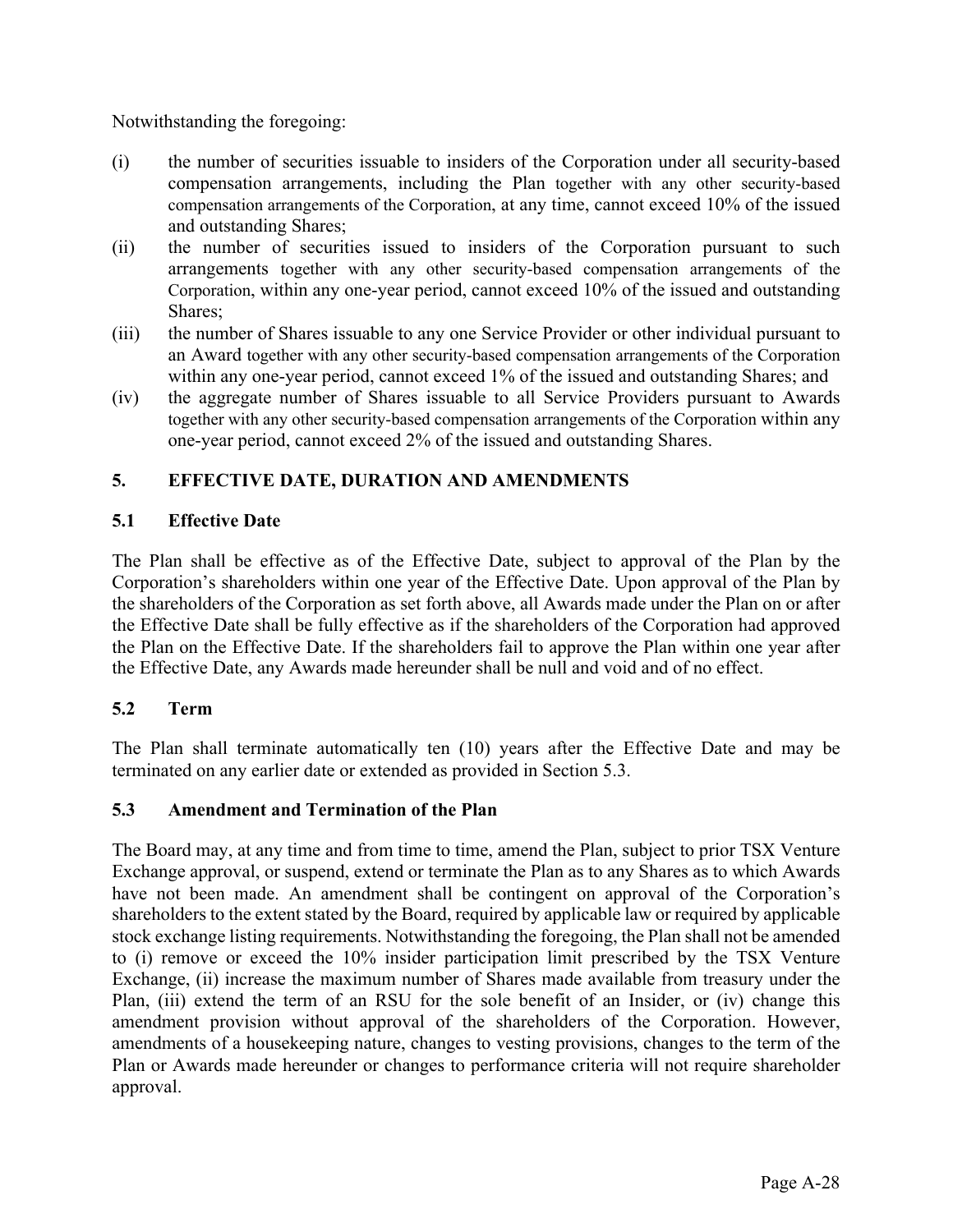# **6. AWARD ELIGIBILITY AND LIMITATIONS**

# **6.1 Service Providers**

Subject to this Section 6, Awards may be made under the Plan to any Service Provider, as the Board shall determine and designate from time to time. The Corporation and the Grantee of Restricted Stock Units are responsible for ensuring and confirming that the Grantee of Restricted Stock Units is a bona fide Service Provider.

# **6.2 Successive Awards**

An eligible person may receive more than one Award, subject to such restrictions as are provided herein.

### **6.3 Stand-Alone, Additional, Tandem, and Substitute Awards**

Awards granted under the Plan may, in the discretion of the Board, be granted either alone or in addition to, in tandem with, or in substitution or exchange for, any other Award or any award granted under another plan of the Corporation, any Affiliate, or any business entity to be acquired by the Corporation or an Affiliate, or any other right of a Grantee to receive payment from the Corporation or any Affiliate. Such additional, tandem, and substitute or exchange Awards may be granted at any time. If an Award is granted in substitution or exchange for another Award, the Board shall require the surrender of such other Award in consideration for the grant of the new Award.

# **7. AWARD AGREEMENT**

Each Award granted pursuant to the Plan shall be evidenced by an Award Agreement, in such form or forms as the Board shall from time to time determine. Award Agreements granted from time to time or at the same time need not contain similar provisions but shall be consistent with the terms of the Plan.

# **8. TERMS AND CONDITIONS OF RESTRICTED STOCK UNITS**

# **8.1 Grant of Restricted Stock Units**

Awards shall be in the form of Restricted Stock Units. Subject to the restrictions and vesting provisions provided in Section 8.2, each RSU shall entitle the Grantee to receive one Share.

### **8.2 Restrictions and Vesting**

At the time a grant of Restricted Stock Units is made, the Board may, in its sole discretion, establish a period of time (a "Vesting period") applicable to such Restricted Stock Units. Each Award of Restricted Stock Units may be subject to a different Vesting period. The Board may, in its sole discretion, at the time a grant of Restricted Stock Units is made, prescribe restrictions in addition to or other than the expiration of the Vesting period, including the satisfaction of corporate or individual performance objectives, which may be applicable to all or any portion of the Restricted Stock Units in accordance with Section 9.1 Notwithstanding the foregoing, (i) Restricted Stock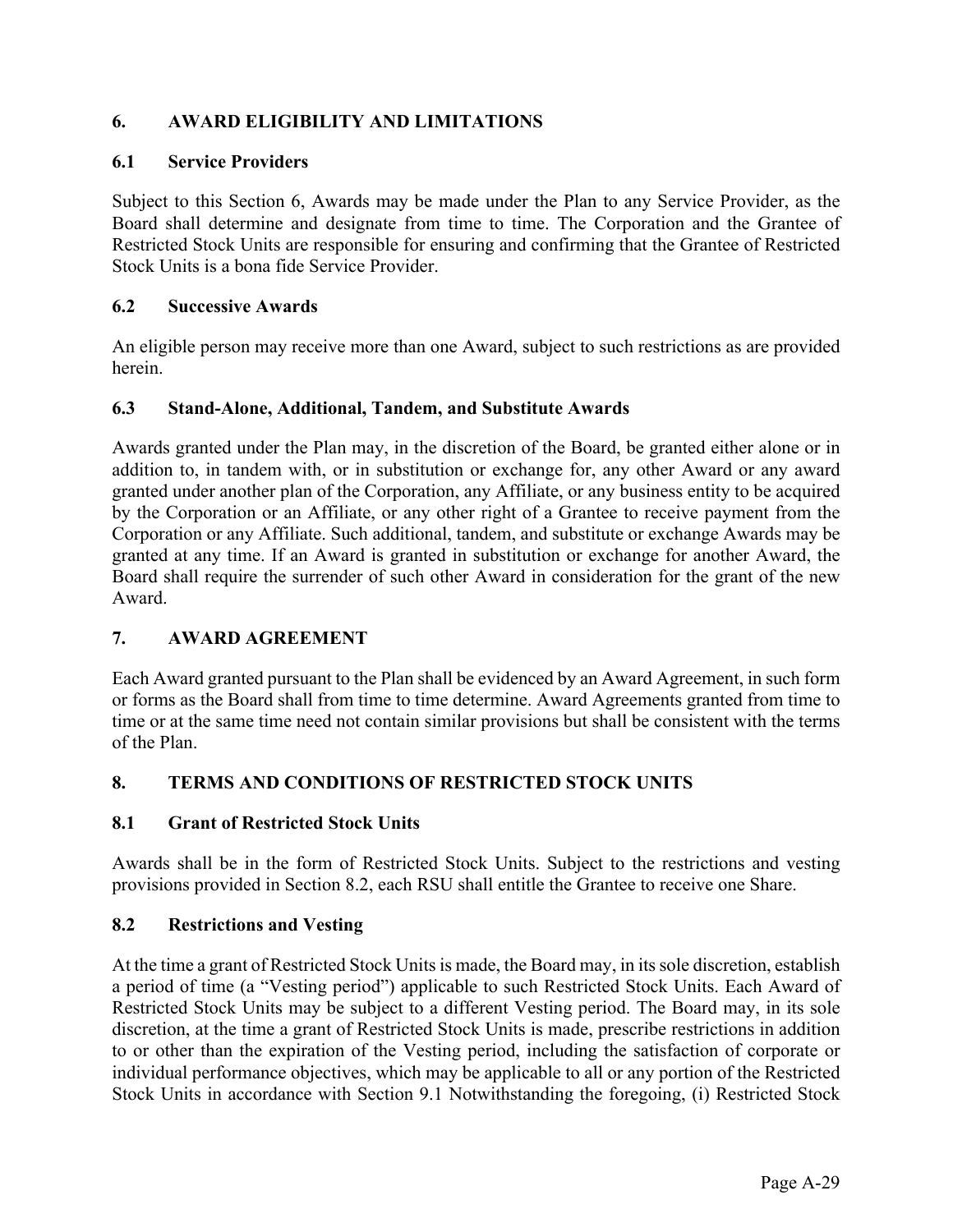Units that vest solely by the passage of time shall not vest in full in less than three (3) years from the Grant Date; (ii) Restricted Stock Units for which vesting may be accelerated by achieving performance targets shall not vest in full in less than one (1) year from the Grant Date; and (iii) Restricted Stock Units granted to Outside Directors vest, (a) at the election of an Outside Director at the time the Award is granted, within a minimum of one (1) year to a maximum of three (3) years following the Grant Date, as such Outside Director may elect, and (b) if no election is made, upon the earlier of a Change of Control in accordance with Section 11.2 or his or her resignation from the Board.

Restricted Stock Units may not be sold, transferred, assigned, pledged or otherwise encumbered or disposed of (other than to the Grantee's beneficiary or estate, as the case may be, upon the death of the Grantee) during the Vesting period.

# **8.3 Restricted Stock Unit Accounts**

An account will be maintained by the Secretary of the Corporation, or such other officer of the Corporation as the Board may designate, in the name and for the benefit of the Grantee, in which will be recorded the number of RSUs granted to the Grantee, the Grant Date and expiry date of the RSUs.

# **8.4 Rights of Holders of Restricted Stock Units**

# (a) Voting and Dividend Rights

Grantees of Restricted Stock Units shall have no rights as shareholders of the Corporation. The Board may provide in an Award Agreement evidencing a grant of Restricted Stock Units that the Grantee shall be entitled to receive, upon the Corporation's payment of a cash dividend on its outstanding Shares, a cash payment for each Restricted Stock Unit granted equal to the per-share dividend paid on the outstanding Shares. Such Award Agreement may also provide that such cash payment will be deemed reinvested in additional Restricted Stock Units at a price per unit equal to the Fair Market Value of the Shares on the date that such dividend is paid.

# (b) Creditor's Rights

A Grantee shall have no rights other than those of a general creditor of the Corporation. Restricted Stock Units represent an unfunded and unsecured obligation of the Corporation, subject to the terms and conditions of the applicable Award Agreement.

# **8.5 Termination of Service**

Upon the termination of a Grantee's Service, any Restricted Stock Units granted to a Grantee that have not vested and will not vest within 30 days from the date of termination, or with respect to which all applicable restrictions and conditions have not lapsed, shall immediately be deemed forfeited. Upon forfeiture of Restricted Stock Units, the Grantee shall have no further rights with respect to such Award, including but not limited to any right to receive dividends with respect to the Restricted Stock Units.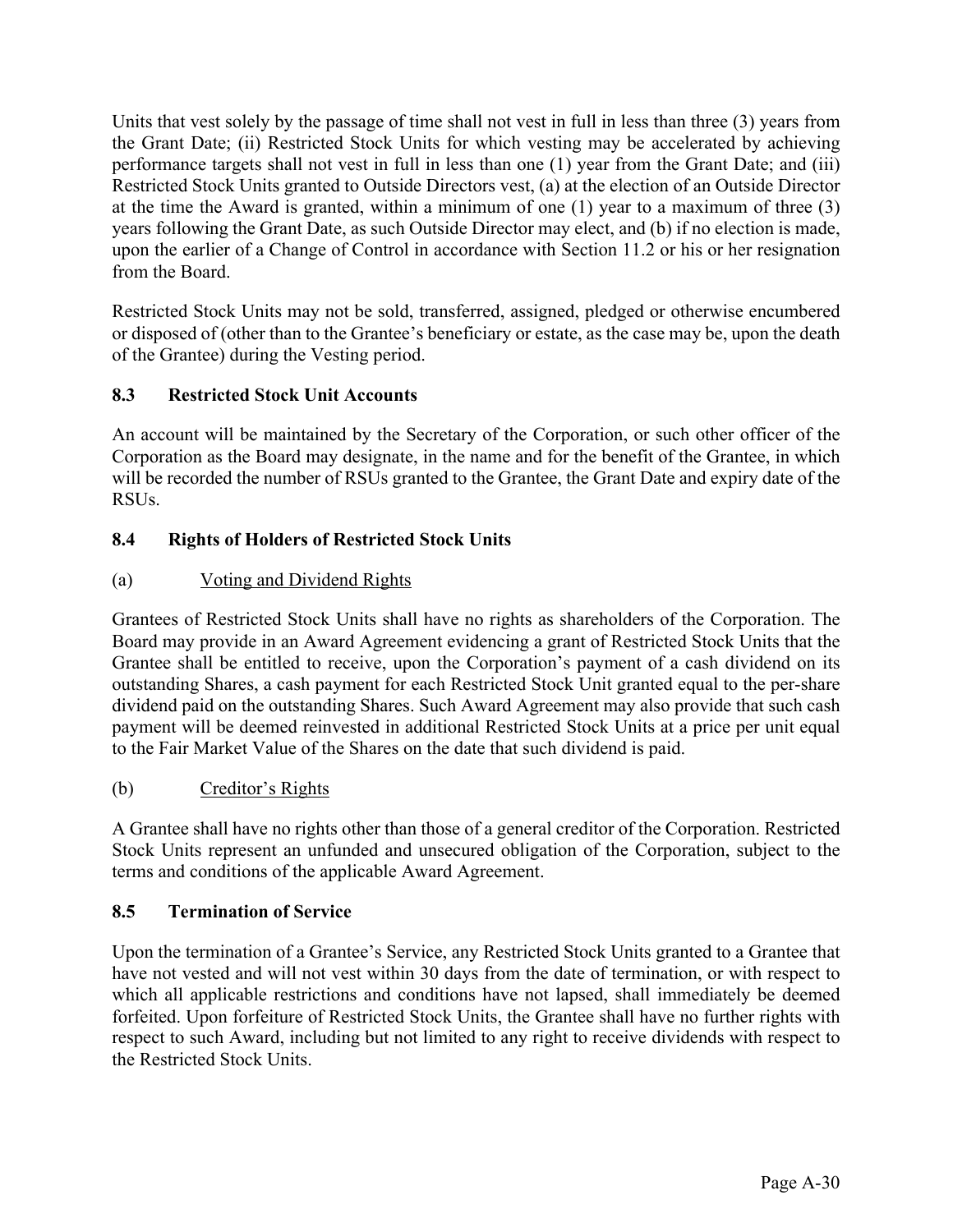# **8.6 Termination for Cause and Voluntary Resignation**

If a Grantee ceases to be an Employee as a result of termination for Cause, then effective as of the date notice is given to the Grantee of termination, the Corporation may, within 30 days, annul an award if the Grantee is an employee of the Corporation or an affiliate thereof. If a Grantee's employment is terminated with cause, or at the option of the Grantee, any RSUs that have not vested and will not vest within 30 days from the date of termination, or with respect to which all applicable restrictions and conditions have not lapsed, shall immediately be deemed forfeited.

# **8.7 Delivery of Shares**

Upon the expiration or termination of the Vesting period and the satisfaction of any other restrictions prescribed by the Board, the Restricted Stock Units shall vest and shall be settled in Shares issued by the Corporation from treasury and, unless otherwise provided in the Award Agreement, a share certificate for that number of Shares equal to the number of vested RSUs shall be delivered, free of all such restrictions, to the Grantee or the Grantee's beneficiary or estate, as the case may be.

Settlement of RSUs shall be in Shares issued by the Corporation from treasury. The Committee shall specify the circumstances in which Awards shall be made or forfeited in the event of termination of Service by the Grantee prior to vesting.

# **8.8 Exchange Hold Period**

If the Award is granted to a director, officer, promoter or other insider of the Corporation, then the Award will bear an Exchange Hold Period (as defined in TSX Venture Exchange Policies), and the following legend will be inserted onto the first page of the Award Agreement:

Without prior written approval of the TSX Venture Exchange and compliance with all applicable securities legislation, the Shares represented by this agreement when vested and issued thereunder may not be sold, transferred, hypothecated or otherwise traded on or through the facilities of the TSX Venture Exchange or otherwise in Canada or to or for the benefit of a Canadian resident until ▲, 20 ▲, [i.e., four months and one day after the date of Award grant].

# **9. TERMS AND CONDITIONS OF AWARDS**

### **9.1 Performance Conditions**

The granting and vesting of RSUs may be subject to such performance conditions as may be specified by the Board in the Award Agreement. The Board may use such business criteria and other measures of performance as it may deem appropriate in establishing any performance conditions, and may exercise its discretion to reduce the amounts payable under any Award subject to performance conditions.

### **9.2 Performance Goals Generally**

The performance goals for Awards shall consist of one or more business criteria and a targeted level or levels of performance with respect to each of such criteria, as specified by the Committee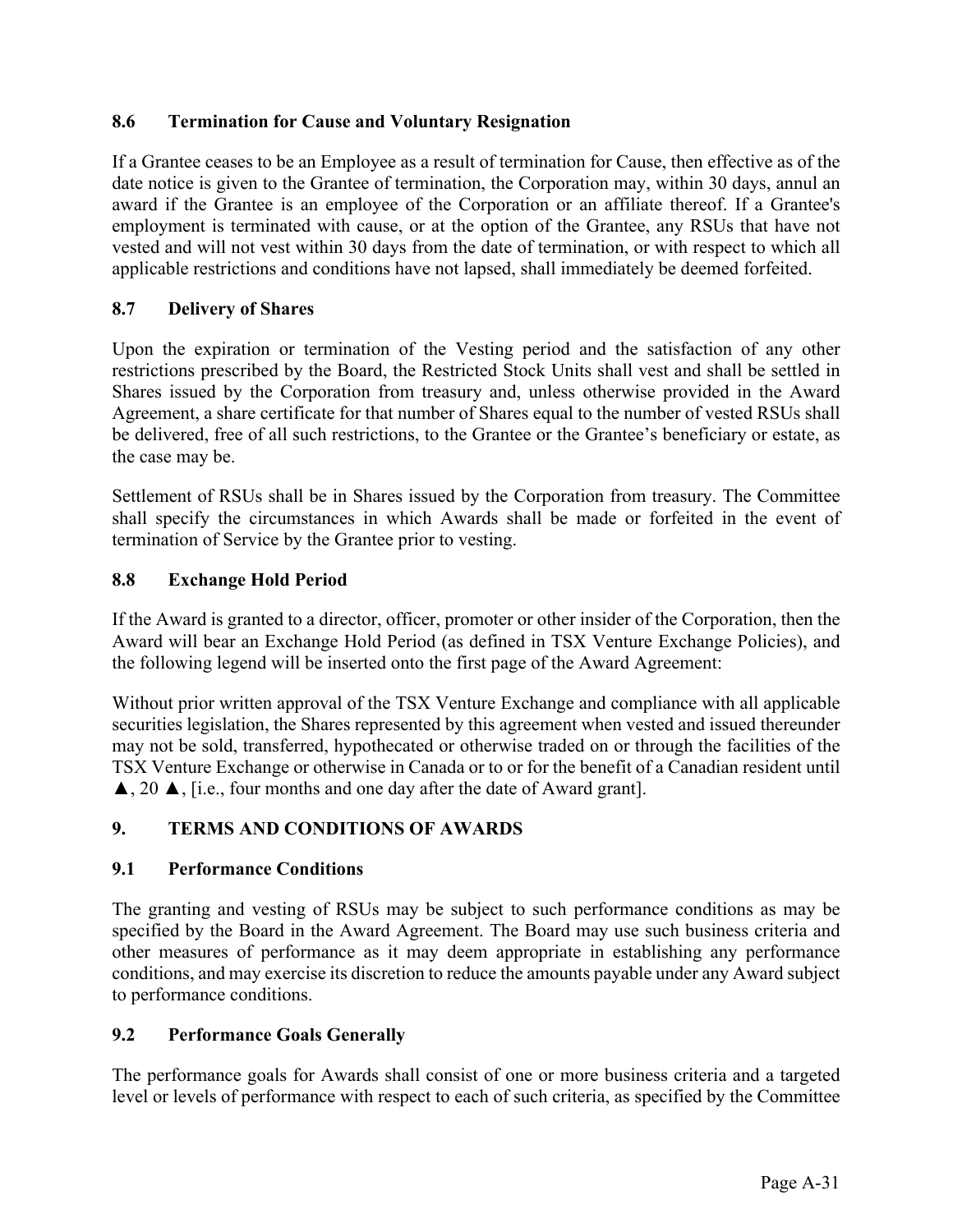consistent with this Section 9.1. Performance goals shall be objective and shall otherwise meet the requirements that the level or levels of performance targeted by the Committee result in the achievement of performance goals being "substantially uncertain". The Committee may determine that Awards shall vest upon achievement of any one performance goal or that two or more of the performance goals must be achieved as a condition to the vesting of an Award. Performance goals may differ for Awards granted to any one Grantee or to different Grantees.

# 9.3 **Business Criteria**

The Board, in its sole discretion, may establish business criteria for the purpose of establishing performance goals in accordance with Section 9.1, including but not limited to, one or more of the following business criteria for the Corporation, on a consolidated basis, and/or specified Subsidiaries or business units of the Corporation (except with respect to the total shareholder return and earnings per share criteria): (1) total shareholder return; (2) such total shareholder return as compared to total return (on a comparable basis) of a publicly available index such as, but not limited to, the S&P/TSX Composite Index; (3) past service to the Corporation; (4) net income; (5) pre-tax earnings; (6) earnings before interest expense, taxes, depreciation and amortization; (7) pre-tax operating earnings after interest expense and before bonuses, service fees, and extraordinary or special items; (8) operating margin; (9) earnings per share; (10) return on equity; (11) return on capital; (12) return on investment; (13) operating earnings; (14) working capital; (15) ratio of debt to shareholders' equity; (16) revenue; and (17) free cash flow and free cash flow per share. Business criteria may be measured on an absolute basis or on a relative basis (i.e., performance relative to peer companies) and on a GAAP or non-GAAP basis.

# **9.4 Timing for Establishing Performance Goals**

Performance goals shall be established not later than 90 days after the beginning of any performance period applicable to such Awards, or at such other date as may be determined by the Board.

# **9.5 Written Determinations**

All determinations by the Committee as to the establishment of performance goals, the amount of any Award and as to the achievement of performance goals relating to Awards, and the amount of any final Awards, shall be made in writing.

# **10. REQUIREMENTS OF LAW**

# **10.1 General**

The Plan shall comply with the provisions of any applicable law or regulation of any governmental authority, including without limitation any federal, state or provincial securities laws or regulations and the requirements of any stock exchange having jurisdiction. The failure to comply with such laws or regulations, including without limitation the Securities Act, may result in a termination of the Plan and/or the forfeiture of previously granted RSUs.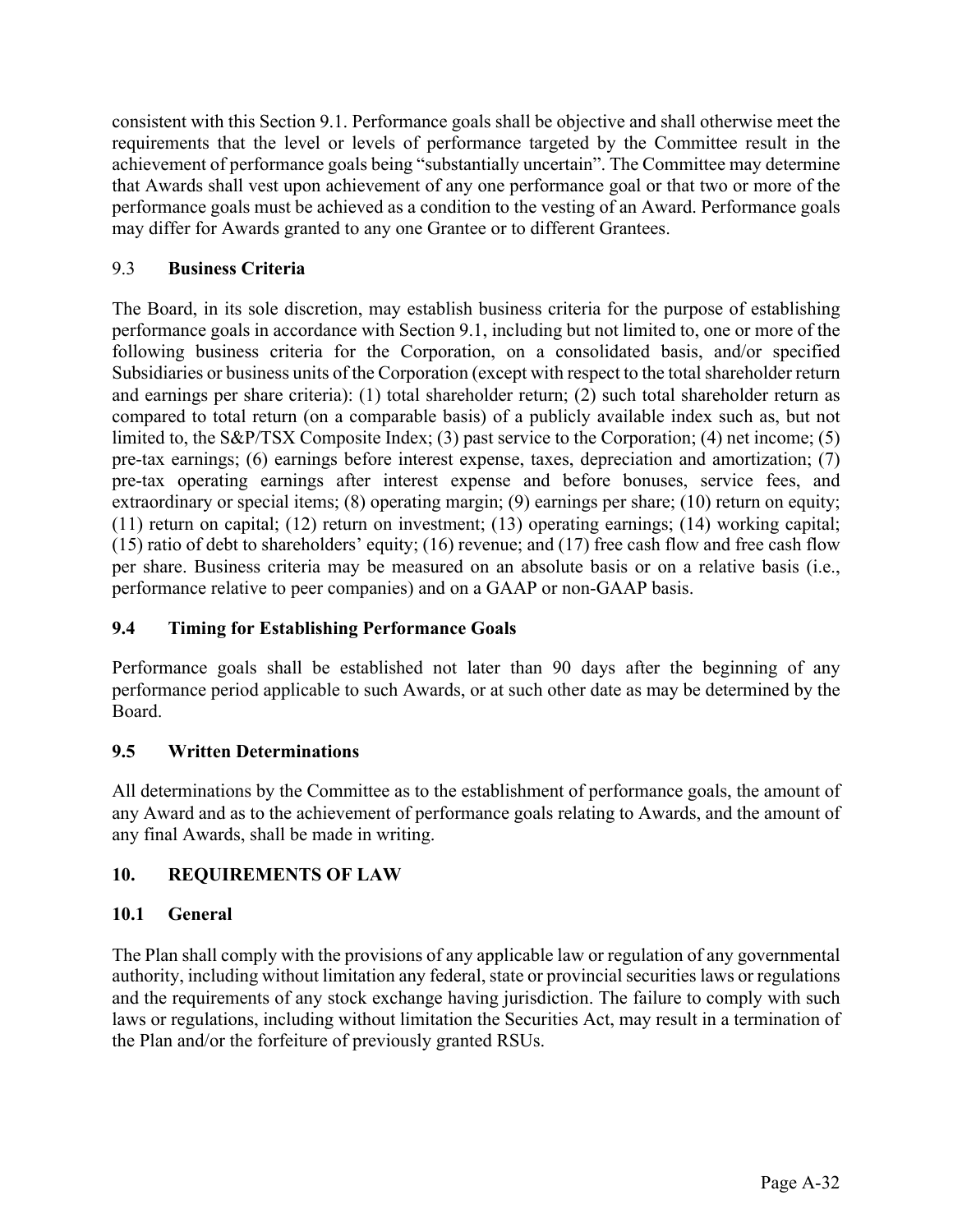# **11. EFFECT OF CHANGES IN CAPITALIZATION**

# **11.1 Changes in Shares**

If the number of outstanding Shares is increased or decreased or the Shares are changed into or exchanged for a different number or kind of shares or other securities of the Corporation on account of any recapitalization, reclassification, stock split, reverse split, combination of shares, exchange of shares, stock dividend or other distribution payable in capital stock, or other increase or decrease in such shares effected without receipt of consideration by the Corporation occurring after the Effective Date, the number and kinds of shares for which Awards may be made under the Plan shall be adjusted proportionately and accordingly by the Corporation. In addition, the number and kind of shares for which Awards are outstanding shall be adjusted proportionately and accordingly so that the proportionate interest of the Grantee immediately following such event shall, to the extent practicable, be the same as immediately before such event. Notwithstanding the foregoing, in the event of any distribution to the Corporation's shareholders of securities of any other entity or other assets (including an extraordinary cash dividend but excluding a non-extraordinary dividend payable in cash or in shares of the Corporation) without receipt of consideration by the Corporation, the Corporation may, in such manner as the Corporation deems appropriate, adjust the number and kind of shares subject to outstanding Awards.

# **11.2 Change of Control**

Upon the occurrence of a Change of Control, all outstanding Restricted Stock Units shall be deemed to have vested, and all restrictions and conditions applicable to such Restricted Stock Units shall be deemed to have lapsed and the Shares subject to such Restricted Stock Units shall be issued and delivered, immediately prior to the occurrence of such Change of Control.

### **11.3 Adjustments**

Adjustments under Section 11.1 relating to Shares or securities of the Corporation shall be made by the Board, whose determination in that respect shall be final, binding and conclusive. No fractional shares or other securities shall be issued pursuant to any such adjustment, and any fractions resulting from any such adjustment shall be eliminated in each case by rounding downward to the nearest whole Share. The Board may provide in the Award Agreement at the time of grant, or any time thereafter with the consent of the Grantee, for different provisions to apply to an Award in place of those described in Sections 11.1 and 11.3.

### **11.4 No Limitations on Corporation**

The making of Awards pursuant to the Plan shall not affect or limit in any way the right or power of the Corporation to make adjustments, reclassifications, reorganizations, or changes of its capital or business structure or to merge, consolidate, dissolve, or liquidate, or to sell or transfer all or any part of its business or assets.

# **12. GENERAL PROVISIONS**

### **12.1 Disclaimer of Rights**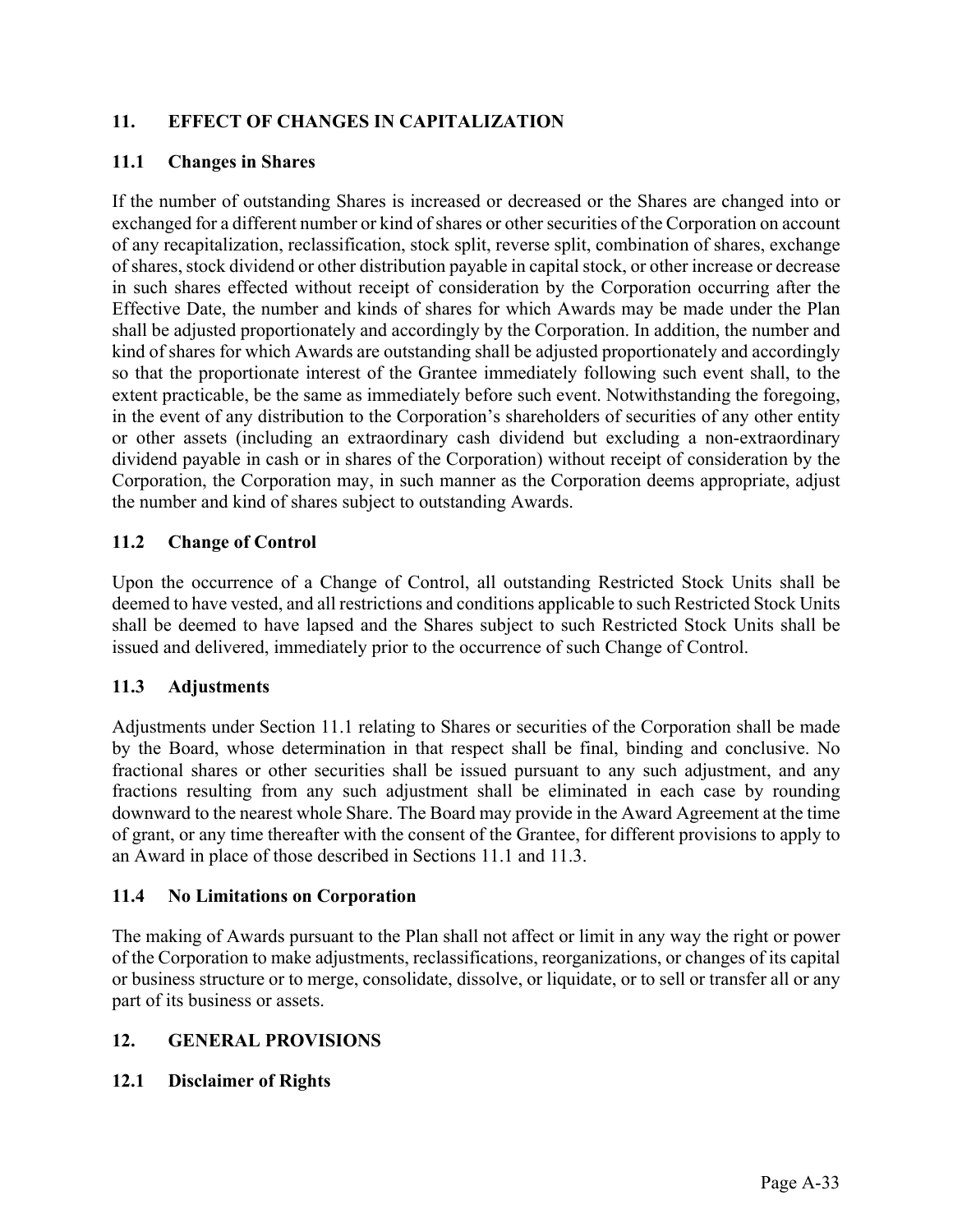No provision in the Plan or in any Award or Award Agreement shall be construed to confer upon any individual the right to remain in the employ or service of the Corporation or any Affiliate, or to interfere in any way with any contractual or other right or authority of the Corporation either to increase or decrease the compensation or other payments to any individual at any time, or to terminate any employment or other relationship between any individual and the Corporation. In addition, notwithstanding anything contained in the Plan to the contrary, unless otherwise stated in the applicable Award Agreement, no Award granted under the Plan shall be affected by any change of duties or position of the Grantee, so long as such Grantee continues to be a director, officer, consultant or employee of the Corporation or an Affiliate. The obligation of the Corporation to issue Shares or pay any benefits pursuant to this Plan shall be interpreted as a contractual obligation only in respect of those amounts described herein, in the manner and under the conditions prescribed herein. The Plan shall in no way be interpreted to require the Corporation to transfer any amounts to a third party trustee or otherwise hold any amounts in trust or escrow for payment to any Grantee or beneficiary under the terms of the Plan.

# **12.2 Non-exclusivity of the Plan**

Neither the adoption of the Plan nor the submission of the Plan to the shareholders of the Corporation for approval shall be construed as creating any limitations upon the right and authority of the Board to adopt such other incentive compensation arrangements (which arrangements may be applicable either generally to a class or classes of individuals or specifically to a particular individual or particular individuals) as the Board in its discretion determines desirable.

# **12.3 Withholding Taxes**

The Corporation or an Affiliate, as the case may be, shall have the right to deduct from payments of any kind otherwise due to a Grantee any federal, provincial, state, or local taxes of any kind required by law to be withheld with respect to the vesting of an Award or upon the issuance of any Shares upon the vesting of an Award. At the time of such vesting, lapse, or exercise, the Grantee shall pay to the Corporation or the Affiliate, as the case may be, any amount that the Corporation or the Affiliate may reasonably determine to be necessary to satisfy such withholding obligation.

# **12.4 Captions**

The use of captions in this Plan or any Award Agreement is for the convenience of reference only and shall not affect the meaning of any provision of the Plan or such Award Agreement.

# **12.5 Other Provisions**

Each Award granted under the Plan may contain such other terms and conditions not inconsistent with the Plan as may be determined by the Board, in its sole discretion.

# **12.6 Number and Gender**

With respect to words used in this Plan, the singular form shall include the plural form, the masculine gender shall include the feminine gender, etc., as the context requires.